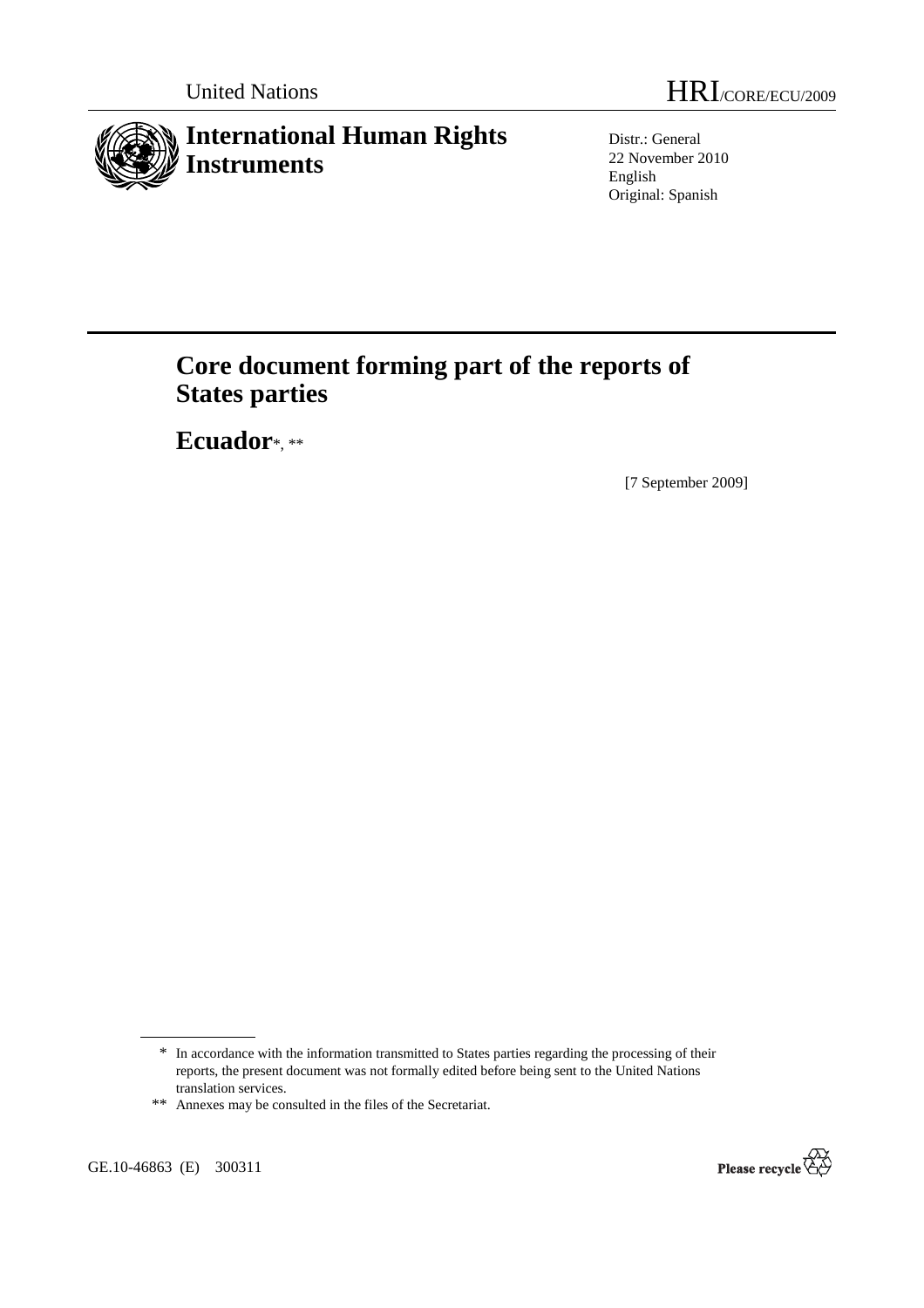## **Introduction**

 The Republic of Ecuador is honoured to submit to the Committee on Economic, Social and Cultural Rights its third periodic report on the implementation of the International Covenant on Economic, Social and Cultural Rights, in accordance with articles 16 and 17 of the Covenant and with the Committee's guidelines on the drafting of periodic reports.

 Ecuador submitted its second periodic report in 2002; the Committee examined that report in June 2004 (E/C.12/1/Add.100, of 7 June 2004).

 The report being submitted to the Committee is divided into two parts. The first is a common core document containing general information on Ecuador, its constitutional, political and legal structure, and its general framework for the protection of human rights.

 The second part is Ecuador's report on the implementation of the International Covenant on Economic, Social and Cultural Rights.

 The preparation and presentation of the common core document was based on the harmonized guidelines contained in document HRI/GEN/2/Rev.5 of 29 May 2008 and document HRI/GEN/2/Rev.6 of 3 June 2009. The reporting period covers from 2003 to August 2009.

 The reports contain the information requested in the 2008 and 2009 guidelines, including statistical, constitutional, legal and judicial data on the protection of human rights, specifically economic, social and cultural rights.

 The Office of the Under-Secretary for Human Rights and Public Defence Coordination of the Ministry of Justice and Human Rights of Ecuador was actively involved in the collection of data and the preparation, presentation and drafting of these reports, with the support and cooperation of the Directorate-General for Human Rights and Social Affairs of the Ministry of Foreign Affairs, Trade and Integration, pursuant to an order of the executive branch, which in September 2008 entrusted the Ministry of Justice and Human Rights with the task of preparing national reports to the various international and regional human rights bodies, in support of the Ministry of Foreign Affairs, which is the institution that oversees the Human Rights Coordination Commission.

 Information was gathered with the active collaboration of more than 40 national institutions, along with contributions from some local institutions from the provinces of Guayas and Azuay and from the cities of Guayaquil and Cuenca. Civil society organizations were made aware of the contents of the report and were also asked to provide information for the preparation of the reports.

 The common core document and the report under the International Covenant on Economic, Social and Cultural Rights include replies to the primary concerns and recommendations expressed by the Committee during its consideration of the second periodic report. Those points are discussed in greater detail in the introduction to the report under the Covenant.

 Further information is provided in a series of annexes to the common core document, including the complete text of the 2008 Constitution of Ecuador and other documents the Committee might require.

 The Committee should kindly note that much of the information in the reports has not been disaggregated by year, but has instead been prepared in accordance with developments in the social policy of the three different Governments that have governed Ecuador during the reporting period.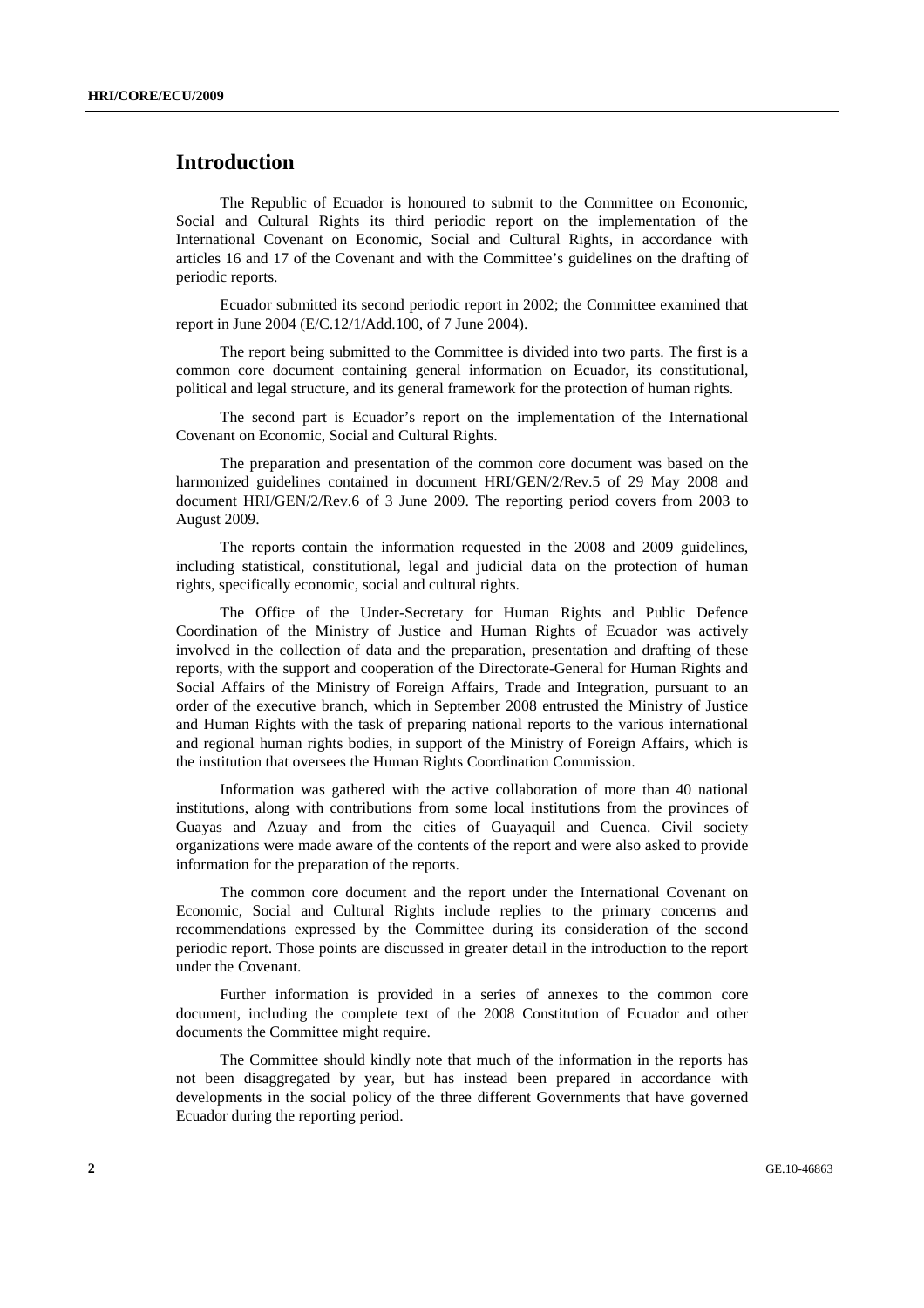Ecuador has attached particular importance to economic, social and cultural rights in the past two years, starting with the implementation of the National Development Plan in June 2007 and the adoption of the latest Constitution, which was approved by a majority in a referendum in 2008 and entered into force in October of the same year.

 The Government of Ecuador is pleased to provide the Committee on Economic, Social and Cultural Rights with updated information on the major advances Ecuador has made during the reporting period in the progressive implementation of economic, social and cultural rights. Particular attention has been paid to these rights by the current national Government and in the new 2008 Constitution, which establishes these rights as the foundation for the normal and full development of the people and for creating a new form of civil coexistence, in celebration of diversity and harmony with nature, making *sumak kawsay* ("good living") possible.

 The Government of Ecuador wishes to acknowledge the contributions of all the national institutions that collaborated in the drafting of these reports.

Quito, August 2009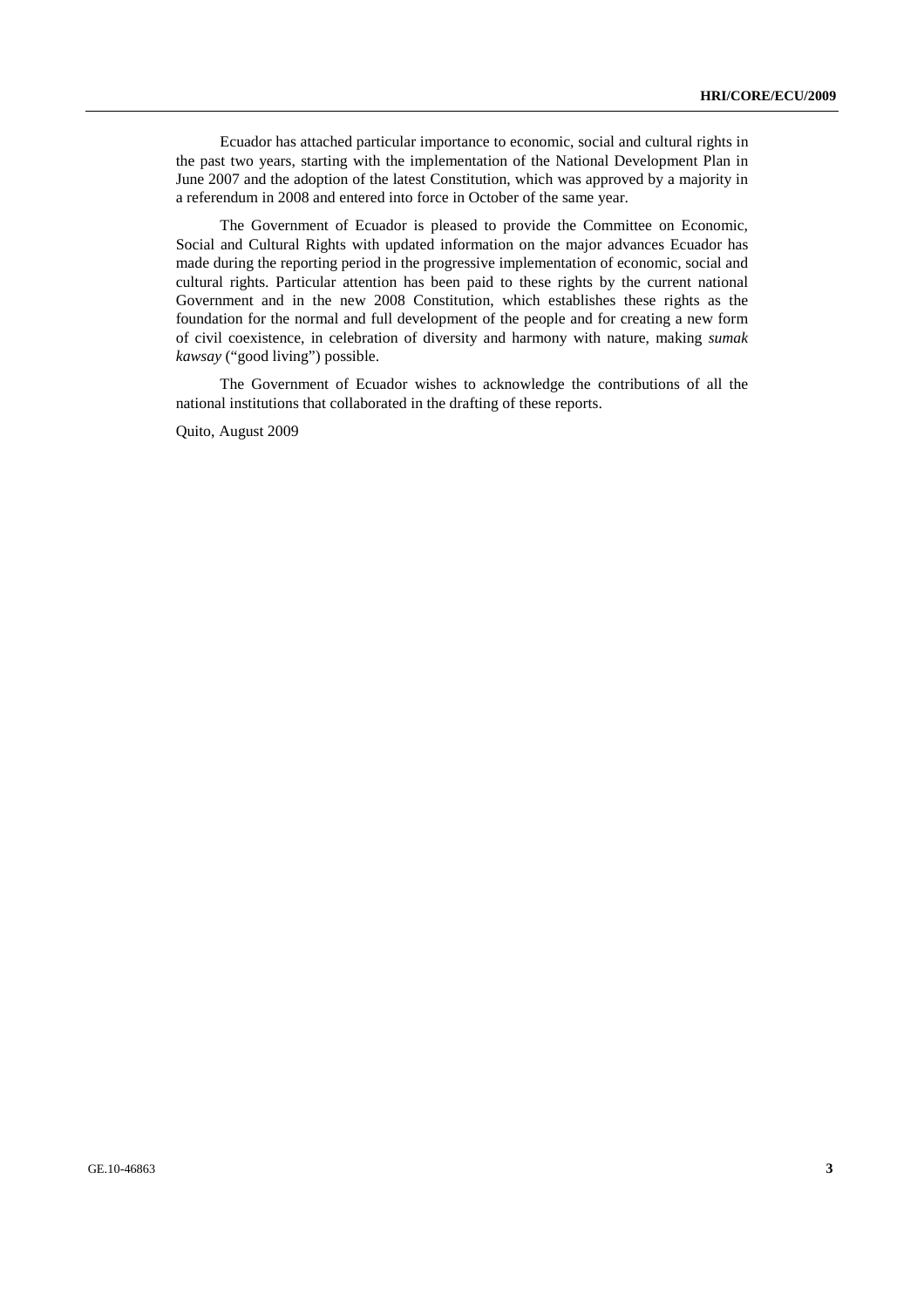# Contents

|                |           |                                                                                | Paragraphs  | Page    |
|----------------|-----------|--------------------------------------------------------------------------------|-------------|---------|
| I.             |           |                                                                                | $1 - 105$   | 6       |
|                | A.        | Demographic, economic, social and cultural characteristics of Ecuador          | $10 - 44$   | $\tau$  |
|                | <b>B.</b> |                                                                                | $45 - 105$  | 22      |
| П.             |           | General framework for the protection and promotion of human rights             | $106 - 143$ | 40      |
|                | A.        |                                                                                | 110-112     | 41      |
|                | <b>B.</b> | Legal framework for the protection of human rights at the national level       | $113 - 135$ | 42      |
|                | C.        | Framework within which human rights are promoted at the                        | 136-140     | 49      |
|                | D.        |                                                                                | $141 - 142$ | 51      |
|                | E.        |                                                                                | 143         | 51      |
| Ш.             |           |                                                                                | 144-148     | 51      |
| List of tables |           |                                                                                |             |         |
|                | Table 1   |                                                                                |             | 8       |
|                | Table 2   |                                                                                |             | $\,8\,$ |
|                | Table 3   |                                                                                |             | $\,8\,$ |
|                | Table 4   |                                                                                |             | 9       |
|                | Table 5   |                                                                                |             | 9       |
|                | Table 6   |                                                                                |             | 10      |
|                | Table 7   |                                                                                |             | 11      |
|                | Table 8   |                                                                                |             | 12      |
|                | Table 9   |                                                                                |             | 12      |
|                |           |                                                                                |             | 14      |
|                |           |                                                                                |             | 15      |
|                |           |                                                                                |             | 16      |
|                |           |                                                                                |             | 16      |
|                |           | Table 14 Distribution of homes with ample living space, according to number of |             | 16      |
|                |           |                                                                                |             | 17      |
|                |           |                                                                                |             | 18      |
|                |           |                                                                                |             | 18      |
|                |           |                                                                                |             | 18      |
|                |           |                                                                                |             | 19      |
|                |           |                                                                                |             | 19      |
|                |           |                                                                                |             | 20      |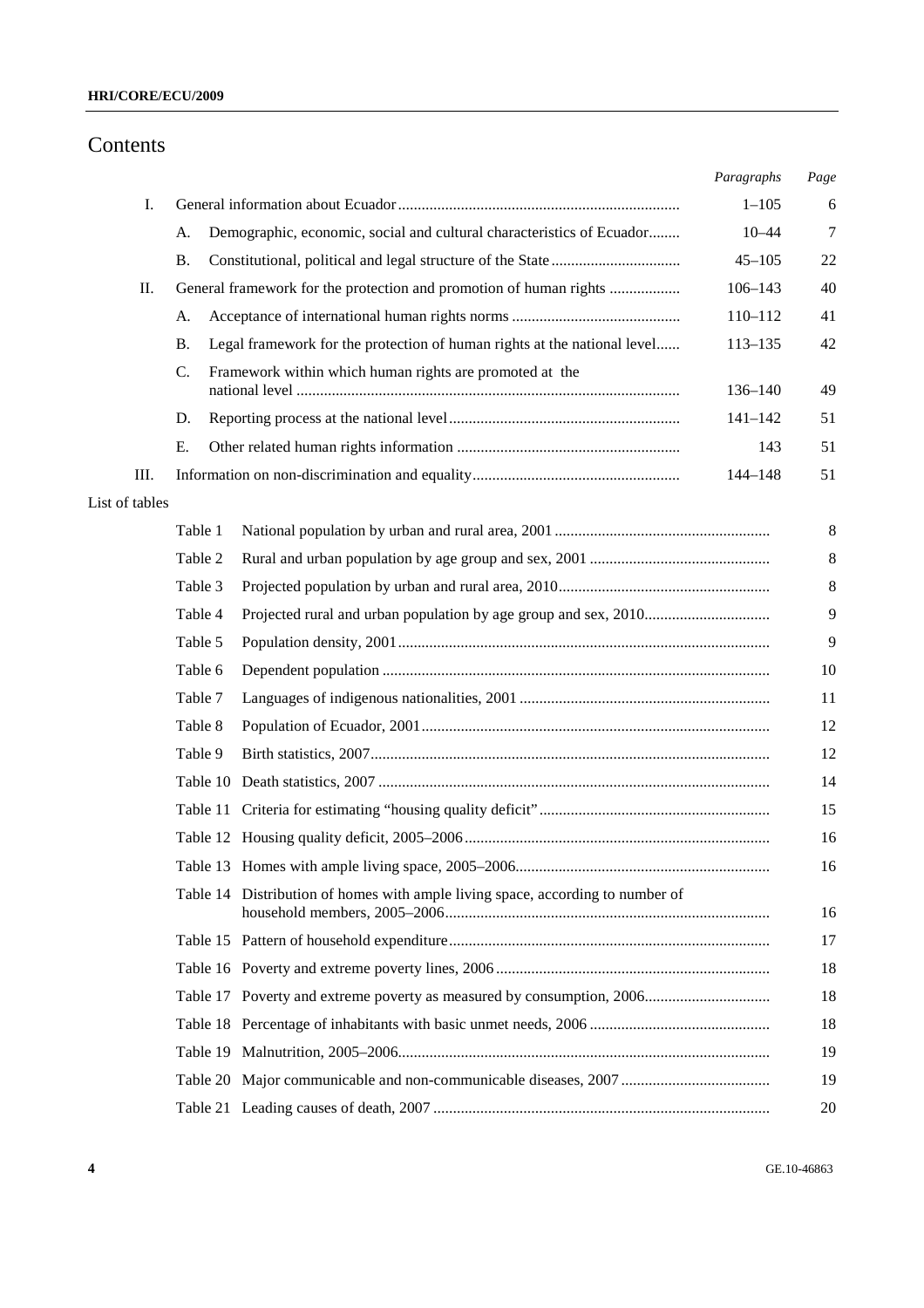### **HRI/CORE/ECU/2009**

|  | 20 |
|--|----|
|  | 21 |
|  | 24 |
|  | 37 |
|  | 38 |
|  | 39 |
|  | 39 |
|  | 39 |
|  | 50 |
|  |    |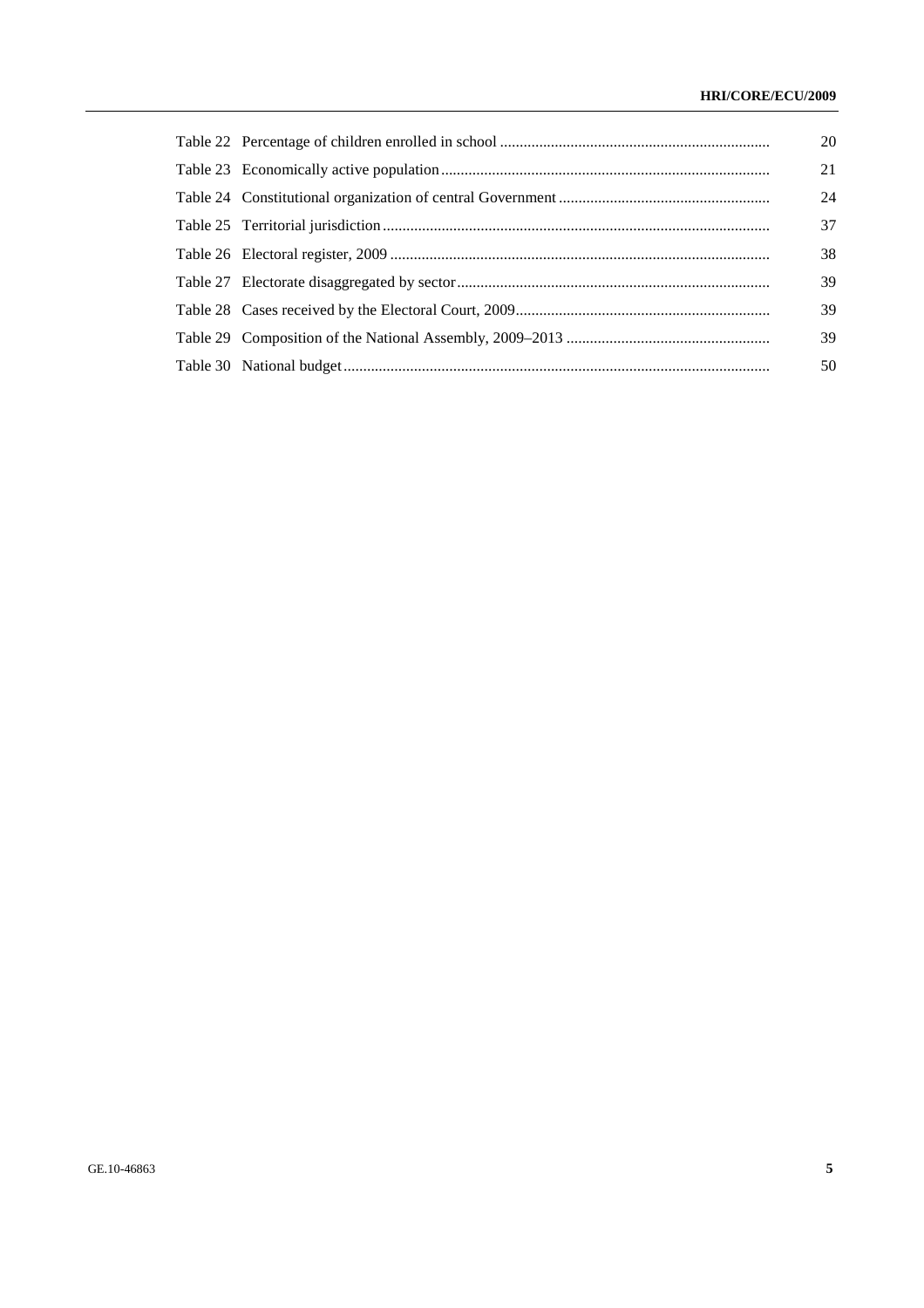# **I. General information about Ecuador**

1. The Republic of Ecuador became a free and independent South American State following its separation from Gran Colombia in 1830. Since that time, it has been governed by 19 Constitutions. The Constitution of the Republic approved by referendum on 27 September 2008 is the one that currently governs the institutions and powers of the State. It also recognizes a broad framework of rights and guarantees for persons under the jurisdiction of the State and for Ecuadorians abroad. It is important to note that the new Constitution has brought with it a period of political, institutional, regulatory, economic and social transformation, requiring new or amended laws and policies and the reform of outof-date institutions.

2. Following the signing of the Brasilia Accords with Peru on 26 October 1998, the surface area of the country was established at  $256,369.6 \text{ km}^2$ . Ecuador also has ownership without sovereignty of a 1  $km^2$  stretch of land in Tiwinza inside the Peruvian rainforest, a place which is particularly symbolic because of the border conflict with Peru in 1995. The country borders Colombia to the north, Peru to the south and east, and the Pacific Ocean to the west.

3. The national territory is divided geopolitically into 24 provinces,<sup>1</sup> of which 1 is located in the islands region, 7 in the continental coastal region, 10 in the continental highlands region and 6 in the continental Amazon or trans-Andean region. The regions are determined mainly by the geography and climate of the country, which has nine climate zones.

4. The islands region is an archipelago of volcanic origin located in the Pacific Ocean, 1,050 km away from the continental coastal region. It includes 13 large islands, 6 small islands and 107 islets, which comprise the equatorial climate zone of the country<sup>2</sup> and cover an area of  $8,010 \text{ km}^2$ .

5. The coastal region is located on the western border of the country, and from the coastline to the border with the highlands the geography of the region includes savannah, lush jungle and dense forest, which explains why the dry, $3$  tropical, $4$  monsoon tropical, $5$ humid tropical<sup>6</sup> and mesothermal<sup>7</sup> climate zones are all found in the region. Of the seven provinces in the coastal region, only Esmeraldas, Manabí, Santa Elena, Guayas and El Oro are located on the coast, while Santo Domingo de los Tsáchilas and Los Ríos are located between the coastal provinces and the highlands. The coast covers an area of  $68,323.6 \text{ km}^2$ ; however, when the islands region is included, the country's total coastal surface area is  $70,000 \text{ km}^2$ .

<sup>1</sup> The regions of Ecuador comprise: the coast, the highlands, the east and Galápagos. The provinces of the coast comprise: Esmeraldas, Manabí, Santo Domingo de los Tsáchilas, Santa Elena, Guayas, Los Ríos and El Oro. The provinces of the highlands include: Carchi, Imbabura, Pichincha, Cotopaxi, Tungurahua, Bolívar, Chimborazo, Cañar, Azuay and Loja. The east has six provinces: Sucumbíos, Napo, Orellana, Pastaza, Morona-Santiago and Zamora-Chinchipe. The islands region consists of Galápagos province.

Average temperatures of 23° C with irregular precipitation at an annual rate of approximately 1,500  $\sum_{3}$  mm.

Average temperatures of 23–24° C with annual precipitation between 126 and 500 mm.

<sup>4</sup> Average temperatures of 26° C with annual precipitation between 500 and 1,000 mm.

<sup>5</sup> Average temperatures of 23–27° C with annual precipitation between 1,000 and 2,000 mm.

<sup>&</sup>lt;sup>6</sup> Temperature of 25° C for most of the year, with annual precipitation between 3,000 and 6,000 mm.<br><sup>7</sup> Occurs at altitudes between 500 and 1,500 m where the rainy season lasts all year round, with annual

Occurs at altitudes between 500 and 1,500 m where the rainy season lasts all year round, with annual precipitation between 2,000 and 4,000 mm.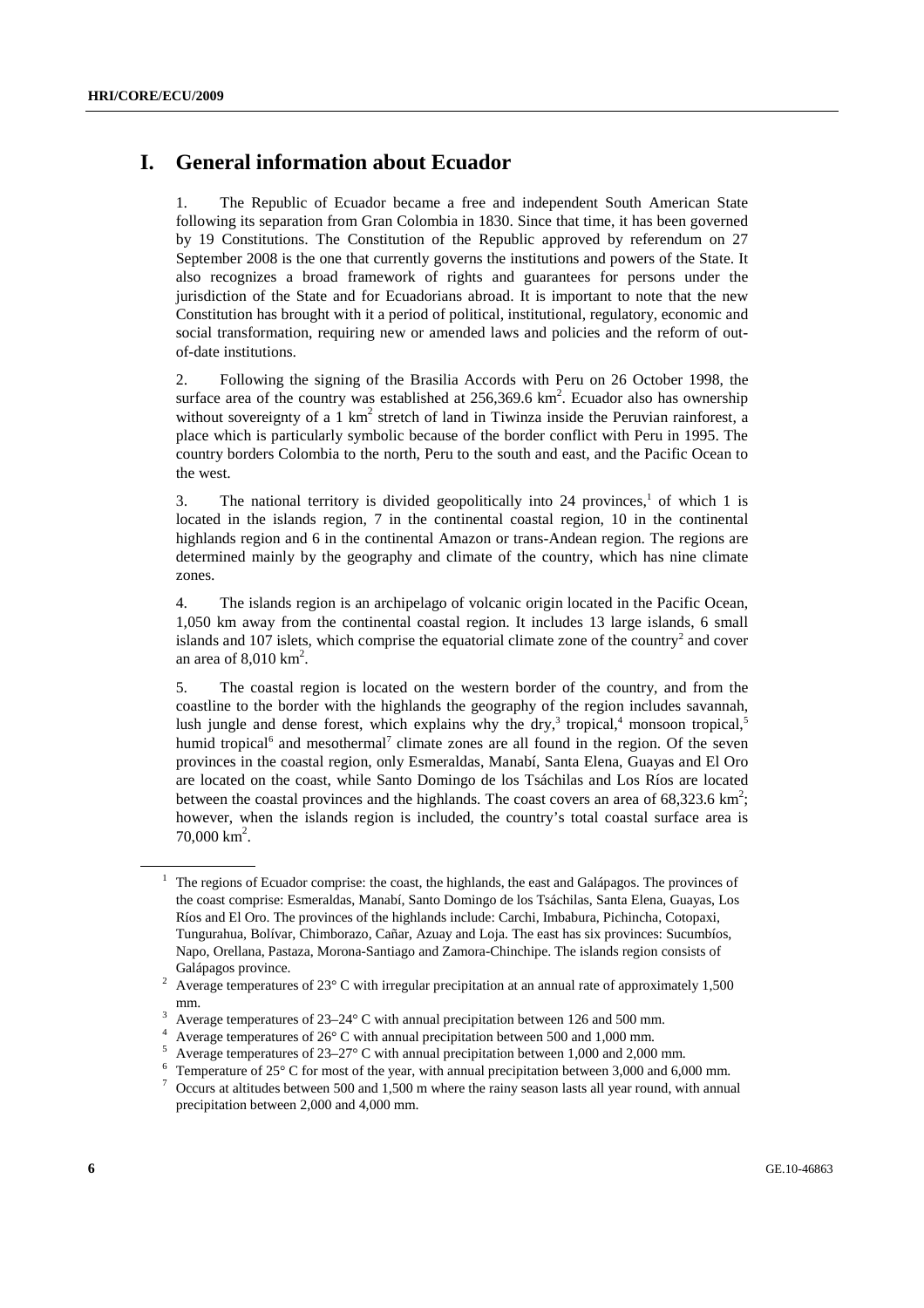6. The highlands region is located in the mountainous corridor of the Andes mountain range, and its geographical features include hot and cold valleys, mountainous forests, mountain junctions, high plains and snow-capped mountains. It includes the semi-humid mesothermal,<sup>8</sup> dry mesothermal<sup>9</sup> and high plains<sup>10</sup> climate zones and covers a surface area of  $63,515.9 \text{ km}^2$ .

7. Lastly, the Amazon or trans-Andean region is located in the eastern continental area of the country, and is covered by the Amazon rainforest. From the slopes of the Andes to the jungle, the geographical features of this region include thick, lush jungle and large rivers that are formed from Andean meltwater and forest rains and that feed into the Amazon River. The region includes the mesothermal and humid tropical climate zones and covers a surface area of  $115,744.9 \text{ km}^2$ .

8. On 9 January 2000, the United States dollar was adopted as the currency of Ecuador, at an exchange rate of 25,000 sucres to US\$ 1. The change took effect immediately, but it was not until the Economic Transformation of Ecuador Act was enacted on 29 February 2000 that it was established that, as soon as the Act came into force, the Central Bank of Ecuador must take all sucres out of circulation and exchange them for United States dollars at a fixed and unchangeable rate of 25,000 sucres to the dollar. Issuing new sucres was also prohibited, except for small denominations that could be circulated as change for existing sucres. The process of changing the currency was completed on 13 September 2000.

9. As an active member of the international community, Ecuador is a member of the main international organizations, including the United Nations, the Organization of American States (OAS), the Rio Group, the Union of South American Nations (UNASUR), the Andean Community of Nations (CAN), the World Trade Organization (WTO), the Southern Common Market (MERCOSUR), the International Monetary Fund (IMF), the Inter-American Development Bank (IDB), the Latin American Reserve Fund (LARF), the Organization of the Petroleum Exporting Countries (OPEC), and the Latin American Energy Organization (OLADE).

#### **A. Demographic, economic, social and cultural characteristics of Ecuador**

10. The most recent population census of the country dates from 2001 and covers the decade 1990–2001; the next decennial census is planned for the year 2010. For this reason, the demographic information is based either on the 2001 census or on projections for 2010 made by the National Statistics and Census Institute.

11. The 2001 census established that the country has 12,479,924 inhabitants, a figure predicted to rise to 14,204,900 in 2010. The 2001 census established that the average annual population growth rate during the period 1990–2001 was 2.05 per cent, while projections for the five-year period 2005–2010 estimated the annual growth rate at 1.45 per cent.

12. The 2001 census showed that of the 12,479,924 inhabitants, 7,431,355 live in urban areas and 4,725,253 live in rural areas, disaggregated by region as follows.

<sup>&</sup>lt;sup>8</sup> Average temperatures of  $12-20^{\circ}$  C, with annual precipitation between 500 and 2,000 mm.

<sup>9</sup> Average temperatures of 12–20° C with annual precipitation less than 500 mm.

<sup>&</sup>lt;sup>10</sup> Average temperatures of 4–8° C with light but prolonged precipitation at an annual rate of 800–1,000 mm.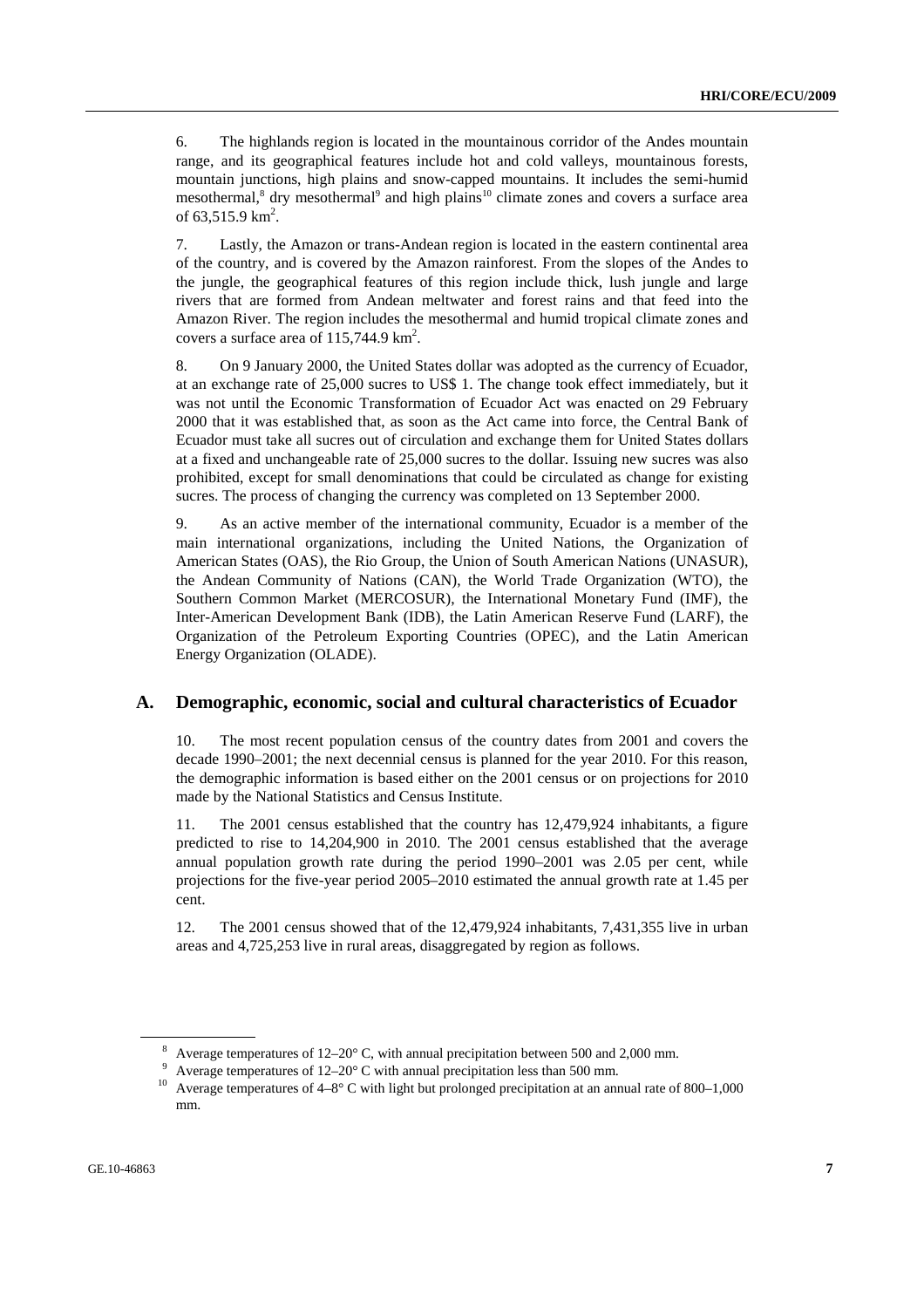| ramonar population by urban and rural area, 2001 |              |      |           |               |           |      |  |  |
|--------------------------------------------------|--------------|------|-----------|---------------|-----------|------|--|--|
| Region                                           | <b>Total</b> | $\%$ | Urban     | $\frac{0}{0}$ | Rural     | $\%$ |  |  |
| Highlands                                        | 5460738      | 44.9 | 3 013 139 | 40.5          | 2 447 599 | 51.8 |  |  |
| Coast                                            | 6 053 223    | 49.8 | 4 207 540 | 56.6          | 1848683   | 39.1 |  |  |
| Amazon                                           | 548 419      | 4.5  | 194 766   | 2.6           | 353 653   | 7.5  |  |  |
| Islands                                          | 18 640       | 0.2  | 15 910    | 0.2           | 2 7 3 0   | 0.1  |  |  |
| Non-delimited<br>zones                           | 72588        | 0.6  |           |               | 72 588    | 1.5  |  |  |

Table 1 **National population by urban and rural area, 2001** 

*Source:* National Statistics and Census Institute (INEC).

13. Based on this information, the urban and rural population can be disaggregated by age group and sex as follows.

| Sector | Sex    | $0 - 20$     | $21 - 40$ | $41 - 60$ | 61-80   | $81 - 97$ | <b>Total</b>       |  |  |  |
|--------|--------|--------------|-----------|-----------|---------|-----------|--------------------|--|--|--|
| Urban  | Female | 1 598 069    | 1 254 518 | 629 605   | 255 957 | 67 244    | 3 805 393          |  |  |  |
|        | Male   | 1 596 889    | 1 154 008 | 596 063   | 223899  | 55 103    | 3 625 962          |  |  |  |
| Rural  | Female | 1 146 501    | 633.570   | 344 302   | 169 061 | 39428     | 2 3 3 2 8 6 2      |  |  |  |
|        | Male   | 1 188 023    | 635 744   | 355 747   | 175 701 | 37 176    | 2 392 391          |  |  |  |
| Total  |        | 5 5 29 4 8 2 | 3 677 840 | 1925717   | 824 618 |           | 198 951 12 156 608 |  |  |  |

**Rural and urban population by age group and sex, 2001** 

*Source:* INEC.

Table 2

14. On the other hand, the projections for 2010 estimate that of the 14,204,900 inhabitants, 9,410,481 will live in urban areas and 4,794,419 in rural areas, disaggregated by region as follows.

| Table 3                                            |  |  |
|----------------------------------------------------|--|--|
| Projected population by urban and rural area, 2010 |  |  |

| Region              | <b>Total</b> | $\%$ | Urban     | $\%$ | Rural     | $\%$ |
|---------------------|--------------|------|-----------|------|-----------|------|
| Highlands           | 6 229 844    | 43.9 | 3897956   | 41.4 | 2 486 638 | 51.9 |
| Coast               | 6994114      | 49.2 | 5 173 880 | 54.9 | 1 820 234 | 37.9 |
| Amazon              | 708 566      | 4.9  | 318 261   | 3.4  | 390 305   | 8.1  |
| Islands             | 24 366       | 0.2  | 20 3 84   | 0.2  | 3 9 8 2   | 0.1  |
| Non-delimited zones | 93 260       | 0.6  |           |      | 93 260    | 0.9  |

*Source:* INEC.

15. The projected disaggregation by age group and sex of the urban and rural population in 2010 is shown in the following table.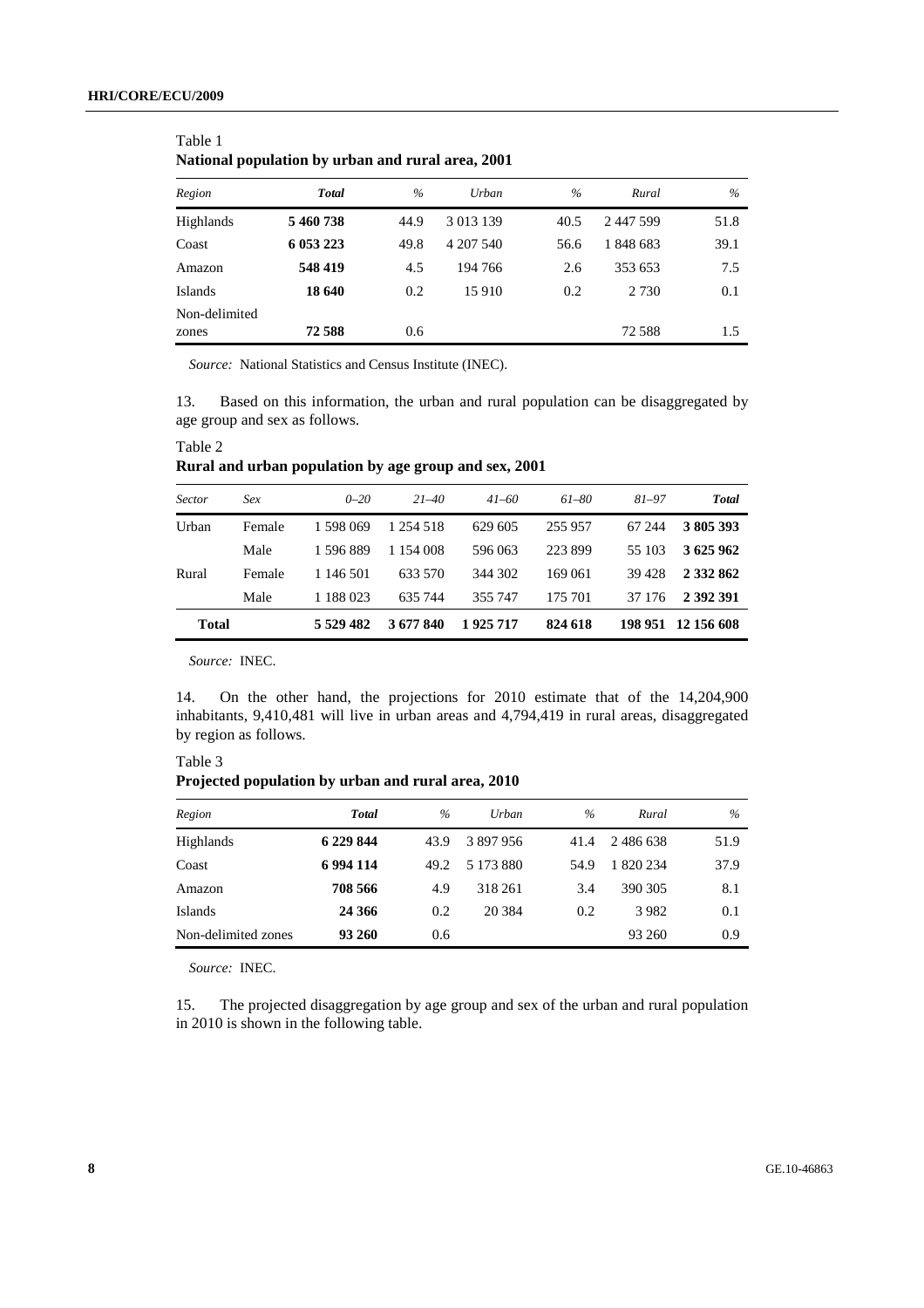| Trojected rural and arbail population by age group and sex, 2010 |        |           |           |           |           |             |              |  |  |
|------------------------------------------------------------------|--------|-----------|-----------|-----------|-----------|-------------|--------------|--|--|
| <b>Sector</b>                                                    | Sex    | $0 - 19$  | $20 - 39$ | $40 - 59$ | $60 - 79$ | 80 and over | <b>Total</b> |  |  |
| Urban                                                            | Female | 1 761 747 | 1 620 276 | 919 337   | 374 402   | 62 971      | 4 738 733    |  |  |
|                                                                  | Male   | 1 825 199 | 1 602 133 | 879 864   | 319739    | 44 813      | 4 671 748    |  |  |
| Rural                                                            | Female | 1 023 002 | 624 653   | 463 806   | 204 069   | 34 654      | 2 350 184    |  |  |
|                                                                  | Male   | 1 068 635 | 662 625   | 470849    | 210.367   | 31 759      | 2 444 235    |  |  |
| <b>Total</b>                                                     |        | 5 678 583 | 4 509 687 | 2 733 856 | 1 108 577 | 174 197     | 14 204 900   |  |  |

| Table 4                                                         |  |
|-----------------------------------------------------------------|--|
| Projected rural and urban population by age group and sex, 2010 |  |

16. With regard to population density, only the figures from the 2001 census are available.

### Table 5 **Population density, 2001**

| Regions and provinces | Population    | $\%$ | Surface area (km <sup>2</sup> ) |        | % Density (inhabitants per $km^2$ ) |
|-----------------------|---------------|------|---------------------------------|--------|-------------------------------------|
| <b>National total</b> | 12 156 608    | 100  | 256 371.6                       | 100    | 47.4                                |
| Highlands region      | 5 460 738     | 44.9 | 63 515.9                        | 24.8   | 86                                  |
| Azuay                 | 599 546       | 4.9  | 7994.7                          | 3.1    | 75                                  |
| Bolívar               | 169 370       | 1.4  | 3 9 2 6 .0                      | 1.5    | 43.1                                |
| Cañar                 | 206 981       | 1.7  | 3 141.6                         | 1.2    | 65.9                                |
| Carchi                | 152 939       | 1.3  | 3749.7                          | 1.5    | 40.8                                |
| Cotopaxi              | 349 540       | 2.9  | 5 9 8 4.5                       | 2.3    | 58.4                                |
| Chimborazo            | 403 632       | 3.3  | 6 4 7 0.4                       | 2.5    | 62.4                                |
| Imbabura              | 344 044       | 2.8  | 4 614.6                         | 1.8    | 74.6                                |
| Loja                  | 404 835       | 3.3  | 10 994.9                        | 4.3    | 36.8                                |
| Pichincha             | 2 3 8 8 1 7   | 19.7 | 13 270.1                        | 5.2    | 180                                 |
| Tungurahua            | 441 034       | 3.6  | 3 3 6 9.4                       | 1.3    | 130.9                               |
| Coastal region        | 6 0 5 6 2 2 3 | 49.8 | 68 323.6                        | 26.7   | 88.6                                |
| El Oro                | 525 763       | 4.3  | 5 817.3                         | 2.3    | 90.4                                |
| Esmeraldas            | 385 223       | 3.2  | 15 895.7                        | 6.2    | 24.2                                |
| Guayas                | 3 309 034     | 27.2 | 20 566.0                        | 8      | 160.9                               |
| Los Ríos              | 650 178       | 5.3  | 7 1 5 0.9                       | 2.8    | 90.9                                |
| Manabí                | 1 186 025     | 9.8  | 18 893.7                        | 7.4    | 62.8                                |
| Amazon region         | 548 419       | 4.5  | 115 744.9                       | 45.1   | 4.7                                 |
| Napo                  | 79 139        | 0.7  | 12 4 8 3.4                      | 4.9    | 6.3                                 |
| Morona-Santiago       | 115 412       | 0.9  | 23 796.8                        | 9.3    | 4.8                                 |
| Pastaza               | 61 779        | 0.5  | 29 3 25.0                       | 11.4   | 2.1                                 |
| Sucumbíos             | 128 995       | 1.1  | 18 008.3                        | $\tau$ | 7.2                                 |
| Zamora-Chinchipe      | 76 601        | 0.6  | 10 456.3                        | 4.1    | 7.3                                 |
| Orellana              | 86 493        | 0.7  | 21 675.1                        | 8.5    | $\overline{4}$                      |
| Islands region        | 18 640        | 0.2  | 8 0 1 0.0                       | 3.1    | 2.3                                 |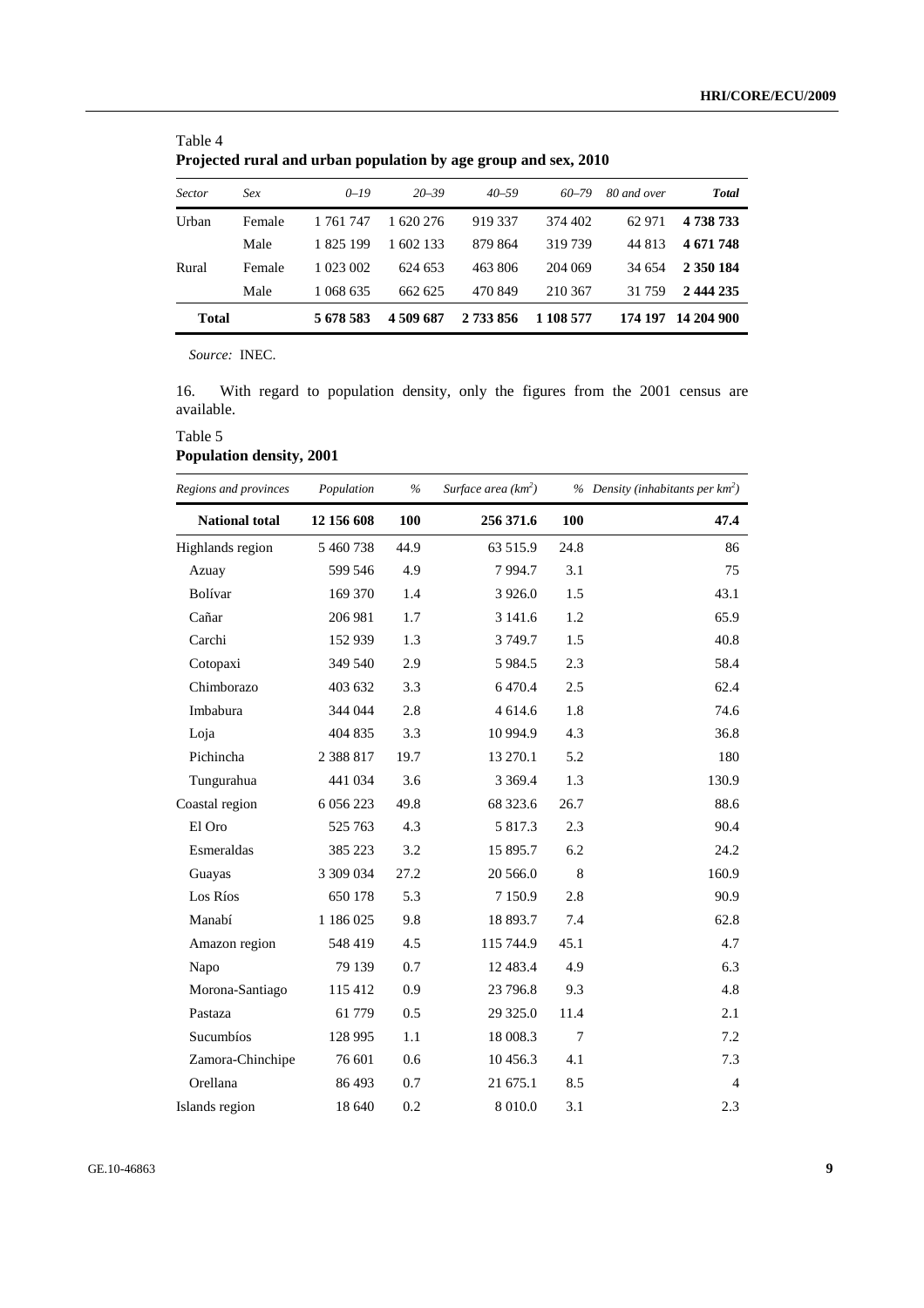| Regions and provinces | Population | $\%$ | Surface area (km <sup>2</sup> ) |     | % Density (inhabitants per $km^2$ ) |
|-----------------------|------------|------|---------------------------------|-----|-------------------------------------|
| Galápagos             | 18.640     | 0.2  | 8 0 1 0 .0                      | 3.1 | 2.3                                 |
| Non-delimited zones   | 72.588     | 0.6  | 775.2                           | 03  | 93.6                                |

17. This list does not include the provinces of Santo Domingo de los Tsáchilas and Santa Elena, as they did not become provinces until November 2007.

18. Bearing in mind the tables showing the number of inhabitants in urban and rural areas according to the 2001 census and the projection for 2010, disaggregated by age group and sex, the following table shows the dependent population under 15 and over 65 years of age according to the 2001 census and the projection for 2010.

#### Table 6 **Dependent population**

|                  | 2001 census |       | Projection for 2010 |                |  |
|------------------|-------------|-------|---------------------|----------------|--|
| $Age$            | Population  | $\%$  | Population          | $\%$           |  |
| $\boldsymbol{0}$ | 237 209     | 1.95  | 285 768             | 2.01           |  |
| 1                | 266 605     | 2.19  | 285 218             | $\overline{2}$ |  |
| $\overline{c}$   | 284 185     | 2.34  | 285 543             | 2.01           |  |
| 3                | 269 024     | 2.21  | 285 974             | 2.01           |  |
| 4                | 279 837     | 2.30  | 286 441             | 2.01           |  |
| 5                | 262 860     | 2.16  | 285 906             | 2.01           |  |
| 6                | 266 900     | 2.20  | 286 608             | 2.01           |  |
| 7                | 277 441     | 2.28  | 287 382             | 2.02           |  |
| 8                | 286 682     | 2.36  | 288 122             | 2.02           |  |
| 9                | 268 238     | 2.21  | 288 720             | 2.03           |  |
| 10               | 273 966     | 2.25  | 289 285             | 2.03           |  |
| 11               | 266 301     | 2.19  | 289 927             | 2.04           |  |
| 12               | 274 810     | 2.26  | 289 462             | 2.03           |  |
| 13               | 266 624     | 2.19  | 287 354             | 2.02           |  |
| 14               | 259 338     | 2.13  | 284 143             | 2              |  |
| 15               | 253 057     | 2.08  | 280 842             | 1.97           |  |
| <b>Total</b>     | 4 293 077   | 35.31 | 4586695             | 32.22          |  |
| 65               | 74 947      | 0.62  | 66 34 6             | 0.46           |  |
| 66               | 50486       | 0.42  | 63 645              | 0.44           |  |
| 67               | 43 4 89     | 0.36  | 61 012              | 0.42           |  |
| 68               | 43 371      | 0.36  | 58 28 2             | 0.41           |  |
| 69               | 31738       | 0.26  | 55 5 23             | 0.39           |  |
| 70               | 56 701      | 0.47  | 52 960              | 0.37           |  |
| 71               | 35 5 98     | 0.29  | 50 539              | 0.35           |  |
| 72               | 39 862      | 0.33  | 48 104              | 0.33           |  |
| 73               | 33 639      | 0.28  | 45 5 98             | 0.32           |  |
| 74               | 28 8 8 6    | 0.24  | 43 045              | 0.3            |  |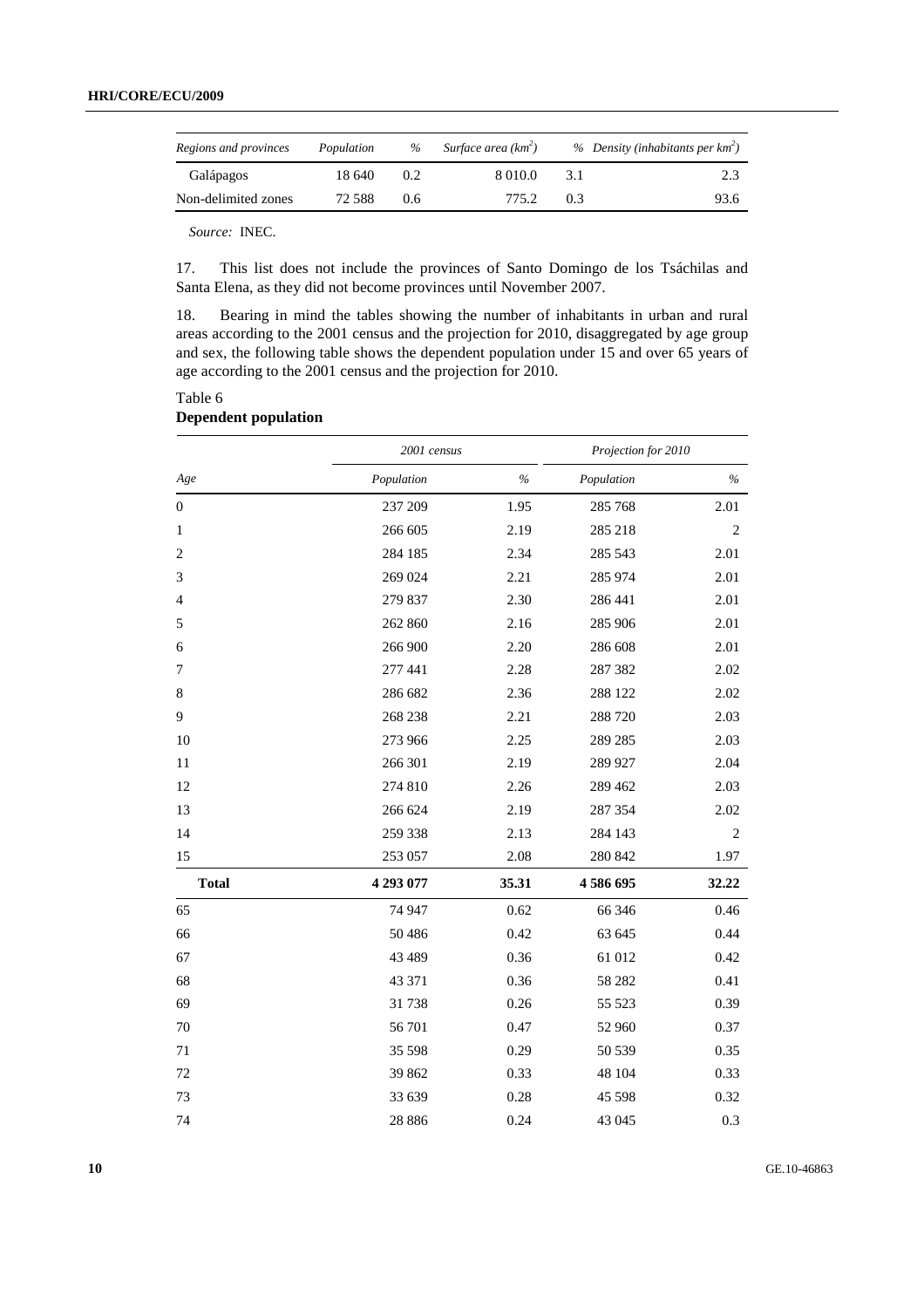|                          | 2001 census |       | Projection for 2010 |       |  |
|--------------------------|-------------|-------|---------------------|-------|--|
| Age                      | Population  | $\%$  | Population          | $\%$  |  |
| 75                       | 42738       | 0.35  | 40 549              | 0.28  |  |
| 76                       | 30 791      | 0.25  | 38 116              | 0.26  |  |
| 77                       | 23 5 13     | 0.19  | 35 575              | 0.25  |  |
| 78                       | 27 578      | 0.23  | 32 862              | 0.23  |  |
| 79                       | 18 3 29     | 0.15  | 30 0 54             | 0.21  |  |
| 80 and over              | 231958      | 1.94  | 174 197             | 1.22  |  |
| <b>Total</b>             | 813 624     | 6.74  | 896 407             | 6.24  |  |
| <b>Accumulated total</b> | 5 106 701   | 42.05 | 5 483 102           | 38.46 |  |

Table 7

19. With regard to the country's diversity it is important to note that the inhabitants include indigenous nationalities, indigenous peoples, Afro-Ecuadorians, the Montubio people and communes. Apart from the indigenous nationalities all the inhabitants of Ecuador speak Spanish which is why the Constitution recognizes Spanish as the official language of Ecuador.

20. However because the 2001 census established that there are 499,292 speakers of Quechua, the Constitution recognizes Spanish Quechua and Shuar as official languages for intercultural relations and it recognizes the other ancestral languages for official use by indigenous nationalities. The 2001 census concluded that the following population groups speak an official ancestral language.

| Nationality    | Language        | Province                        | Number of speakers |
|----------------|-----------------|---------------------------------|--------------------|
| Awá            | Awapít          | Esmeraldas, Carchi and Imbabura | 2 3 5 0            |
| Chachi         | Chá palaa       | Esmeraldas                      | 7 1 3 1            |
| Epera (Catio)  | Siapedie        | Sucumbios                       | 112                |
| Tsáchila       | Tsa' fiqui      | Santo Domingo de los Tsáchilas  | 2021               |
| Cofán          | A'ingae         | Sucumbios                       | 989                |
| Secoya         | Paicoca         | Sucumbios                       | 135                |
| Sioni          | Paicoca         | Sucumbíos                       | 265                |
| Waorani (Huao) | Huao Tiriro     | Orellana, Pastaza and Napo      | 1678               |
| Shiwiar        | Shiwiar Chicham | Pastaza                         | 720                |
| Zápara         | Zápara          | Pastaza                         | 192                |
| Achuar         | Achuar Chicham  | Pastaza and Morona-Santiago     | 3641               |
| Andoa          | Andoa           |                                 | Not counted        |
| Amazon Quechua | Andoa           |                                 | Not counted        |
|                |                 |                                 |                    |
| Shuar          | Shuar Chicham   |                                 | 48 9 89            |
|                | Unknown         |                                 | 15 027             |

**Languages of indigenous nationalities, 2001** 

*Source:* INEC.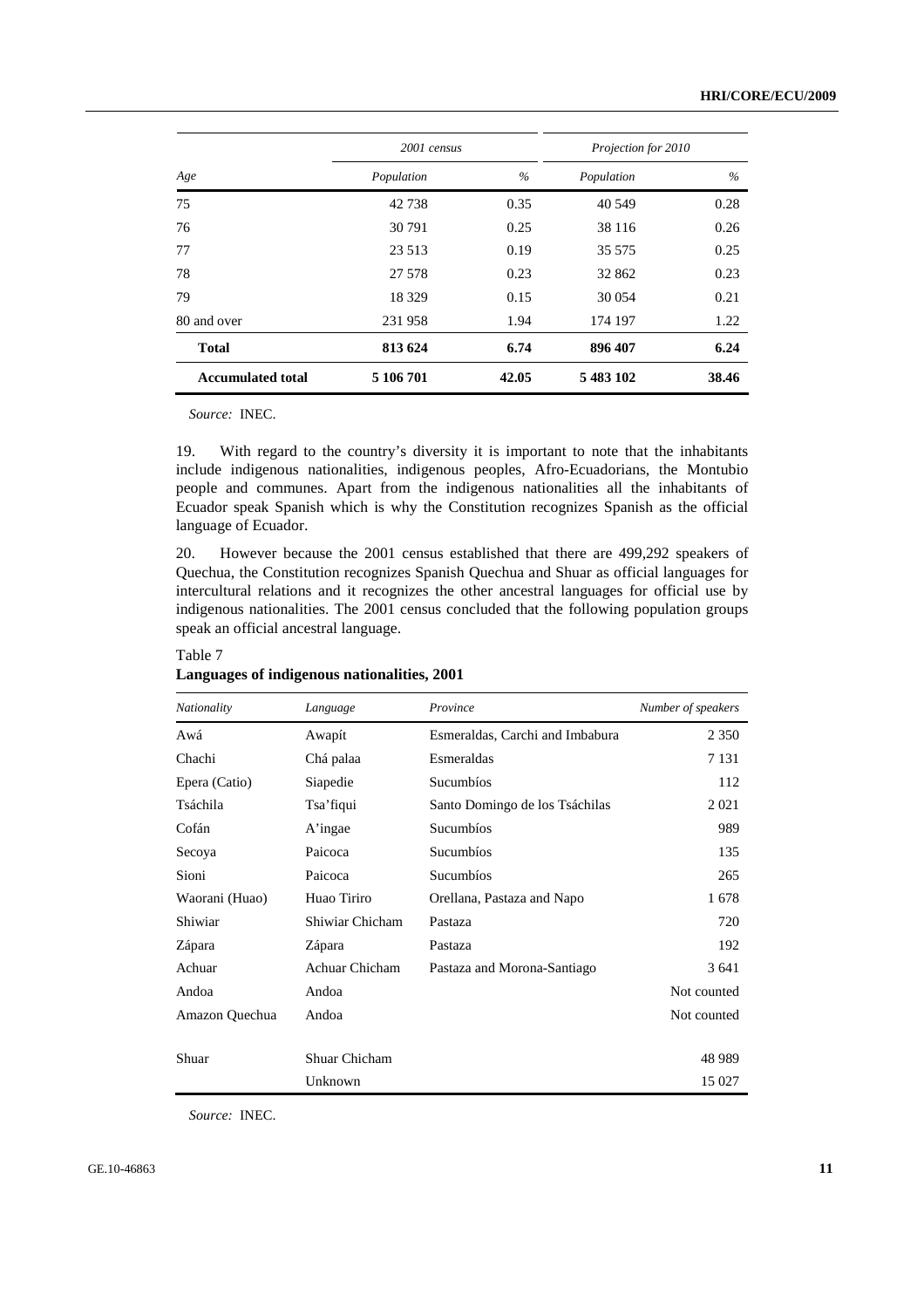21. A variable was included in the 2001 census to determine the ethnic groups of the country on the basis of a question that asked inhabitants which of the following categories they felt they belonged to: mestizo, indigenous mulatto, Afro-Ecuadorian, white or other. The answers to this question gave the following results:

#### Table 8 **Population of Ecuador, 2001**

How the people of Ecuador classify themselves, 2001

| Population group category | Population | Percentage |
|---------------------------|------------|------------|
| Indigenous                | 830418     | 6.83       |
| Afro-Ecuadorian           | 271 372    | 2.23       |
| Mestizo                   | 9411890    | 77.42      |
| Mulatto                   | 332 637    | 2.74       |
| White                     | 1 271 051  | 10.46      |
| Other                     | 39 240     | 0.32       |

*Source:* INEC.

22. The 2001 census does not provide information on which religion the people of Ecuador follow. However both the 1998 Constitution and the current Constitution recognize freedom of religion for the country's inhabitants. The projections for 2010 do not include information on the languages inhabitants speak, the ethnic groups they belong to or their religion.

23. Statistics on births and deaths are taken from a study on vital and health statistics conducted by the National Statistics and Census Institute in 2007. Using the results of this study it is possible to disaggregate the information on births and deaths by province age group of the mother or of the deceased person, and sex.

| Table 9 |                               |  |
|---------|-------------------------------|--|
|         | <b>Birth statistics, 2007</b> |  |

| Province   | Sex    | $12 - 14$      | $15 - 19$ | $20 - 24$ | $25 - 29$ | $30 - 34$ | $35 - 39$ | $40 - 44$ | $45 - 49$ | Unspecified  | <b>Total</b> |
|------------|--------|----------------|-----------|-----------|-----------|-----------|-----------|-----------|-----------|--------------|--------------|
| Azuay      | Female | 21             | 1 2 5 1   | 2 1 2 2   | 1517      | 995       | 570       | 183       | 21        | 156          | 6836         |
|            | Male   | 30             | 1 2 5 7   | 2 2 2 8   | 1586      | 946       | 574       | 179       | 15        | 159          | 6974         |
| Bolívar    | Female | 8              | 377       | 573       | 463       | 252       | 176       | 81        | 15        | 9            | 1954         |
|            | Male   | $\mathbf{1}$   | 412       | 630       | 449       | 307       | 187       | 96        | 18        | 12           | 2 1 1 2      |
| Cañar      | Female | 11             | 444       | 544       | 374       | 214       | 123       | 58        | 9         | 1            | 1778         |
|            | Male   | 8              | 489       | 625       | 389       | 219       | 143       | 63        | 15        | $\mathbf{0}$ | 1957         |
| Carchi     | Female | 12             | 258       | 418       | 300       | 190       | 112       | 30        | 8         | 21           | 1 3 4 9      |
|            | Male   | $\overline{4}$ | 284       | 463       | 349       | 205       | 91        | 36        | 5         | 12           | 1449         |
| Cotopaxi   | Female | 13             | 850       | 1 4 3 2   | 982       | 695       | 397       | 189       | 39        | 3            | 4 600        |
|            | Male   | 21             | 948       | 1454      | 1 0 7 9   | 661       | 423       | 183       | 37        | 2            | 4808         |
| Chimborazo | Female | 12             | 863       | 1512      | 1 0 9 1   | 699       | 447       | 218       | 28        | $\mathbf{1}$ | 4871         |
|            | Male   | 9              | 919       | 1 5 9 2   | 1 1 1 4   | 750       | 482       | 206       | 42        | $\mathbf{0}$ | 5 1 1 4      |
| El Oro     | Female | 44             | 1 3 8 3   | 1769      | 1 2 8 4   | 774       | 434       | 117       | 15        | 147          | 5967         |
|            | Male   | 40             | 1413      | 1897      | 1423      | 809       | 440       | 132       | 21        | 157          | 6 3 3 2      |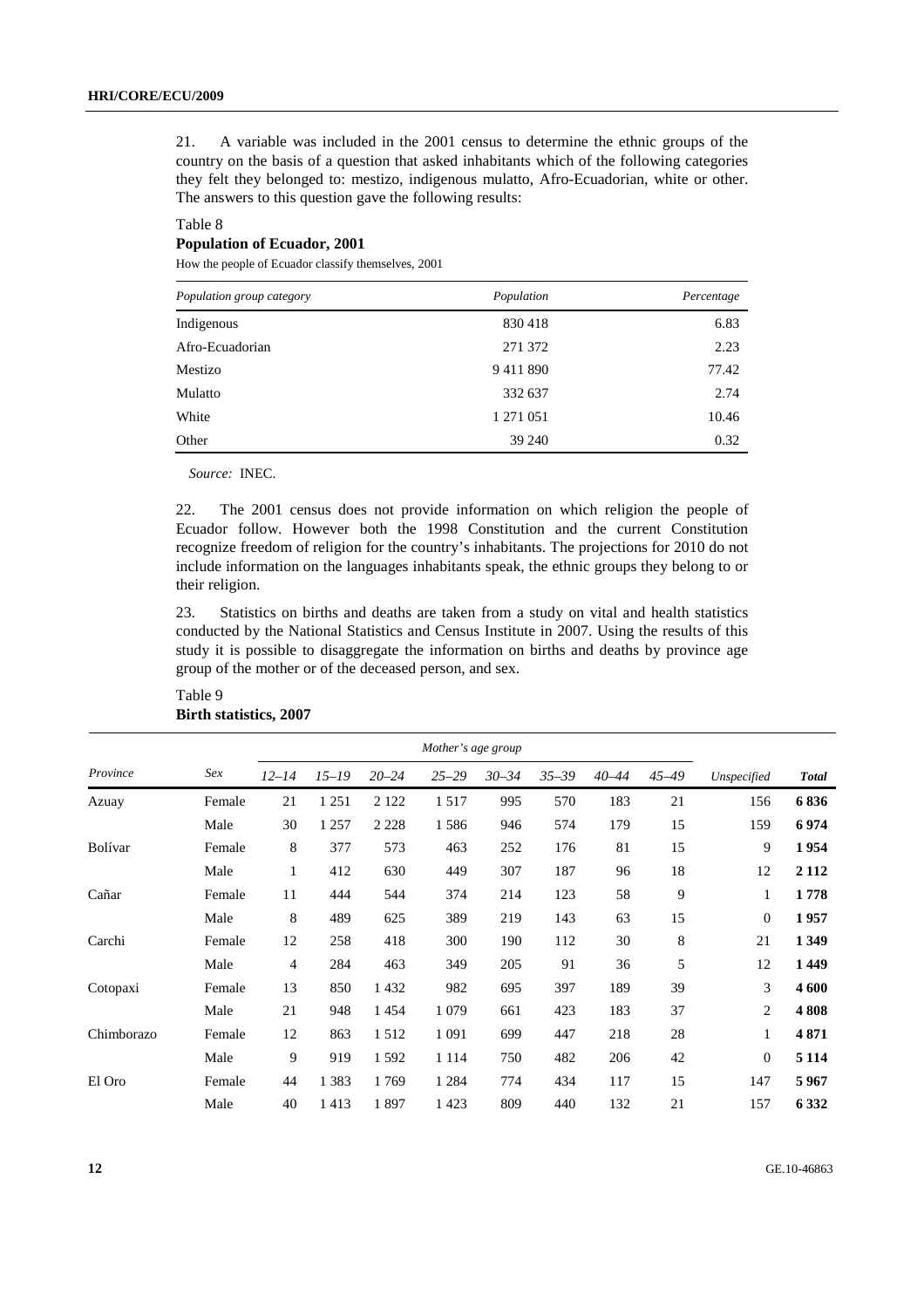#### **HRI/CORE/ECU/2009**

|                      |        |                  |                  |                  | Mother's age group |                  |                  |                  |                  |                  |               |
|----------------------|--------|------------------|------------------|------------------|--------------------|------------------|------------------|------------------|------------------|------------------|---------------|
| Province             | Sex    | $12 - 14$        | $15 - 19$        | $20 - 24$        | $25 - 29$          | $30 - 34$        | $35 - 39$        | $40 - 44$        | $45 - 49$        | Unspecified      | <b>Total</b>  |
| Esmeraldas           | Female | 30               | 1 0 0 1          | 1 4 4 4          | 1 0 6 2            | 645              | 400              | 119              | 27               | 103              | 4831          |
|                      | Male   | 21               | 1 0 7 2          | 1 5 7 3          | 1 1 1 9            | 627              | 384              | 130              | 27               | 127              | 5 0 8 0       |
| Guayas               | Female | 198              | 6461             | 10 097           | 8 6 6 1            | 5 1 7 0          | 2676             | 715              | 106              | 2 2 4 9          | 36 333        |
|                      | Male   | 263              | 6967             | 10815            | 9058               | 5 4 3 8          | 2 7 8 7          | 755              | 107              | 2 3 9 5          | 38 5 85       |
| Imbabura             | Female | $\,8$            | 851              | 1 3 6 6          | 1 0 6 5            | 703              | 424              | 176              | 28               | 39               | 4 6 6 0       |
|                      | Male   | 17               | 810              | 1 472            | 1056               | 674              | 430              | 162              | 24               | 44               | 4689          |
| Loja                 | Female | 20               | 875              | 1 4 6 1          | 1 0 3 1            | 641              | 409              | 178              | 36               | 5                | 4656          |
|                      | Male   | 22               | 879              | 1 5 4 7          | 1 0 9 3            | 755              | 437              | 181              | $22\,$           | 7                | 4943          |
| Los Ríos             | Female | 66               | 1748             | 2 3 9 8          | 1824               | 1 0 7 9          | 549              | 168              | 22               | 44               | 7898          |
|                      | Male   | $80\,$           | 1947             | 2 5 8 2          | 1908               | 1 0 3 5          | 562              | 168              | 26               | 40               | 8 3 4 8       |
| Manabí               | Female | 134              | 3 0 8 5          | 4 4 4 6          | 3 1 3 2            | 1 6 6 0          | 834              | 236              | 57               | 461              | 14 045        |
|                      | Male   | 139              | 3 3 2 3          | 4 5 4 1          | 3 2 7 3            | 1728             | 832              | 239              | 57               | 455              | 14 5 87       |
| Morona-Santiago      | Female | 12               | 347              | 513              | 339                | 232              | 161              | 69               | 18               | $\boldsymbol{0}$ | 1691          |
|                      | Male   | 15               | 368              | 512              | 353                | 238              | 147              | 67               | 12               | $\overline{2}$   | 1714          |
| Napo                 | Female | $\tau$           | 265              | 414              | 289                | 170              | 101              | 49               | 14               | 3                | 1312          |
|                      | Male   | $\,8\,$          | 313              | 445              | 304                | 200              | 115              | 59               | 19               | 6                | 1469          |
| Pastaza              | Female | 10               | 206              | 282              | 197                | 137              | 88               | 24               | $\overline{4}$   | $10\,$           | 958           |
|                      | Male   | 6                | 221              | 273              | 227                | 160              | 87               | 24               | 5                | 11               | 1 0 1 4       |
| Pichincha            | Female | 90               | 4 802            | 8 1 8 0          | 6 6 29             | 4 4 2 5          | 2 2 2 9          | 682              | 83               | 290              | 27 410        |
|                      | Male   | 103              | 5 0 5 9          | 8 5 3 5          | 7 0 8 0            | 4 6 6 6          | 2419             | 681              | 84               | 332              | 28 9 59       |
| Tungurahua           | Female | 12               | 903              | 1411             | 1058               | 741              | 376              | 128              | 16               | 36               | 4681          |
|                      | Male   | $10\,$           | 922              | 1 5 0 4          | 1 1 3 9            | 696              | 380              | 149              | 23               | 31               | 4854          |
| Zamora-Chinchipe     | Female | 7                | 231              | 294              | 190                | 119              | 101              | 45               | 3                | 3                | 993           |
|                      | Male   | 9                | 251              | 316              | 196                | 138              | 74               | $27\,$           | 6                | 3                | 1 0 20        |
| Galápagos            | Female | 2                | 25               | 58               | 44                 | 48               | 12               | 3                | $\mathbf{1}$     | 2                | 195           |
|                      | Male   | $\mathbf{1}$     | 29               | 67               | 68                 | 24               | 17               | 3                | $\boldsymbol{0}$ | 3                | 212           |
| Sucumbíos            | Female | 19               | 425              | 520              | 350                | 246              | 132              | 69               | 7                | 35               | 1803          |
|                      | Male   | 23               | 467              | 535              | 339                | 229              | 121              | 49               | 6                | 32               | 1801          |
| Orellana             | Female | $10\,$           | 285              | 397              | 249                | 164              | 109              | 59               | 13               | 15               | 1 301         |
|                      | Male   | 11               | 348              | 428              | 328                | 196              | 116              | 50               | $11\,$           | 14               | 1502          |
| Non-delimited        | Female | 5                | 116              | 139              | 92                 | 53               | $20\,$           | 15               | $\mathbf{1}$     | 3                | 444           |
| zones                | Male   | 5                | 109              | 150              | 97                 | 40               | 28               | 15               | 4                | 5                | 453           |
| Foreigner            | Female | $\boldsymbol{0}$ | $\boldsymbol{0}$ | $\boldsymbol{0}$ | $\boldsymbol{0}$   | 0                | $\mathbf{0}$     | $\boldsymbol{0}$ | $\overline{0}$   | $\boldsymbol{2}$ | 2             |
|                      | Male   | $\boldsymbol{0}$ | $\boldsymbol{0}$ | $\mathbf{1}$     | $\mathbf{1}$       | $\boldsymbol{0}$ | $\boldsymbol{0}$ | $\boldsymbol{0}$ | $\boldsymbol{0}$ | 2                | 4             |
|                      | Female | 751              | 27 052           | 41790            | 32 223             | 20 052           | 10880            | 3607             | 571              |                  | 3 638 140 564 |
| <b>Total per sex</b> | Male   | 846              | 28 807           | 44 185           | 34 028             | 20 741           | 11 276           | 3658             | 586              |                  | 3 851 147 960 |
| <b>Total</b>         |        | 1 5 9 7          | 55 859           | 85 975           | 66 251             | 40793            | 22 15 6          | 7 2 6 5          | 1 1 5 7          |                  | 7 489 288 542 |

*Source:* INEC.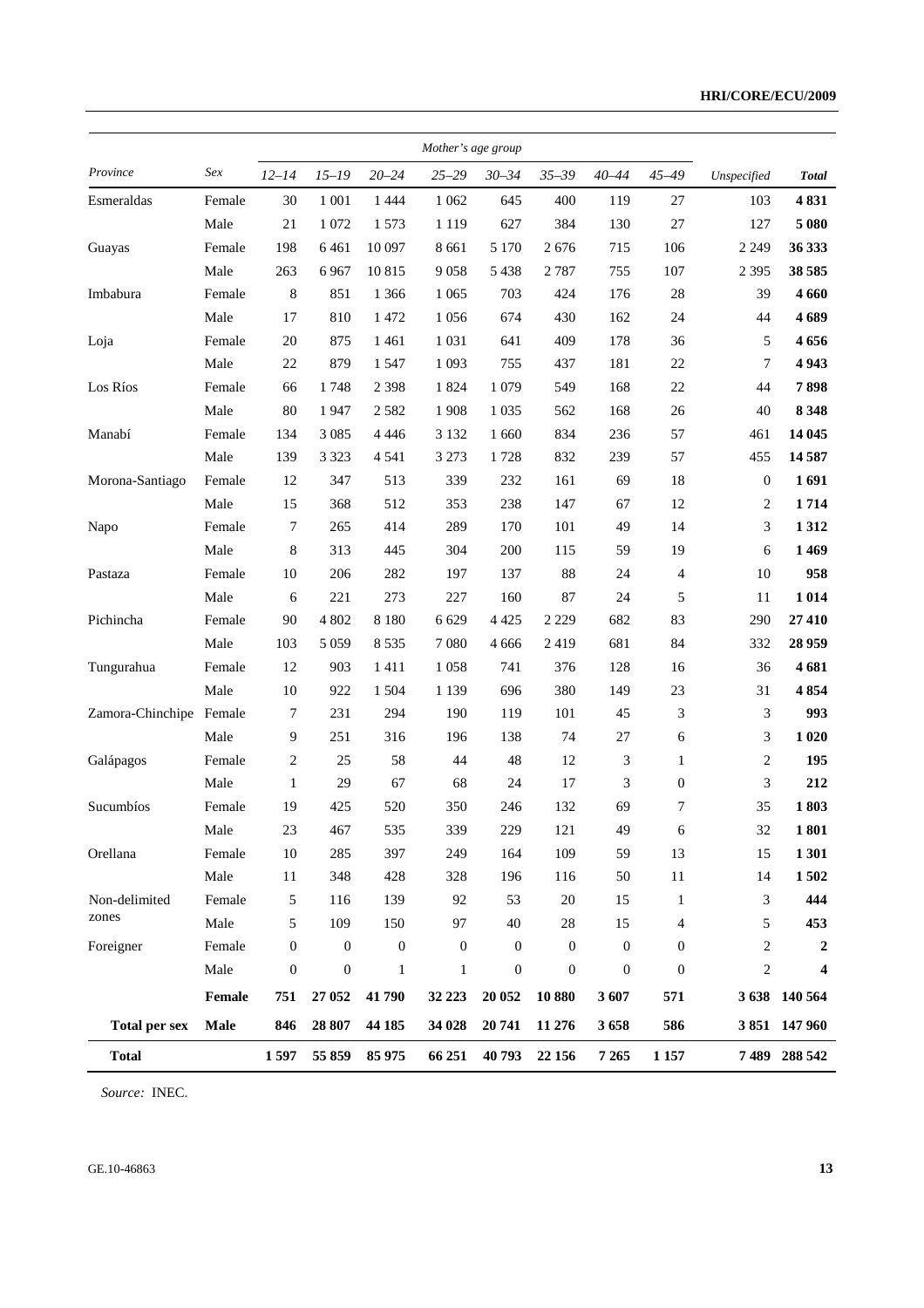### Table 10 **Death statistics, 2007**

|                  |        | Age group of the deceased |                  |                             |           |                |             |                  |              |
|------------------|--------|---------------------------|------------------|-----------------------------|-----------|----------------|-------------|------------------|--------------|
| Province         | Sex    | $\boldsymbol{\theta}$     | $1-4$            | $5 - 14$                    | $15 - 49$ | $50 - 64$      | 65 and over | Unknown          | <b>Total</b> |
| Azuay            | Female | 48                        | 33               | 24                          | 180       | 187            | 1013        | 11               | 1946         |
|                  | Male   | 68                        | 26               | 48                          | 448       | 271            | 866         | $11\,$           | 1738         |
| Bolívar          | Female | 24                        | 9                | 14                          | 55        | 37             | 258         | $\boldsymbol{0}$ | 397          |
|                  | Male   | 24                        | 15               | 13                          | 92        | 57             | 273         | $\boldsymbol{0}$ | 474          |
| Cañar            | Female | 17                        | 8                | $10\,$                      | 56        | 64             | 262         | $\overline{c}$   | 419          |
|                  | Male   | 23                        | 7                | 12                          | 124       | 81             | 293         | 5                | 545          |
| Carchi           | Female | 25                        | 4                | 5                           | 31        | 38             | 197         | $\boldsymbol{0}$ | 300          |
|                  | Male   | 23                        | 9                | $10\,$                      | 71        | 38             | 181         | $\boldsymbol{0}$ | 332          |
| Cotopaxi         | Female | 43                        | 32               | 12                          | 102       | 86             | 524         | $\boldsymbol{0}$ | 799          |
|                  | Male   | 64                        | 42               | $28\,$                      | 241       | 141            | 487         | $\boldsymbol{0}$ | 1 003        |
| Chimborazo       | Female | 79                        | 43               | 24                          | 156       | 143            | 721         | $\boldsymbol{0}$ | 1 1 6 6      |
|                  | Male   | 30                        | 17               | 16                          | 340       | 226            | 555         | $\boldsymbol{0}$ | 1 1 8 4      |
| El Oro           | Female | 28                        | 12               | 17                          | 152       | 141            | 487         | $\boldsymbol{0}$ | 847          |
|                  | Male   | 30                        | 17               | 16                          | 340       | 226            | 555         | $\boldsymbol{0}$ | 1 1 8 4      |
| Esmeraldas       | Female | 29                        | $22\,$           | 14                          | 106       | 78             | 254         | 4                | 507          |
|                  | Male   | 40                        | $22\,$           | $27\,$                      | 362       | 128            | 344         | 2                | 925          |
| Guayas           | Female | 508                       | 110              | 120                         | 1 2 1 5   | 1 1 3 8        | 3810        | $\boldsymbol{0}$ | 6 9 0 1      |
|                  | Male   | 732                       | 132              | 166                         | 2 706     | 1699           | 4 1 5 7     | $\boldsymbol{0}$ | 9592         |
| Imbabura         | Female | $21\,$                    | 29               | 16                          | 115       | 113            | 543         | 3                | 840          |
|                  | Male   | 38                        | $28\,$           | 16                          | 191       | 133            | 543         | $\mathbf{1}$     | 950          |
| Loja             | Female | 45                        | 23               | 13                          | 125       | 130            | 584         | 7                | 927          |
|                  | Male   | 52                        | 26               | $30\,$                      | 236       | 154            | 618         | 6                | 1 1 2 2      |
| Los Ríos         | Female | 67                        | 33               | $22\,$                      | 205       | 200            | 628         | $\boldsymbol{0}$ | 1 1 5 5      |
|                  | Male   | 85                        | $28\,$           | 33                          | 635       | 317            | 786         | $\boldsymbol{0}$ | 1884         |
| Manabí           | Female | 82                        | 39               | 50                          | 346       | 310            | 1 3 4 7     | $\boldsymbol{0}$ | 2 1 7 4      |
|                  | Male   | 106                       | 39               | 66                          | 837       | 524            | 1501        | $\boldsymbol{0}$ | 3073         |
| Morona-Santiago  | Female | 14                        | 5                | $\boldsymbol{7}$            | 23        | 24             | 63          | $\mathbf{1}$     | 137          |
|                  | Male   | 9                         | 9                | 9                           | 40        | 25             | 55          | $\boldsymbol{0}$ | 147          |
| Napo             | Female | 9                         | 9                | 9                           | 33        | 23             | 67          | $\boldsymbol{0}$ | 150          |
|                  | Male   | 11                        | $12\,$           | 12                          | 59        | $23\,$         | 67          | $\boldsymbol{0}$ | 184          |
| Pastaza          | Female | 7                         | $\boldsymbol{2}$ | $\ensuremath{\mathfrak{Z}}$ | 11        | 8              | 40          | $\boldsymbol{0}$ | 71           |
|                  | Male   | $\overline{9}$            | 9                | $\overline{4}$              | 37        | 15             | $47\,$      | $\mathbf{1}$     | 122          |
| Pichincha        | Female | 381                       | 115              | 112                         | 767       | 709            | 3 0 7 8     | 4                | 5 1 6 6      |
|                  | Male   | 508                       | 148              | 143                         | 1719      | 971            | 2 8 8 0     | 33               | 6 402        |
| Tungurahua       | Female | 53                        | 35               | 16                          | 120       | 118            | 757         | $\boldsymbol{0}$ | 1 0 9 9      |
|                  | Male   | 65                        | 29               | 39                          | 271       | 191            | 753         | $\boldsymbol{0}$ | 1 3 4 8      |
| Zamora-Chinchipe | Female | $\overline{4}$            | 8                | 3                           | 16        | 14             | 35          | $\mathbf{1}$     | 81           |
|                  | Male   | $\tau$                    | $8\,$            | 7                           | $47\,$    | $\overline{9}$ | 59          | 2                | 139          |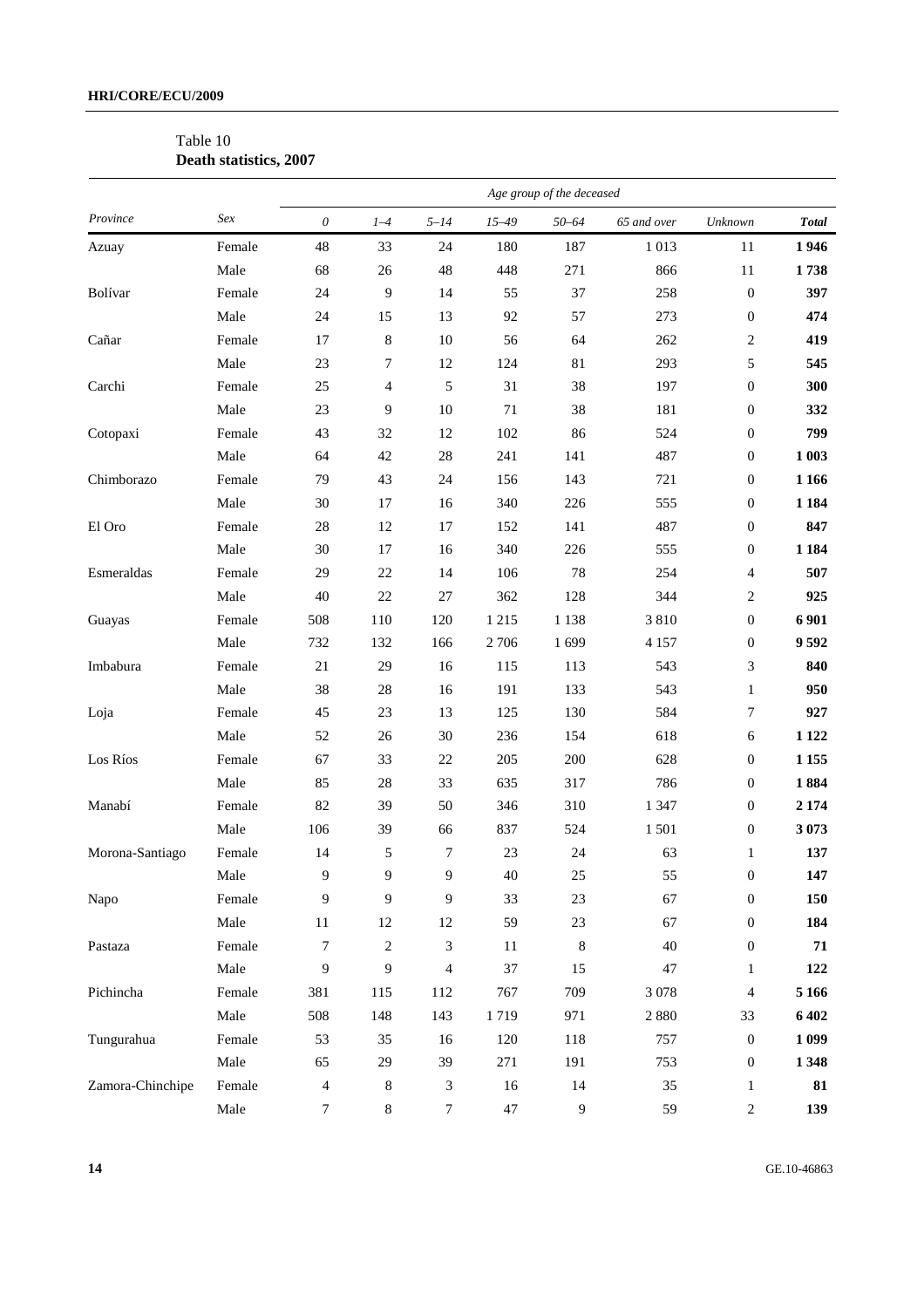|                      |               | Age group of the deceased |                  |                  |                |                |                |                  |              |  |
|----------------------|---------------|---------------------------|------------------|------------------|----------------|----------------|----------------|------------------|--------------|--|
| Province             | Sex           | 0                         | $1-4$            | $5 - 14$         | $15 - 49$      | $50 - 64$      | 65 and over    | Unknown          | <b>Total</b> |  |
| Galápagos            | Female        | 2                         | $\overline{0}$   | $\overline{0}$   | $\overline{2}$ | $\overline{2}$ | $\overline{2}$ | $\theta$         | 8            |  |
|                      | Male          | 2                         | $\mathbf{0}$     | $\boldsymbol{0}$ | 6              | 3              | 13             | $\overline{0}$   | 24           |  |
| Sucumbios            | Female        | 3                         | 7                | 6                | 36             | 13             | 41             | $\boldsymbol{0}$ | 106          |  |
|                      | Male          | 10                        | 10               | 8                | 140            | 46             | 74             | 1                | 289          |  |
| Orellana             | Female        | 11                        | 7                | $\overline{c}$   | 28             | 9              | 38             | $\boldsymbol{0}$ | 95           |  |
|                      | Male          | 16                        | 14               | 12               | 76             | 31             | 38             | $\boldsymbol{0}$ | 187          |  |
|                      | Female        | $\overline{2}$            | $\mathbf{1}$     | 3                | 19             | 7              | 30             | $\boldsymbol{0}$ | 62           |  |
| Non-delimited zones  | Male          | 2                         | 1                | 2                | 37             | 14             | 39             | $\mathbf{0}$     | 95           |  |
| Foreigner            | Female        | $\mathbf{0}$              | $\overline{0}$   | $\overline{0}$   | 5              | 2              | 3              | $\mathbf{0}$     | 10           |  |
|                      | Male          | $\overline{0}$            | $\boldsymbol{0}$ | $\boldsymbol{0}$ | 26             | 7              | 6              | $\mathbf{0}$     | 39           |  |
|                      | <b>Female</b> | 1502                      | 586              | 502              | 1 9 0 4        | 3594           | 14792          | 33               | 24 9 13      |  |
| <b>Total per sex</b> | <b>Male</b>   | 2 0 2 7                   | 692              | 741              | 8968           | 5 2 9 7        | 15 3 16        | 62               | 33 103       |  |
| <b>Total</b>         |               | 3529                      | 1 2 7 8          | 1 2 4 3          | 12872          | 8891           | 30 108         | 95               | 58 016       |  |

24. The information gathered by the National Statistics and Census Institute through the 2001 census established that life expectancy at birth increased from 68.9 years of age in 1990 to 73.8 years of age in 2001. With regard to the fertility rate the census showed that the average number of children per woman decreased from 2.9 to 2.7 over the period 1990– 2001. In urban areas the average number of children per woman decreased from 2.5 to 2.4, while in rural areas it decreased from 3.6 to 3.3. The census results show a difference between urban and rural populations of almost one child per woman in 1990, while in 2001 that difference had been reduced.

25. On the other hand the total fertility rate decreased from 4.1 children per woman in 1990 to 3.1 in 2001. A fall of 24.4 per cent. The fall was more pronounced in rural areas than in urban areas. In rural areas the average number of children decreased by 27.3 per cent from 5.5 to 4.0 while in urban areas it fell by 18.2 per cent, from 3.3 to 2.7 children per woman. The difference between the average number of children per woman in urban compared to rural areas in 2001 was thus more than one child.

26. With regard to information on the size of homes the 2007 Survey of Living Conditions provided data on the "housing quality deficit"; this category indicates the condition of housing in terms of space, basic services and construction materials. The survey also included a category called "ample living space in homes", under which a home is considered to have ample living space if it contains more than two rooms. The criteria, data and variants are as follows.

| Type          | Dimensions/<br>overcrowding              | <b>Basic services</b>                           | Construction materials                                                                                                                |
|---------------|------------------------------------------|-------------------------------------------------|---------------------------------------------------------------------------------------------------------------------------------------|
| Not deficient | Three or fewer<br>persons per<br>bedroom | Lighting: public or private<br>electric company | Floor: floorboards, parquet, polished timber,<br>treated wooden planks, floating floor, ceramic,<br>tiles, vinyl, marble, faux marble |

Table 11 **Criteria for estimating the "housing quality deficit"**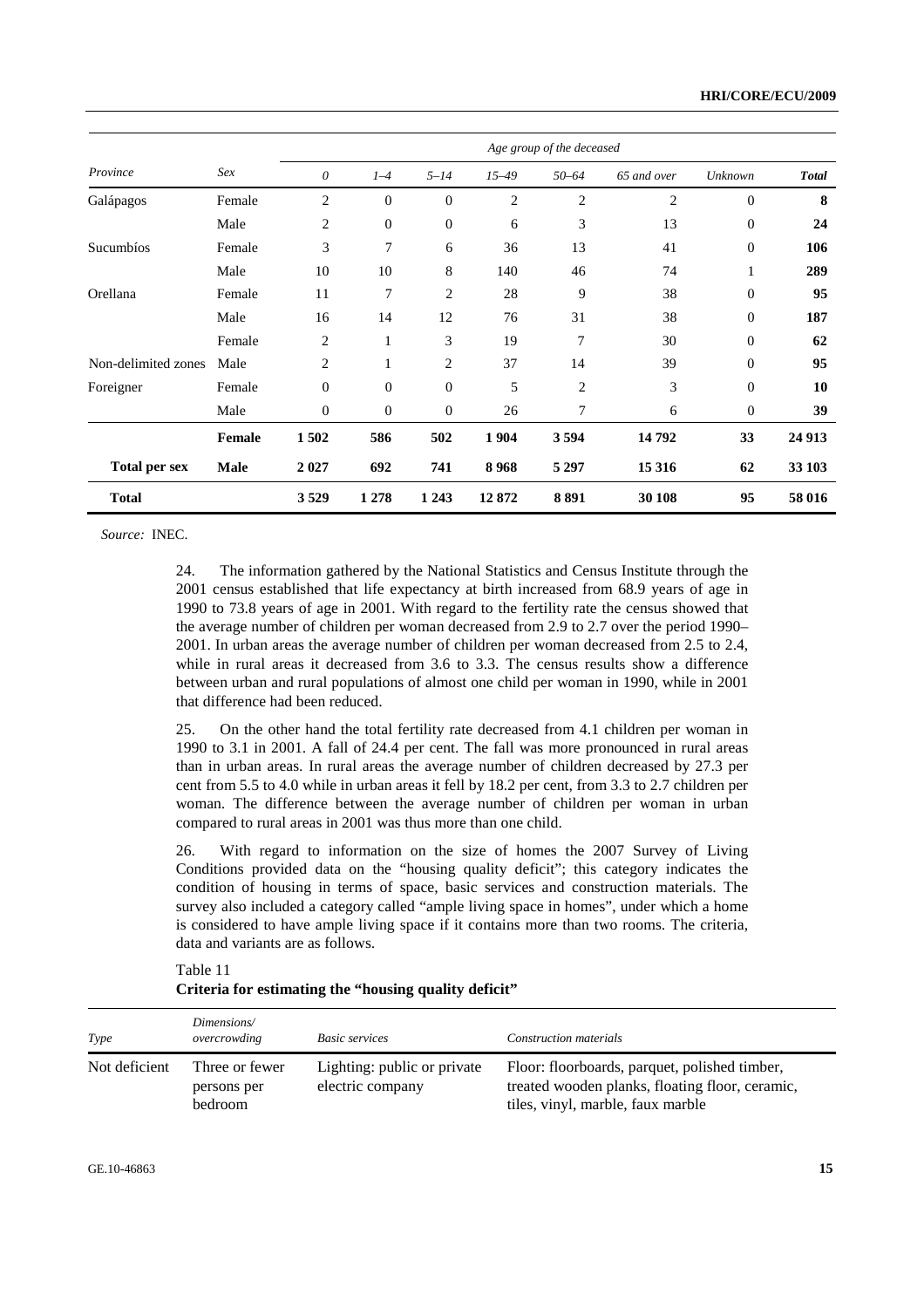### **HRI/CORE/ECU/2009**

| Type             | Dimensions/<br>overcrowding                      | <b>Basic services</b>                                                                        | Construction materials                                                                           |
|------------------|--------------------------------------------------|----------------------------------------------------------------------------------------------|--------------------------------------------------------------------------------------------------|
|                  |                                                  | Water: mains, public<br>fountain or tap                                                      | Walls: concrete, breeze block, brick,<br>asbestos/cement (Fibrolit), wood                        |
|                  |                                                  | Sanitation services: toilet<br>and sewer or toilet and<br>septic tank                        | Roof: concrete, slab, cement, asbestos (Eternit),<br>zinc, tile                                  |
| <b>Deficient</b> | More than three<br>persons per<br><b>bedroom</b> | Lighting: solar panels,<br>candles, oil lamps, gas or<br>none                                | Floor: cement, brick, boards, untreated wooden<br>planks, cane, earth, pambil palm, stone        |
|                  |                                                  | Water: other piped source,<br>delivery cart/tricycle, well,<br>river, spring, stream or rain | Walls: adobe/rammed earth, wattle and daub<br>(covered cane and reed), cane, reed, plastic, zinc |
|                  |                                                  | Sanitation services: toilet<br>and cesspit, latrine or none                                  | Roof: palm thatch, leaves, wood, canvas, plastic                                                 |

#### *Source*: INEC.

### Table 12 **Housing quality deficit, 2005–2006**

| Area     | Overcrowded housing | <i>Basic services</i> | Construction materials | Quality deficit |
|----------|---------------------|-----------------------|------------------------|-----------------|
| National | 972827              | 1 316 561             | 2 3 3 6 5 1            | 2463916         |
| Urban    | 572372              | 433 181               | 1 3 1 6 1 9 6          | 1 403 199       |
| Rural    | 400 455             | 883 380               | 1 022 455              | 1 060 717       |

*Source*: INEC.

#### Table 13

### **Homes with ample living space, 2005–2006**

| Area     | Homes     |
|----------|-----------|
| National | 1 593 162 |
| Urban    | 1 140 487 |
| Rural    | 452 675   |
|          |           |

*Source*: INEC.

#### Table 14

### **Distribution of homes with ample living space, according to number of household members, 2005–2006**

| Household members | National (%) | Urban $(\% )$ | Rural (%) |
|-------------------|--------------|---------------|-----------|
|                   | 5.7          | 5.1           | 7.6       |
| 2                 | 14.4         | 14.5          | 14.1      |
| 3                 | 21.8         | 22.2          | 20.7      |
| $\overline{4}$    | 32.9         | 33.7          | 30.6      |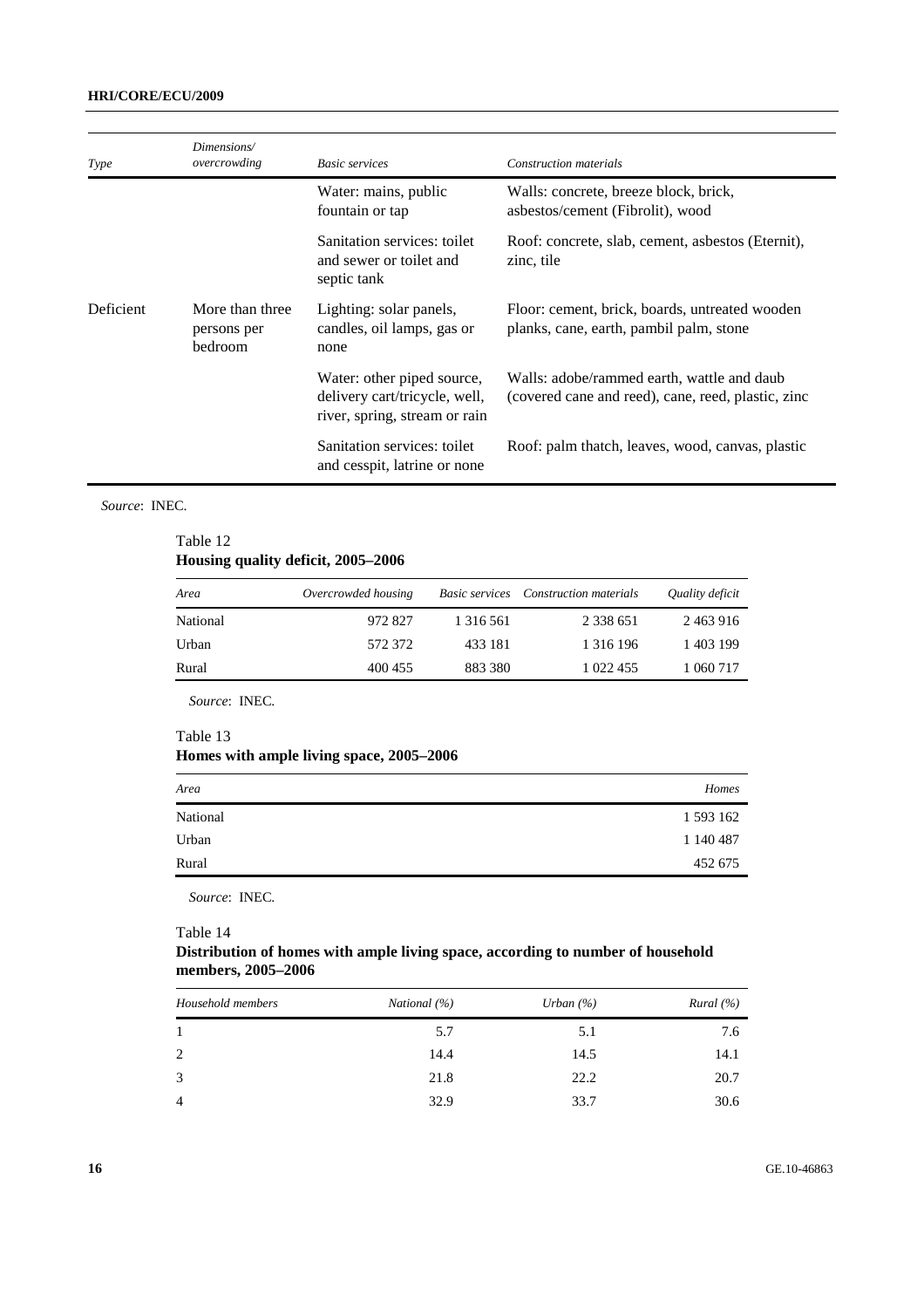| Household members | National (%) | Urban $(\% )$ | Rural (%) |
|-------------------|--------------|---------------|-----------|
|                   | 25.          | 24.5          |           |

Table 15

27. Another important point to mention besides the demographic and housing situation is the pattern of household expenditure. Information on this can be obtained from the Survey of Living Conditions conducted by the National Statistics and Census Institute in 2005–2006.

| Expenditure                          |               | National  | Urban     | Rural   |
|--------------------------------------|---------------|-----------|-----------|---------|
|                                      | $\%$          | 27.9      | 25        | 38.5    |
| Food and non-alcoholic drinks        | dollars       | 590 866   | 416 036   | 174 831 |
| Alcoholic drinks, tobacco and        | $\%$          | 1.8       | 1.6       | 2.2     |
| narcotics                            | dollars       | 36 168    | 27 205    | 9 9 6 3 |
|                                      | $\%$          | 4.8       | 4.8       | 4.5     |
| Clothing and footwear                | dollars       | 100 842   | 80 500    | 20 342  |
| Housing, water, electricity, gas and | $\%$          | 15.9      | 16.6      | 13.1    |
| other fuels                          | dollars       | 336 900   | 277 255   | 59 646  |
|                                      | $\frac{0}{0}$ | 4.6       | 4.8       | 4.1     |
| Furniture, household items           | dollars       | 97956     | 79 348    | 18 608  |
|                                      | $\%$          | 5.3       | 5.2       | 6       |
| Health                               | dollars       | 112 940   | 85 842    | 27 098  |
|                                      | $\frac{0}{0}$ | 13.2      | 14        | 10.3    |
| Transport                            | dollars       | 280 347   | 233 373   | 46 974  |
|                                      | $\frac{0}{0}$ | 3.1       | 3.4       | 2       |
| Communications                       | dollars       | 85 348    | 56 084    | 9 2 6 4 |
|                                      | $\%$          | 4.5       | 4.8       | 3.5     |
| Leisure and culture                  | dollars       | 95 792    | 80 010    | 15 7 82 |
|                                      | $\frac{0}{0}$ | 3.6       | 4.1       | 1.9     |
| Education                            | dollars       | 76 364    | 67 640    | 8 7 2 4 |
|                                      | $\frac{0}{0}$ | 9.7       | 9.9       | 8.8     |
| Restaurants and hotels               | dollars       | 205 308   | 165 546   | 39 761  |
|                                      | $\%$          | 5.7       | 5.8       | 5       |
| Miscellaneous goods and services     | dollars       | 120 333   | 97 4 25   | 22 908  |
|                                      | $\frac{0}{0}$ | 100       | 100       | 100     |
| <b>Total expenditure</b>             | dollars       | 2 120 163 | 1 666 264 | 453899  |

| Pattern of household expenditure |  |
|----------------------------------|--|
|                                  |  |

*Source*: INEC.

28. This information, however, should be viewed in the context of certain poverty indicators, such as the poverty and extreme poverty lines and poverty and extreme poverty in Ecuador as measured by consumption. The following information was obtained by the National Statistics and Census Institute through the 2005–2006 Survey of Living Conditions.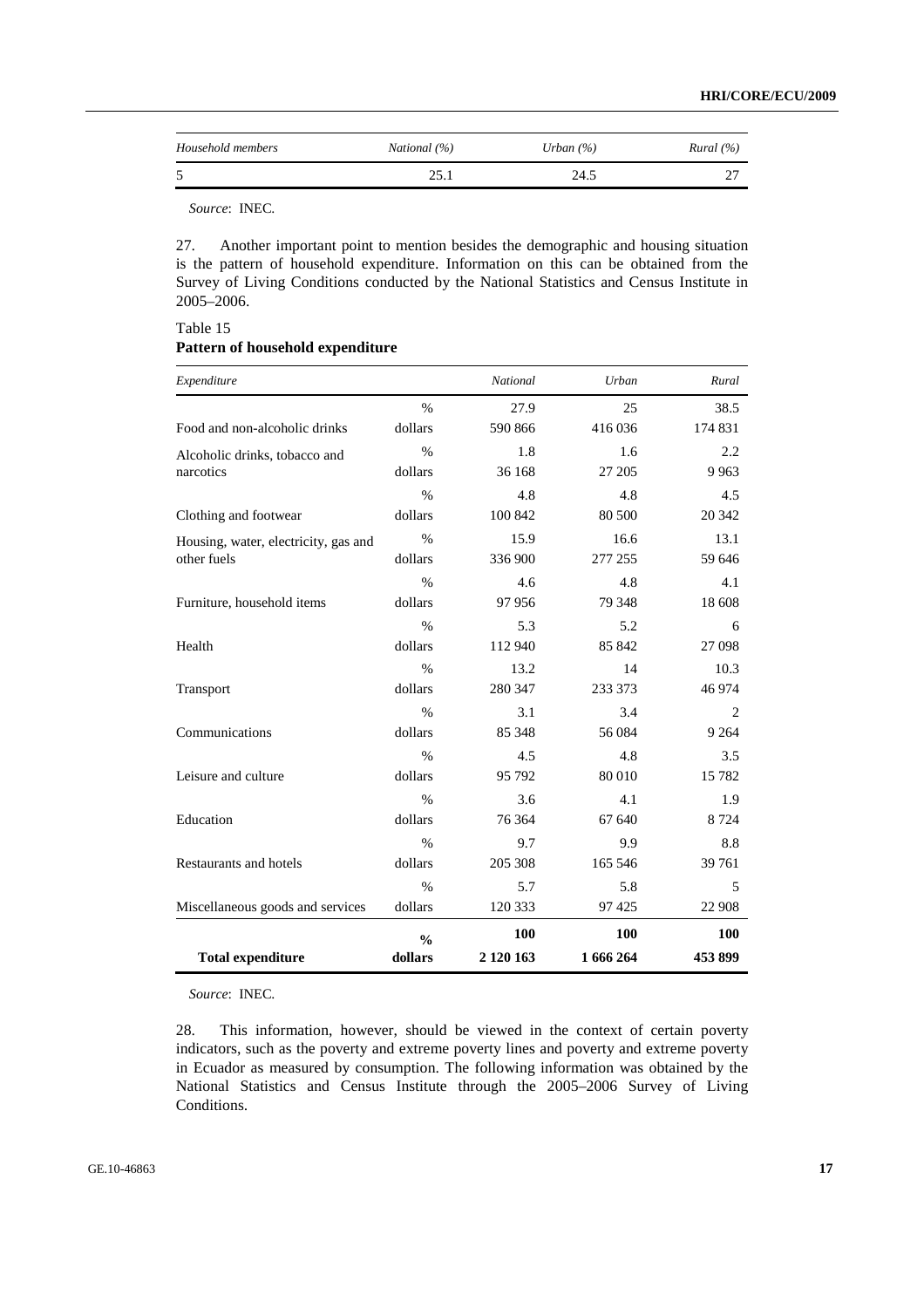| Daily food basket | <i>Extreme poverty</i> | Poverty |  |
|-------------------|------------------------|---------|--|
| Daily             | 1.06                   | 1.89    |  |
| Fortnightly       | 15.96                  | 28.3    |  |
| Monthly           | 31.92                  | 56.6    |  |

Table 16 **Poverty and extreme poverty lines, 2006** 

*Source*: INEC.

Table 17

#### **Poverty and extreme poverty as measured by consumption, 2006**

| <b>Sphere</b> | % of population in extreme poverty | % of population in poverty |
|---------------|------------------------------------|----------------------------|
| National      | 12.8                               | 38.3                       |
| Urban         | 4.8                                | 24.9                       |
| Rural         | 26.9                               | 61.5                       |

*Source*: INEC.

29. The information obtained through the surveys shows that in Bolívar province there are 108,577 persons, or 60.6 per cent of the province's population, living in poverty; throughout the entire Amazon region there are 382,687 persons, or 59 per cent of the region's population, living in poverty; and in Carchi province there are 89,292 persons, or 54.6 per cent of the province's population, living in poverty. These areas of the country thus have the highest levels of poverty as measured by consumption.

30. The three provinces with the lowest poverty levels as measured by consumption are Pichincha, with 509,186 persons, or 22.4 per cent of its population, living in poverty; Azuay, with 176,310 persons, or 26.6 per cent of its population, living in poverty; and El Oro, with 165,279 persons, or 20.1 per cent of its population, living in poverty.

31. Other important poverty indicators include poverty as measured by basic unmet needs, which calculates people's access to health care, nutrition, education, housing, urban services and employment opportunities, and the Gini coefficient. This indicator can be calculated from the information available in the 2005–2006 Survey of Living Conditions.

| National | <b>Total</b> | 45.8 |
|----------|--------------|------|
|          | Urban        | 24.8 |
|          | Rural        | 82.2 |
| Regional | Coast        | 51.4 |
|          | Highlands    | 36.9 |
|          | Amazon       | 71   |

**Percentage of inhabitants with basic unmet needs, 2006** 

*Source*: INEC.

Table 18

32. With regard to malnutrition among children under 5 years of age, the Survey of Living Conditions conducted by the National Statistics and Census Institute in 2005–2006 provides information on general and chronic malnutrition among this population group, which is currently estimated at 1,439,502 children, disaggregated as follows.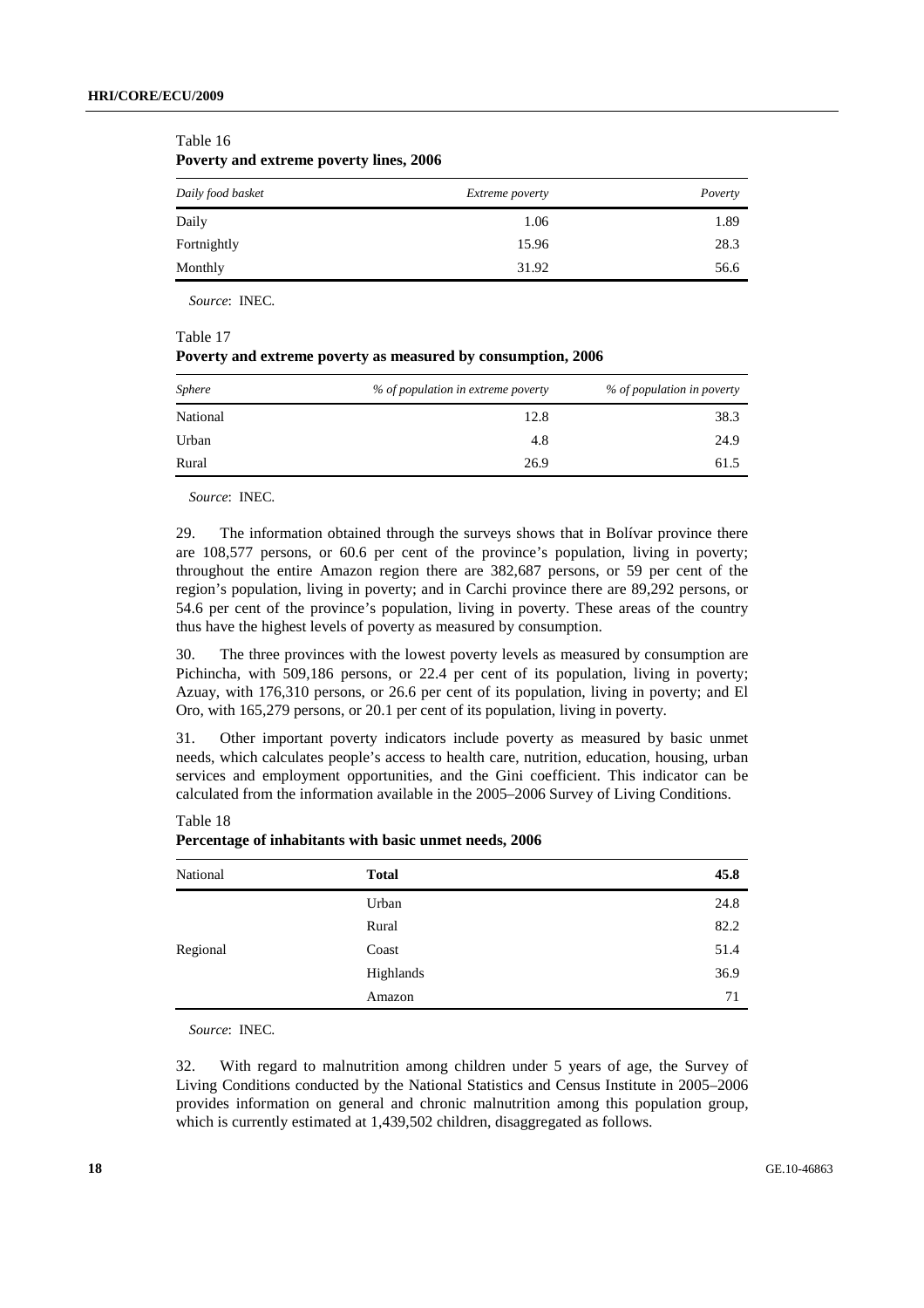| Sample                |                  | Chronic malnutrition<br>(as measured by height for age) |      | General malnutrition<br>(as measured by weight for age) |      |
|-----------------------|------------------|---------------------------------------------------------|------|---------------------------------------------------------|------|
|                       |                  | Number of<br>children                                   | $\%$ | Number of<br>children                                   | $\%$ |
| <b>National total</b> |                  | 260 600                                                 | 18.1 | 123728                                                  | 8.6  |
| <b>Sex</b>            | Male             | 139 296                                                 | 18.7 | 64828                                                   | 8.7  |
|                       | Female           | 121 304                                                 | 17.5 | 58 900                                                  | 8.5  |
| Area                  | Urban            | 108 360                                                 | 12.7 | 58 166                                                  | 6.8  |
|                       | Rural            | 152 240                                                 | 26.1 | 65 563                                                  | 11.2 |
| Region                | <b>Highlands</b> | 146 654                                                 | 23.8 | 55 342                                                  | 9    |
|                       | Coast            | 92 146                                                  | 12.5 | 61 729                                                  | 8.4  |
|                       | Amazon           | 21 800                                                  | 24.5 | 6 6 5 7                                                 | 7.5  |

#### Table 19 **Malnutrition, 2005–2006**

*Source*: INEC.

33. According to the 2001 census, the national infant mortality rate was 14.9 per thousand, while the figures for urban and rural areas were 11.2 and 20.1 per thousand respectively. According to the vital statistics of the National Statistics and Census Institute, the maternal mortality rate for 2005 was 85.0 per thousand.

34. With regard to contraceptive use by women aged between 15 and 49, according to the fifth Survey of Living Conditions, conducted by the National Statistics and Census Institute in 2005–2006, out of a total of 3,095,866 women who knew about contraceptive methods, 1,528,788, or 49 per cent, used them.

35. According to the 2007 epidemiological indicators from the Ministry of Health, there are 1,858 confirmed cases of HIV and 555 confirmed cases of AIDS in the country. Furthermore, among an estimated population of 13,605,485, the Ministry of Health has registered the following numbers of cases and infection rates for the most common communicable and non-communicable diseases, as well as the 10 leading causes of death.

| Type of disease                 | <i>Disease</i>                 | Cases    |
|---------------------------------|--------------------------------|----------|
| Acute respiratory infections    | Acute respiratory infections   | 1703 083 |
| Food- and water-borne           | Diarrhoeal diseases            | 516 567  |
|                                 | Food poisoning                 | 10 199   |
|                                 | Salmonella                     | 7 2 9 8  |
| Vector-borne                    | Classical dengue               | 10 253   |
|                                 | Plasmodium vivax malaria       | 6935     |
| Chronic communicable            | Pulmonary tuberculosis BK+     | 3448     |
|                                 | <b>HIV</b>                     | 1858     |
| Preventable through vaccination | Hepatitis B                    | 236      |
|                                 | Pertussis                      | 125      |
| <b>Zoonoses</b>                 | Taeniasis (tapeworm infection) | 216      |

Table 20 **Major communicable and non-communicable diseases, 2007**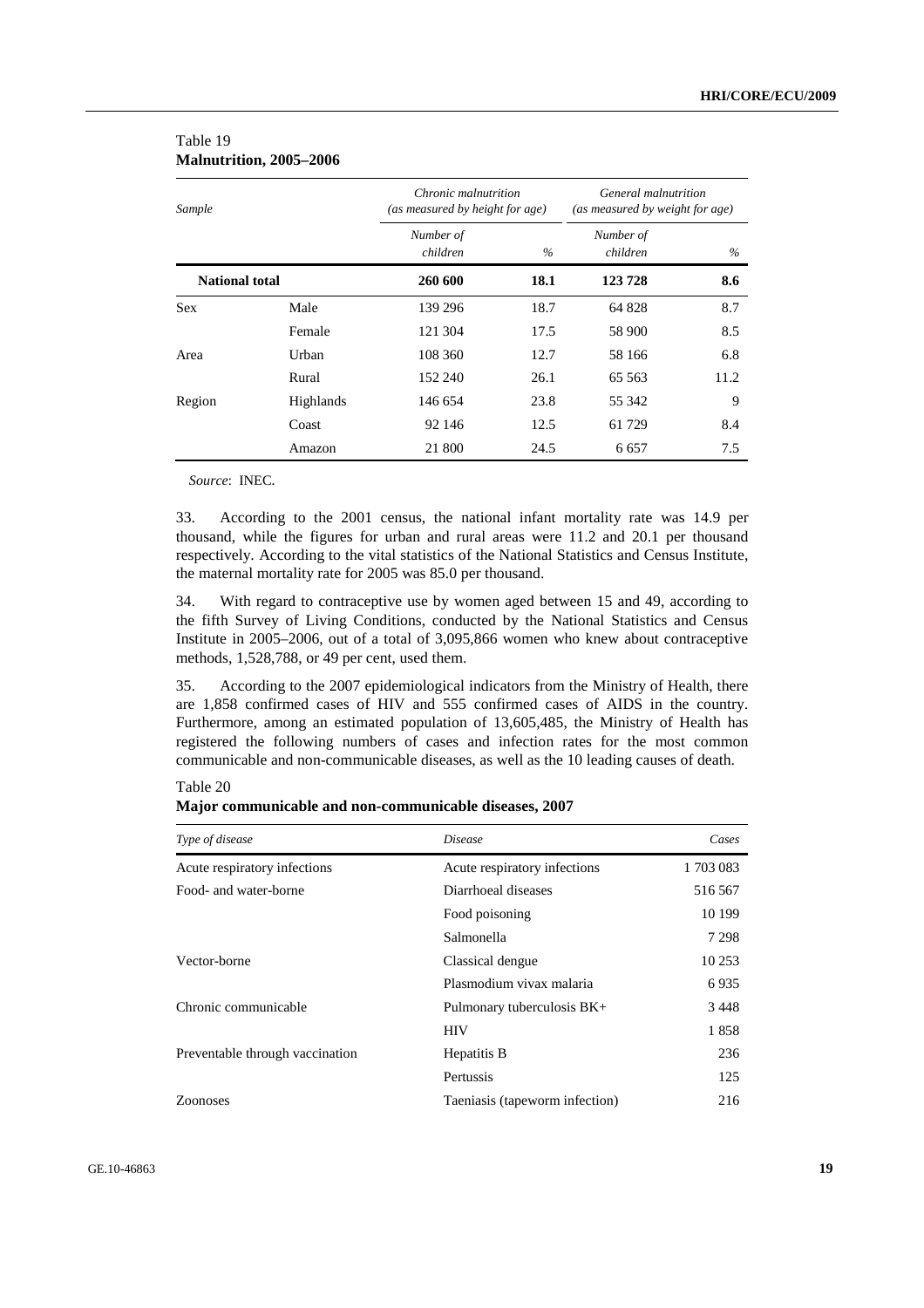| Type of disease          | <i>Disease</i>             | Cases    |
|--------------------------|----------------------------|----------|
| Chronic non-communicable | High blood pressure        | 67 570   |
|                          | Diabetes                   | 25 8 9 4 |
| Due to external causes   | Domestic accidents         | 21 530   |
|                          | Automobile accidents       | 12 8 8 0 |
|                          | Violence and ill-treatment | 9 5 6 6  |
| Mental health            | Depression                 | 9 7 7 6  |

### Table 21 **Leading causes of death, 2007**

| Rank           | <i>Disease</i>                        | Cases     | Incidence per 100 000<br>inhabitants |
|----------------|---------------------------------------|-----------|--------------------------------------|
| 1              | Acute respiratory infections          | 1 703 083 | 12 5 17.6                            |
| 2              | Acute diarrhoeal diseases             | 516 567   | 3 7 9 6.8                            |
| 3              | Other venereal diseases               | 91 960    | 675.9                                |
| $\overline{4}$ | High blood pressure                   | 67 570    | 496.6                                |
| 5              | <b>Diabetes</b>                       | 25 894    | 190.3                                |
| 6              | Chicken pox                           | 17 721    | 130.2                                |
| 7              | Classical dengue                      | 10 253    | 75.4                                 |
| 8              | Food poisoning                        | 10 199    | 75                                   |
| 9              | Victims of violence and ill-treatment | 9 5 6 6   | 70.3                                 |
| 10             | Salmonella                            | 7 2 9 8   | 53.6                                 |

*Source*: INEC.

36. The following table provides information on enrolment in primary and secondary schools. This information was gathered through the Survey of Living Conditions conducted by the National Statistics and Census Institute in 2005–2006.

### Table 22

#### **Percentage of children enrolled in schools**

|                                   |               | National  | Urban   | Rural    |
|-----------------------------------|---------------|-----------|---------|----------|
| Enrolment in primary schools      |               |           |         |          |
|                                   | $\%$          | 71.3      | 59.8    | 87.9     |
| State schools                     | Population    | 1 407 201 | 692 796 | 714 406  |
|                                   | $\frac{0}{0}$ | 24.3      | 36.7    | 6.7      |
| Private schools                   | Population    | 480 023   | 425 911 | 54 1 1 3 |
| Municipal, provincial, and State- | $\frac{0}{0}$ | 4.3       | 3.5     | 5.5      |
| funded religious schools          | Population    | 85 397    | 40 741  | 44 656   |
| Enrolment in secondary schools    |               |           |         |          |
|                                   | $\frac{0}{0}$ | 64.3      | 60.6    | 72.9     |
| State schools                     | Population    | 895 777   | 591 248 | 304 529  |
| Private schools                   | $\frac{0}{0}$ | 30.2      | 34.8    | 19.4     |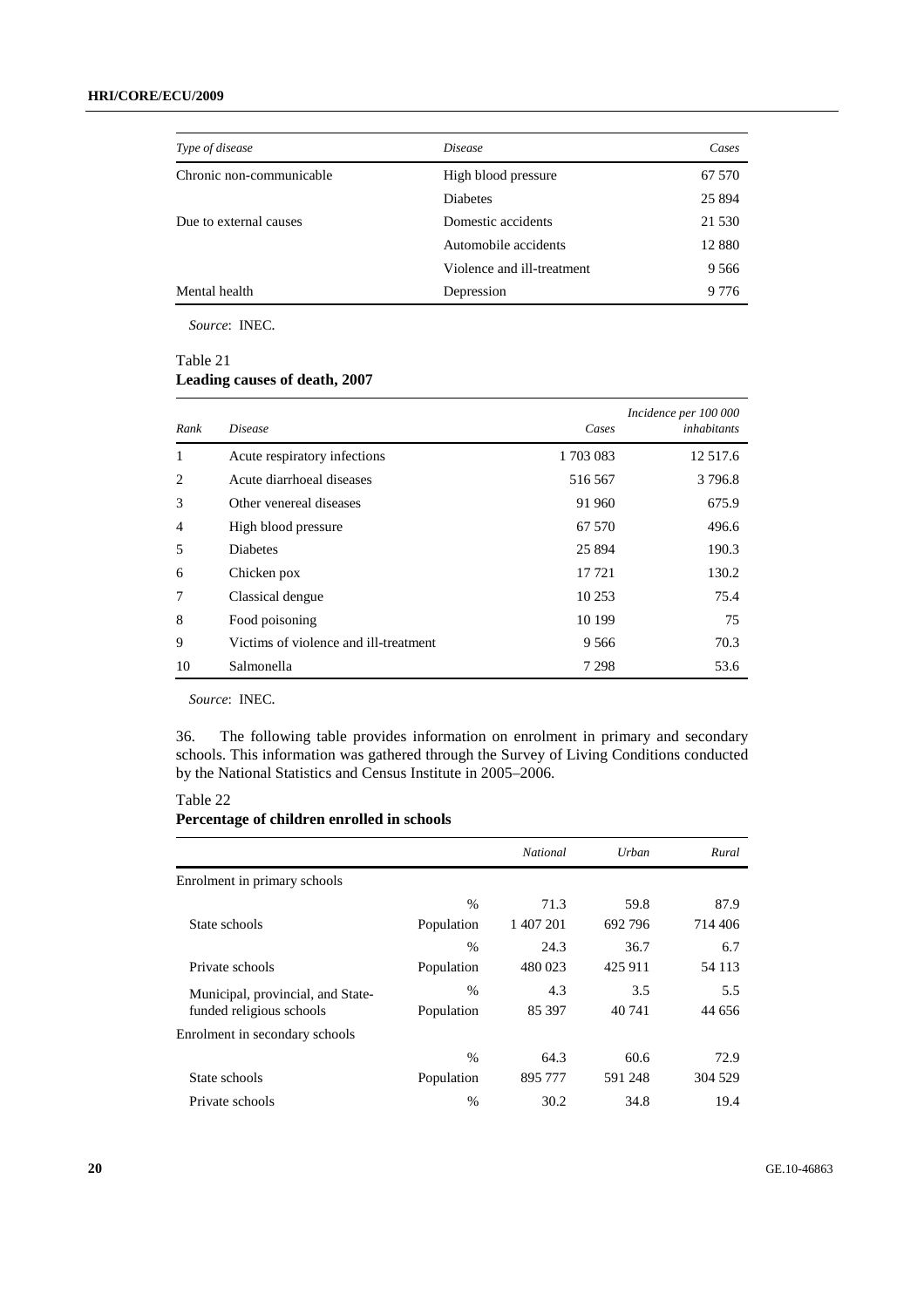|                                   |            | National | Urban   | Rural  |
|-----------------------------------|------------|----------|---------|--------|
|                                   | Population | 420 640  | 339 569 | 81 071 |
| Municipal, provincial, and State- | $\%$       | 5.5      | 4.5     | 77     |
| funded religious schools          | Population | 76 290   | 44 077  | 32 212 |

37. According to the National System of Educational Statistics of the Ministry of Education, in the period 2005/06 there were 411,120 students enrolled in first grade, while the number of dropouts was 47,494; the dropout rate was therefore 11.6 per cent. In the period 2006/07, the same statistics showed that there were 2,039,168 pupils and 96,619 teachers; the teacher-student ratio was therefore 21 to 1.

38. According to data from the National Statistics and Census Institute, the literacy rate fell during the period 2005/08. In 2005 and 2006 it was 91 per cent, and in 2007 and 2008 it was 89.70 per cent. Aleida Rivera, deputy coordinator of the "Yes I Can" ("*Yo sí puedo*") programme,<sup>11</sup> determined in May 2008 that the illiteracy rate in the country was 7.2 per cent.

39. The urban employment and unemployment surveys conducted by the National Statistics and Census Institute in 2008 established that the economically active population consisted of 6,536,310 inhabitants, of whom 385,777 were unemployed; the unemployment rate was therefore 5.9 per cent.

40. The same surveys conducted for the period 2007/08 gave the following breakdown of the economically active population.

| Occupational group                       | 2007          | 2008          |
|------------------------------------------|---------------|---------------|
| Armed forces                             | 80.80         | 72.60         |
| Public-sector managers                   | 308.70        | 226.00        |
| Science professionals                    | 820.80        | 824.80        |
| Professional and mid-level technicians   | 726.50        | 677.70        |
| Office workers                           | 685.00        | 677.80        |
| Workers in the trade and services sector | 2453.30       | 2 195.70      |
| Agricultural workers                     | 293.40        | 305.10        |
| Workers and craft workers                | 1 3 8 6 . 4 0 | 1 329.70      |
| Machinery operators                      | 732.10        | 699.40        |
| Unskilled workers                        | 2 2 8 2 . 2 0 | 2 2 6 0 . 1 0 |
| Unspecified                              | 231.00        | 731.00        |

#### Table 23 **Economically active population**

*Source:* INEC.

<sup>&</sup>lt;sup>11</sup> The "Yes I Can" ("*Yo sí puedo*") literacy programme was designed by Cuban educators who have been working in the country with regional governments since 2005. The programme is designed to teach a person to read in three months and one week.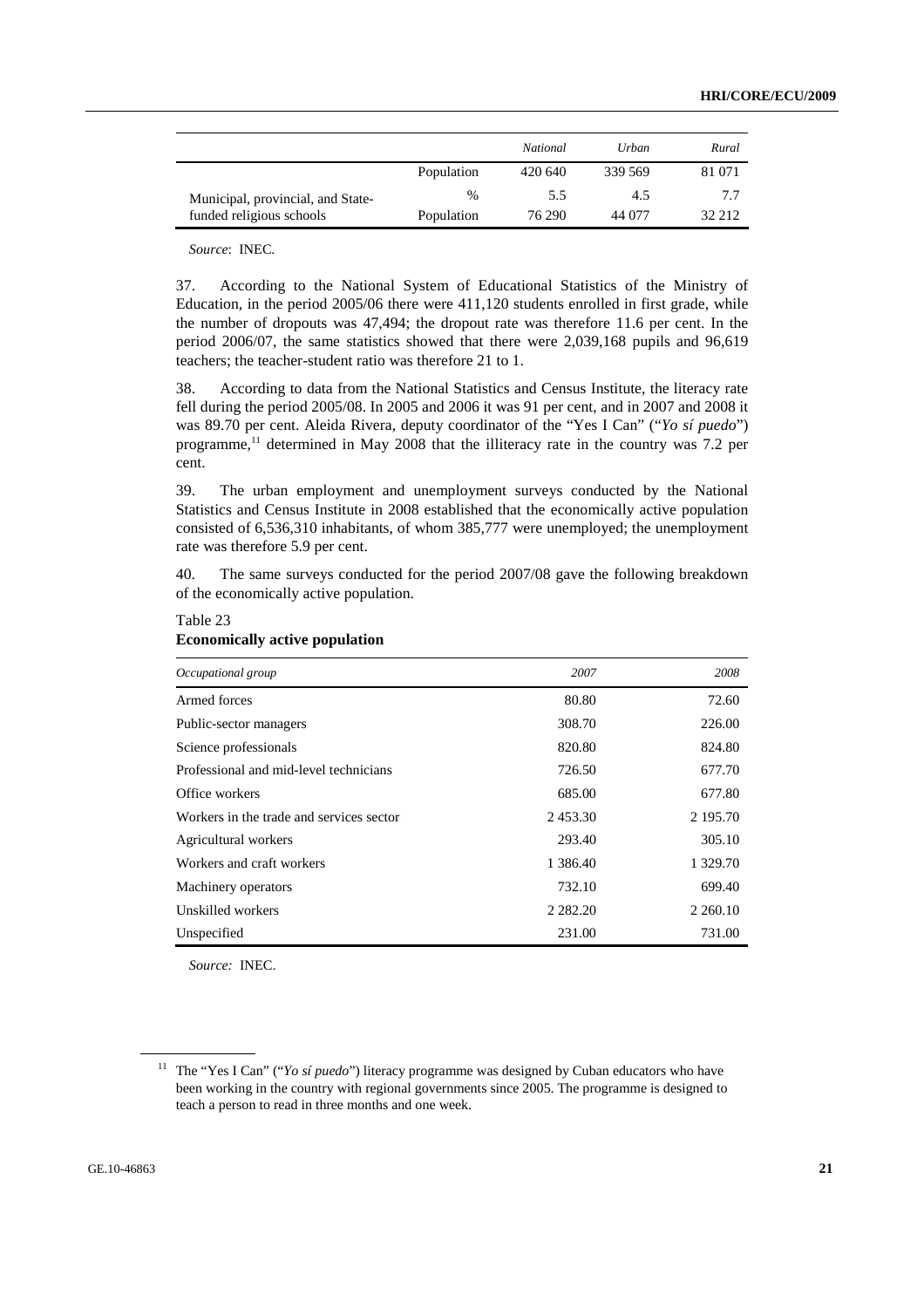41. The aforementioned surveys found that 2,123,564 inhabitants, or 32.5 per cent of the economically active population, were employed in the formal sector, while 3,318,181, or 50.8 per cent, were employed in the informal sector.

42. In 2008, according to *Cifras Económicas del Ecuador* (Economic Figures for Ecuador), published by the Central Bank of Ecuador in May 2009, gross domestic product (GDP) was US\$ 23.53 billion, in year 2000 dollars, and was projected to reach \$23.998 billion in 2009. This means that there was a year-on-year change (in year 2000 dollars) of 6.52 per cent in 2008 and a predicted change of 3.15 per cent in 2009.

43. In the same publication, the Central Bank of Ecuador concluded that per capita GDP in 2008 was \$1,704 (in year 2000 dollars), while the projection for 2009 was \$1,714. Per capita GDP in current dollars was predicted to be \$3,649 in 2009.

44. The same publication shows that in 2008 the consumer price index stood at 123.21, while in 2009 it was projected to be 123.20. It also indicates that in 2008 the external public debt was \$10.045 billion and was predicted to reach \$10.048 billion in 2009. Domestic public debt was \$4.134 billion in 2008 and was expected to reach \$3.050 billion in 2009.

### **B. Constitutional, political and legal structure of the State**

45. Article 1 of the Constitution establishes that Ecuador is a constitutional State that guarantees rights and justice. It is organized as a social, democratic, sovereign, independent, unitary, intercultural, plurinational and secular republic and is governed in a decentralized way.

46. With respect to the supremacy of the Constitution, article 424 establishes that the Constitution is the supreme law which prevails over all other domestic legislation; accordingly, Government regulations and actions must be consistent with the Constitution, failing which they will be without effect.

47. Interculturality and plurinationality, elements of a single, unitary State, are reflected in the Constitution through the incorporation of the principle of *sumak kawsay* ("good living"), which serves as a framework for interpreting certain rights and as a guideline for public policy on inclusion, equity and resource management, as well as in the recognition of self-determination of peoples, communities and nationalities and other forms of social organization for the purpose of self-determination processes.

48. With regard to the inclusion of *sumak kawsay*, Title II of the Constitution, on rights, includes a chapter on rights related to good living, which include the right to water, a healthy and ecologically balanced environment, communication, information, culture, science, education, habitat, housing, health, work and social security. Title VII, on good living, establishes various guarantees and guidelines aimed at promoting inclusion and equity and a sustainable use of natural resources which is respectful of other living beings.

49. The rights of communities, peoples and nationalities are recognized in chapter 4 of Title II. Article 56 establishes that indigenous communities, peoples and nationalities, Afro-Ecuadorian and Montubio peoples and communes form part of the State. Article 57 recognizes, inter alia, the following rights: (a) to maintain, develop and strengthen their identity, sense of belonging, ancestral traditions and forms of social organization; (b) to retain the indefeasible property of their communal lands, which shall be inalienable, not subject to attachment and indivisible; (c) to prior, free and informed consultation on plans and programmes to locate, exploit and market non-renewable resources found on their lands; (d) to maintain and develop their own forms of society and social structures and methods of establishing and exercising authority in their legally recognized territories; and (e) to develop, strengthen and fully realize an intercultural, bilingual education system.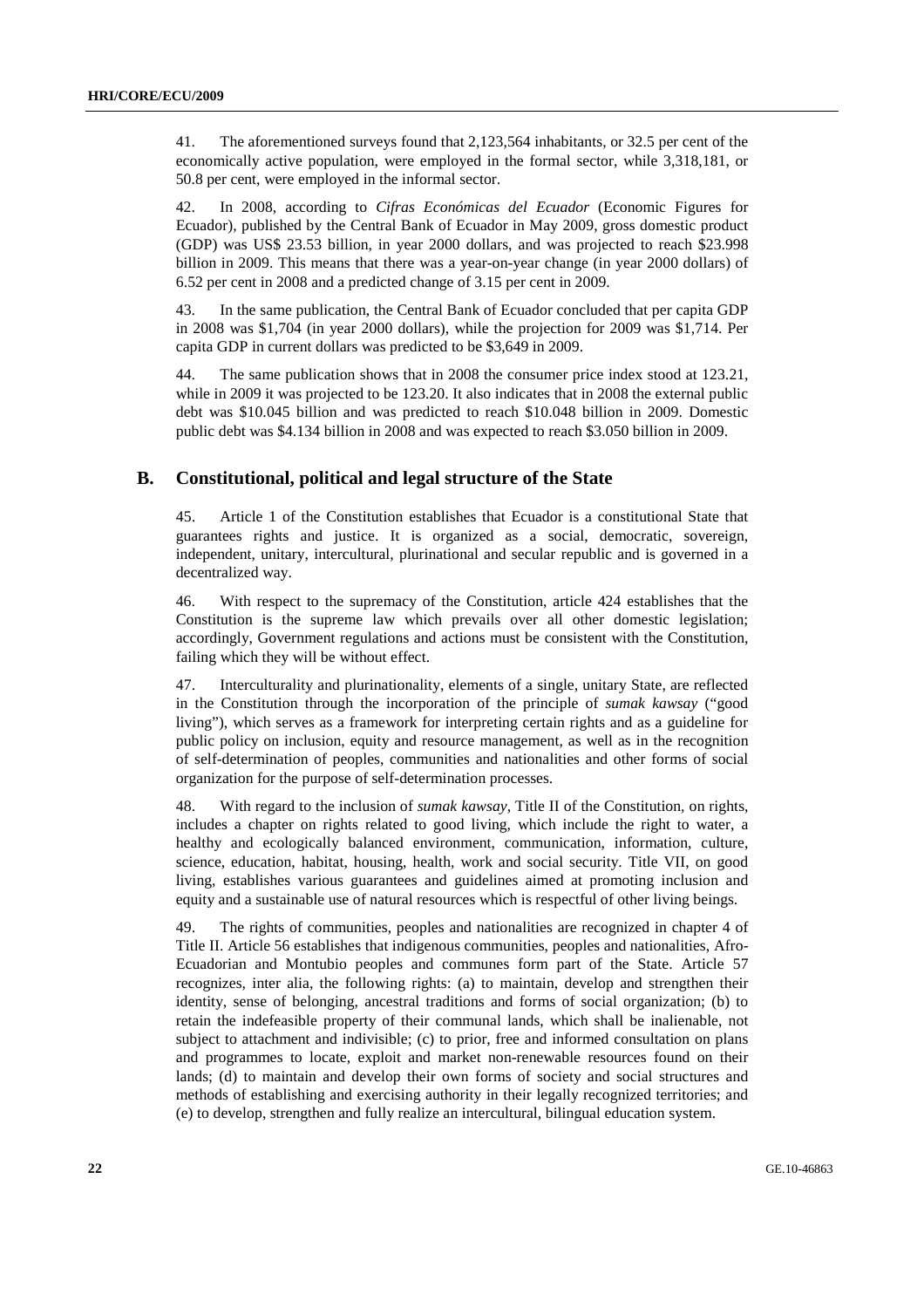50. In addition, in Title IV (chap. 1, sect. 2), on participation and government structure, article 96 recognizes all forms of social organization to be expressions of the people's sovereignty, able to carry out processes of self-determination, and to influence decisions, public policy and social control of all levels of government and public and private bodies providing public services. Article 97 provides that such organizations may develop alternative forms of mediation and dispute settlement, request reparations, formulate economic, political, environmental, social, cultural or any other proposals and demands that could contribute to good living, exercise their right to resist and demand the recognition of new rights.

51. The republican form of the State is provided for in Title IV, on participation and government structure, and in Title V, on the territorial organization of the State. In this respect, it is necessary to refer to: (a) the organization of social participation; (b) central Government institutions; (c) autonomous decentralized administrations and special regimes; and (d) the system of powers.

52. In addition to the participation rights provided for in Title II, Title IV establishes guidelines for organizing participation in the running of the State. Article 95 provides that citizens, individually or collectively, shall participate actively in decision-making, planning and management of public affairs, and in public scrutiny of State institutions and their representatives, in an ongoing process of building citizen power.

53. The article also establishes that participation shall be guided by the principles of equality, autonomy, public consultation, respect for difference, public scrutiny, solidarity and interculturality; and, furthermore, that participation shall be exercised through mechanisms of representative, direct and community democracy.

54. Title IV also contains provisions relating to article 1 of the Constitution on the establishment of a democratic State and the coordination of public participation in the republican form of government. Article 100 of the Constitution establishes that every level of government in the State shall be governed by democratic principles, for which purpose participatory bodies shall be established consisting of elected representatives of the governor's office and society in the territorial jurisdiction of the relevant level of government.

55. Under this article, participation in Government bodies shall be exercised in order to: (a) formulate national, local and sectoral plans and policies with the agreement of administrations and citizens; (b) improve the quality of public investment and set development agendas; (c) prepare administrations' participatory budgets; (d) strengthen democracy by means of permanent transparency, accountability and social control mechanisms; and (e) promote citizen participation and improve communication processes.

56. Section 4 of Title IV, on direct democracy, establishes in article 103 that it is possible, by popular initiative, to submit to the legislature proposals to introduce, amend or abrogate legislation, including proposals for constitutional reform. If the legislature fails to act, the National Electoral Council may submit the proposals to popular vote. Under the terms of article 104, the President of the Republic may also call a referendum on any matters judged to be appropriate; autonomous, decentralized administrations may do likewise on matters of interest within their jurisdiction, as may citizens themselves on any issue. In addition, under article 105, it is possible for citizens in possession of their political rights to revoke the mandate of elected officials.

57. Section 5 of Title IV refers to political organizations. Article 108 recognizes political parties and movements as non-State public organizations that constitute expressions of the political plurality of the people based on philosophical, political and ideological concepts, inclusion and non-discrimination. In addition, it provides that their organization, structure and functioning shall be democratic and shall guarantee rotation of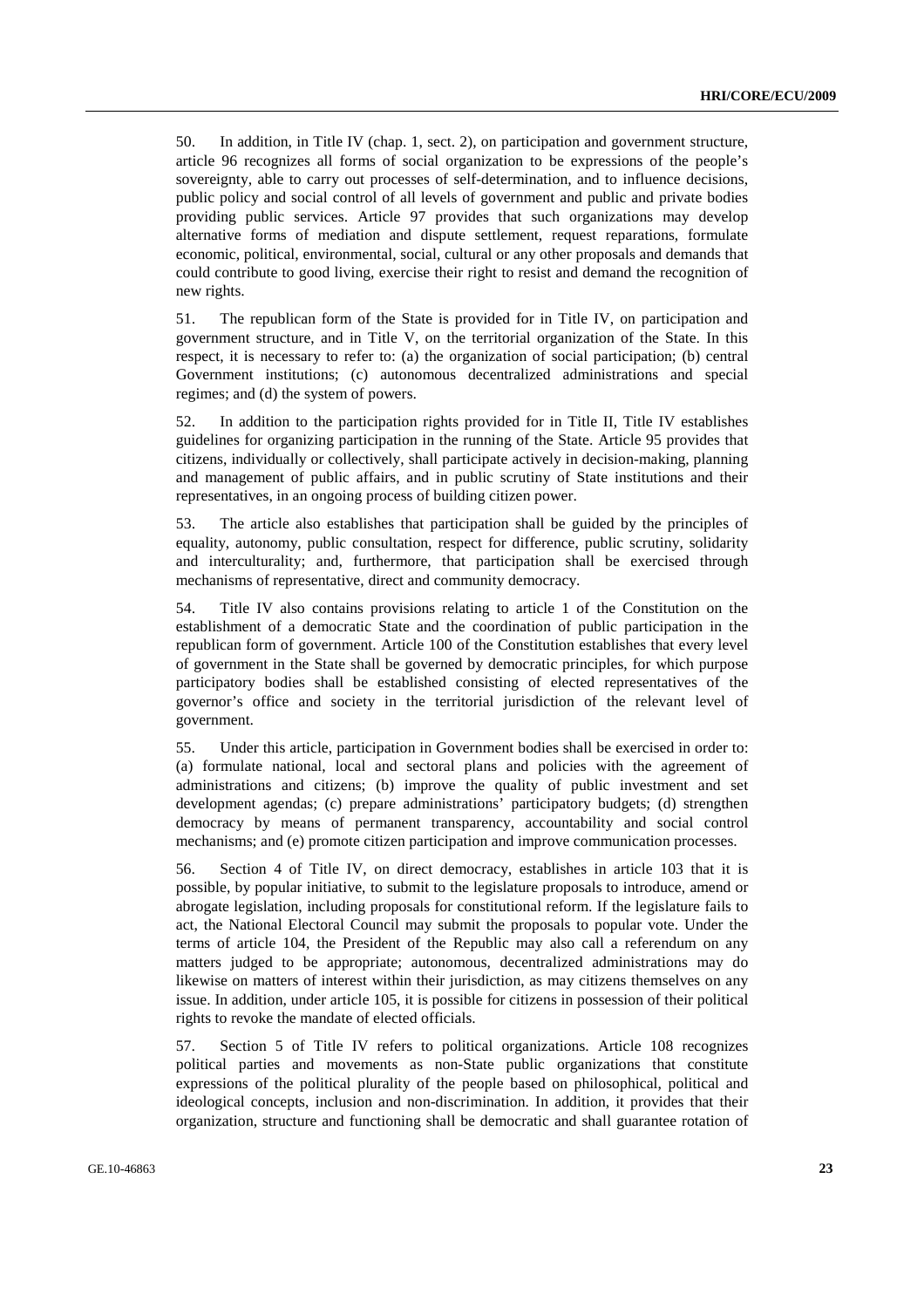power, accountability and gender parity on their boards. Article 109 provides that parties shall be organized nationally and that movements may correspond to any level of government, including the constituency for citizens living abroad. Accordingly, both must state their ideological principles, propose a programme of government and keep a record of members in the case of parties and supporters in the case of movements. Lastly, articles 110 and 111 establish that parties and movements shall be funded by contributions from their members or supporters and, if they comply with legal requirements, by State funds, which are subject to monitoring; their right to exercise political opposition is recognized at all levels of government.

58. With respect to political representation, section 6 of Title IV (art. 112) provides for political parties and movements to present candidates for elected posts. Article 113 deals with eligibility criteria for candidates, which disqualify, among others, persons who have contracts with the State; those who have been convicted and sentenced for, inter alia, unlawful enrichment or embezzlement of public funds; those who owe alimony payments; those who have exercised executive authority in de facto administrations; and members of the Armed Forces and the National Police on active duty. In addition, article 114 provides that elected officials may be re-elected only once to the same post. Article 115 guarantees the promotion of elections in order to encourage debate and the dissemination of proposals, with fair and impartial State support. Article 116 provides for the establishment of a multiseat election system that upholds the principles of proportionality, voter equality, fairness, parity and rotation between men and women. Article 117 prohibits electoral law reform in the year preceding elections.

59. With respect to State institutions, chapters 2 to 6 of Title IV deal with the five main branches of government, while chapter 2 of Title V establishes the territorial organization of the State and chapter 3 provides for the autonomous decentralized administrations. The table below sets out the composition of the five branches of central Government, namely: (a) the legislature; (b) the executive; (c) the judicial and indigenous justice branch; (d) the transparency and social control branch; and (e) the electoral branch.

| Branch and body | Composition       |                                  |                                                               |
|-----------------|-------------------|----------------------------------|---------------------------------------------------------------|
| Legislature     | National Assembly | Office of the President          |                                                               |
|                 |                   | Office of the Vice-<br>President |                                                               |
|                 |                   | Committees                       |                                                               |
|                 |                   | Specialized standing             | on civil and criminal affairs                                 |
|                 |                   | committees                       | on labour and social security                                 |
|                 |                   |                                  | on tax, fiscal and financial affairs                          |
|                 |                   |                                  | on economic development and<br>production                     |
|                 |                   |                                  | on territorial organization and<br>autonomous administrations |
|                 |                   |                                  | on State reform and public<br>administration                  |
|                 |                   |                                  |                                                               |

#### Table 24 **Constitutional organization of central Government**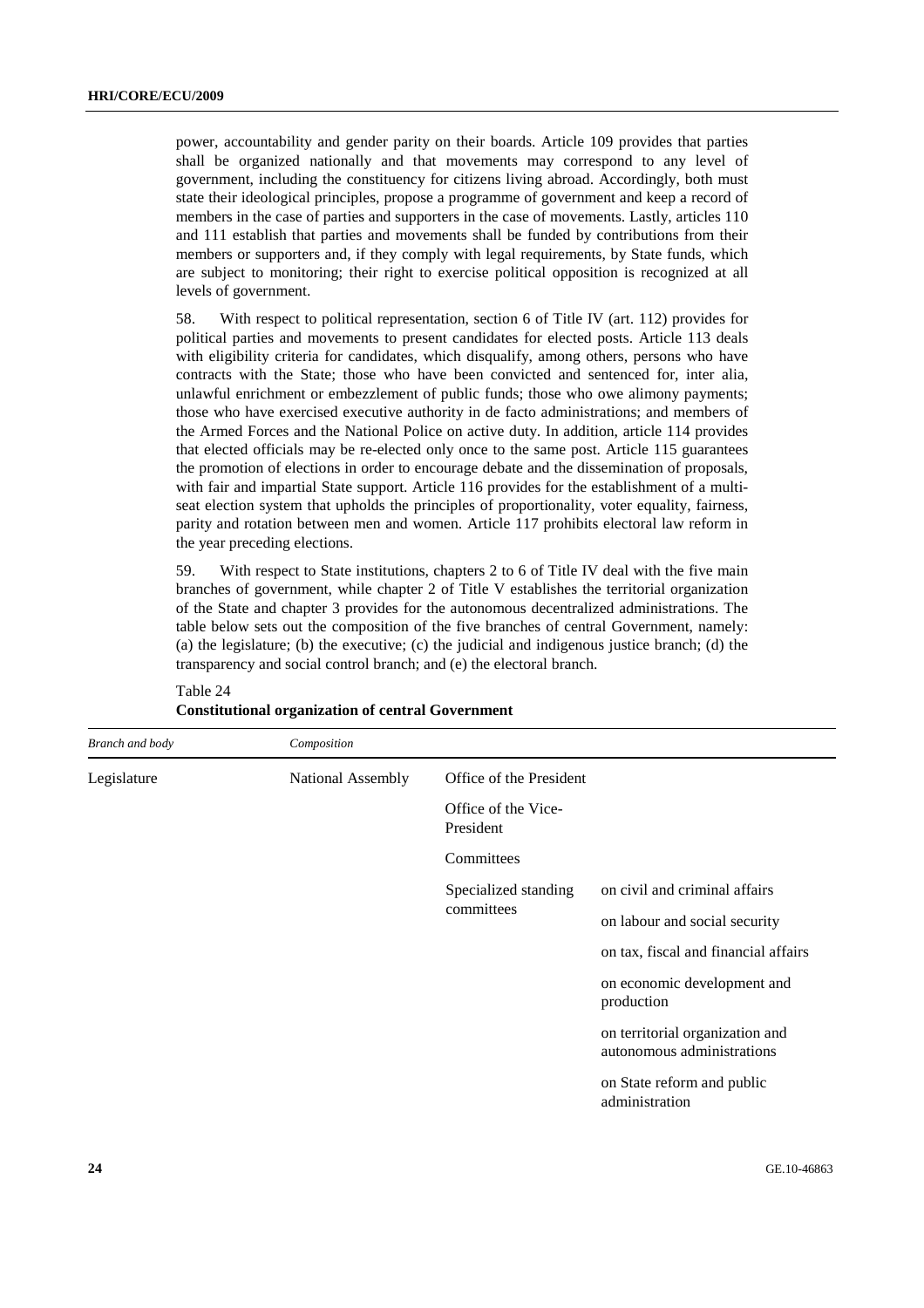| Branch and body | Composition                                                                 |                                                        |                                                       |
|-----------------|-----------------------------------------------------------------------------|--------------------------------------------------------|-------------------------------------------------------|
|                 |                                                                             |                                                        | on international relations and public<br>security     |
|                 |                                                                             |                                                        | on social participation                               |
|                 |                                                                             |                                                        | on health and the environment                         |
|                 |                                                                             |                                                        | on public procurement and<br>transparency             |
|                 |                                                                             |                                                        | on supervision and political oversight                |
| Executive       | Office of the President President of the<br>and Office of the Vice-Republic |                                                        |                                                       |
|                 | President                                                                   | Vice-President of the<br>Republic                      |                                                       |
|                 |                                                                             | General Secretariat of<br><b>Public Administration</b> |                                                       |
|                 |                                                                             | National Secretariat of<br>Planning and<br>Development |                                                       |
|                 |                                                                             | Vice-President of the<br>Republic                      |                                                       |
|                 | Ministries and                                                              | Ministry of the                                        | Ministry of Education                                 |
|                 | secretariats of State                                                       | Coordination of Social<br>Development                  | Ministry of Labour                                    |
|                 |                                                                             |                                                        | Ministry of Economic and Social<br>Inclusion          |
|                 |                                                                             |                                                        | Ministry of Health                                    |
|                 |                                                                             |                                                        | Ministry of Urban Development and<br>Housing          |
|                 |                                                                             |                                                        | General Secretariat of the Office of<br>the President |
|                 |                                                                             | Ministry for the                                       | Ministry of Culture                                   |
|                 |                                                                             | Coordination of the<br>Natural and Cultural            | Ministry of Sport                                     |
|                 |                                                                             | Heritage                                               | Ministry of the Environment                           |
|                 |                                                                             |                                                        | Ministry of Tourism                                   |
|                 |                                                                             |                                                        | Ministry of the Coastal Region                        |
|                 |                                                                             |                                                        | General Legal Secretariat                             |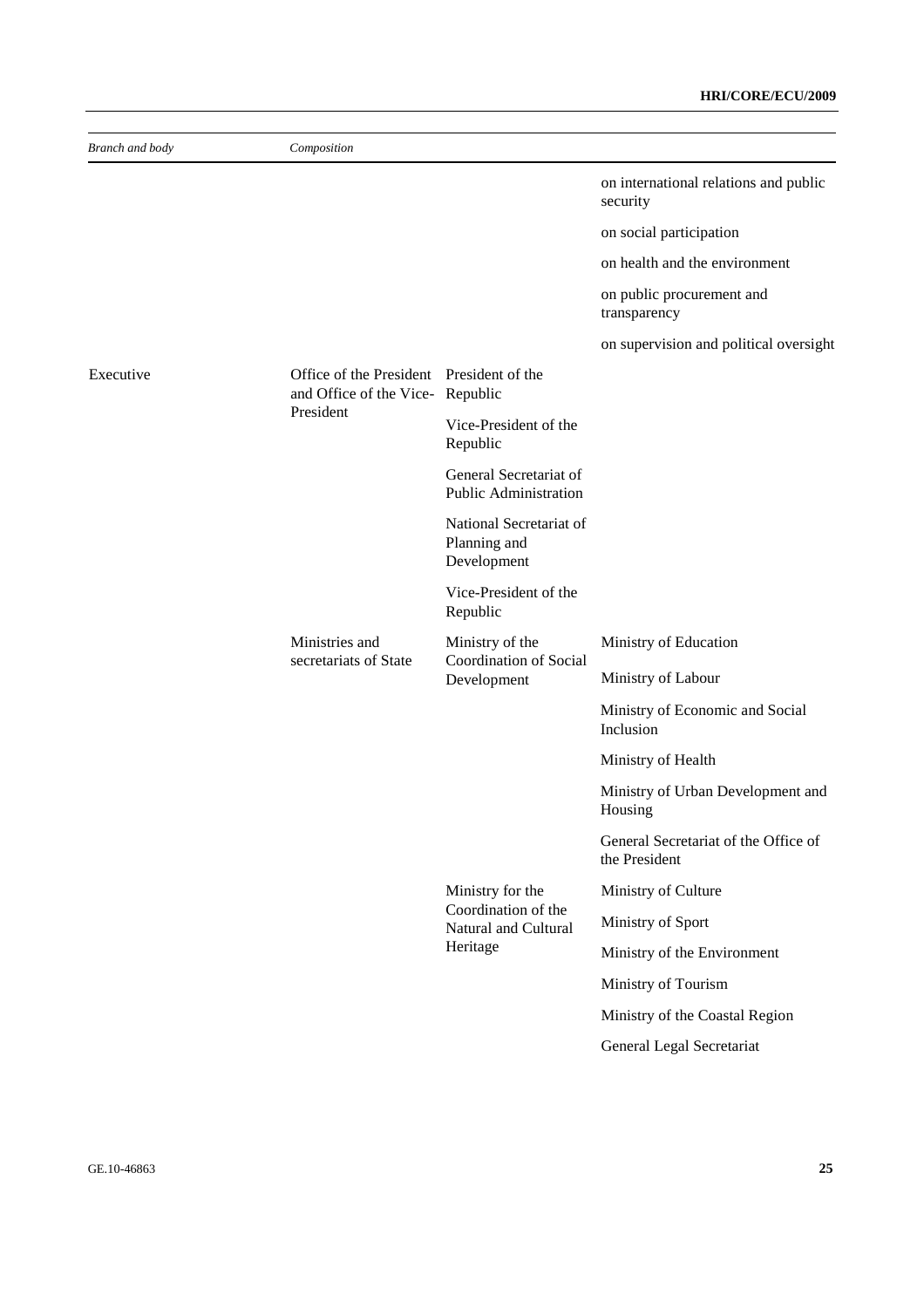### **HRI/CORE/ECU/2009**

*Branch and body Composition* 

| отипст ини оди у | Composuion                                                  |                                             |                                                                        |
|------------------|-------------------------------------------------------------|---------------------------------------------|------------------------------------------------------------------------|
|                  |                                                             | Ministry for the                            | Ministry of Mines and Oil                                              |
|                  |                                                             | Coordination of<br><b>Strategic Sectors</b> | Ministry of Renewable Energy and<br>Electricity                        |
|                  |                                                             |                                             | Ministry of Transport and Public<br>Works                              |
|                  |                                                             |                                             | National Secretariat for Migrants                                      |
|                  |                                                             | Ministry for Policy<br>Coordination         | Ministry of the Interior and the<br>Police                             |
|                  |                                                             |                                             | Secretariat for Peoples, Social<br>Movements and Citizen Participation |
|                  |                                                             | Ministry for the                            | Ministry of Finance                                                    |
|                  |                                                             | Coordination of<br><b>Economic Policy</b>   | Ministry of Foreign Affairs, Trade<br>and Integration                  |
|                  |                                                             |                                             | National Secretariat of Science and<br>Technology                      |
|                  | Ministry for the<br>Coordination of                         | Ministry of the Interior and the<br>Police  |                                                                        |
|                  |                                                             | Internal and External<br>Security           | Ministry of Foreign Affairs, Trade<br>and Integration                  |
|                  |                                                             |                                             | Ministry of Defence                                                    |
|                  |                                                             |                                             | Ministry of Justice and Human<br>Rights                                |
|                  |                                                             |                                             | National Secretariat for Water                                         |
|                  |                                                             | Ministry for the<br>Coordination of         | Ministry of Agriculture, Livestock,<br>Aquaculture and Fisheries       |
|                  |                                                             | Production                                  | Ministry of Industry and<br>Competitiveness                            |
|                  |                                                             |                                             | Ministry of Foreign Affairs, Trade<br>and Integration                  |
|                  |                                                             |                                             | <b>Technical Secretariat for Risk</b><br>Management                    |
|                  | National equality<br>councils, Armed<br>Forces and National |                                             |                                                                        |

Judiciary and the indigenous justice system

Police

Indigenous justice exercised by the authorities of communities, peoples and nationalities on the basis of their ancestral traditions and own law, within their territory and with guarantees concerning the participation of women in decision-making.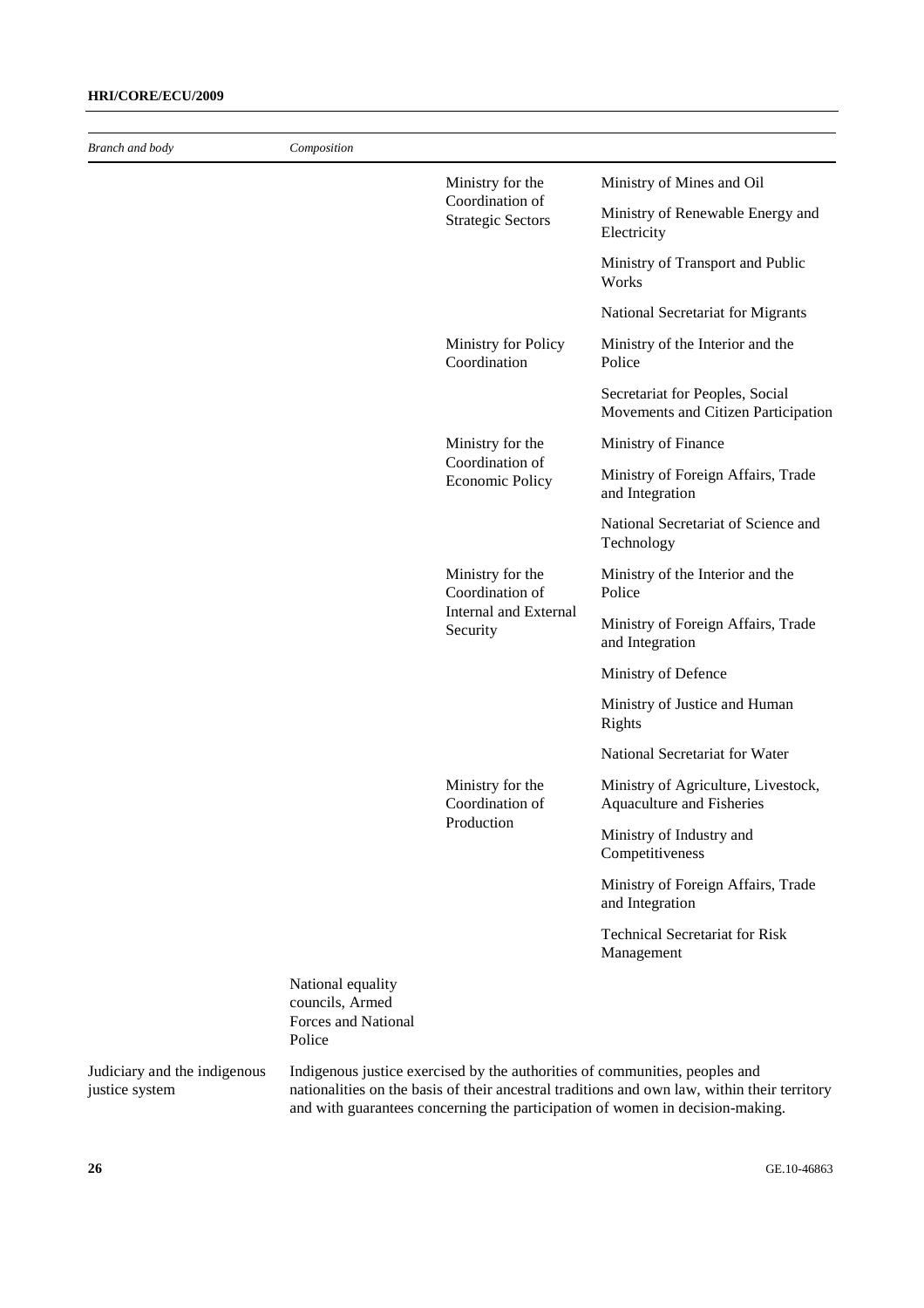| Branch and body                    | Composition                                                       |                                                                 |                                          |  |  |
|------------------------------------|-------------------------------------------------------------------|-----------------------------------------------------------------|------------------------------------------|--|--|
|                                    | Courts                                                            | National Court of                                               | Office of the President                  |  |  |
|                                    |                                                                   | Justice                                                         | Plenary session of the National Court    |  |  |
|                                    |                                                                   |                                                                 | Civil, Commercial and Family<br>Division |  |  |
|                                    |                                                                   |                                                                 | <b>First Criminal Division</b>           |  |  |
|                                    |                                                                   |                                                                 | Second Criminal Division                 |  |  |
|                                    |                                                                   |                                                                 | Administrative Litigation Division       |  |  |
|                                    |                                                                   |                                                                 | First Labour Court                       |  |  |
|                                    |                                                                   |                                                                 | Second Labour Court                      |  |  |
|                                    |                                                                   |                                                                 | <b>Tax Court</b>                         |  |  |
|                                    |                                                                   | Provincial courts                                               |                                          |  |  |
|                                    |                                                                   | Tribunals and courts                                            |                                          |  |  |
|                                    |                                                                   | Magistrates' courts                                             |                                          |  |  |
|                                    | Administrative bodies                                             | Council of the Judiciary                                        |                                          |  |  |
|                                    | Subsidiary bodies                                                 | Notarial Service                                                |                                          |  |  |
|                                    |                                                                   | Judicial Auctioneers                                            |                                          |  |  |
|                                    |                                                                   | Sequestrators                                                   |                                          |  |  |
|                                    |                                                                   | Others determined by<br>law                                     |                                          |  |  |
|                                    | Independent bodies                                                | Public Defender's<br>Office (Defensoría<br>Pública)             |                                          |  |  |
|                                    |                                                                   | Prosecutor-General's<br>Office (Fiscalía General<br>del Estado) |                                          |  |  |
| Transparency and social<br>control | Council for Citizen<br>Participation and<br><b>Social Control</b> |                                                                 |                                          |  |  |
|                                    | Ombudsman's Office<br>(Defensoría del<br>Pueblo)                  |                                                                 |                                          |  |  |
|                                    | Office of the<br>Comptroller-General                              |                                                                 |                                          |  |  |
|                                    | Offices of<br>superintendents                                     |                                                                 |                                          |  |  |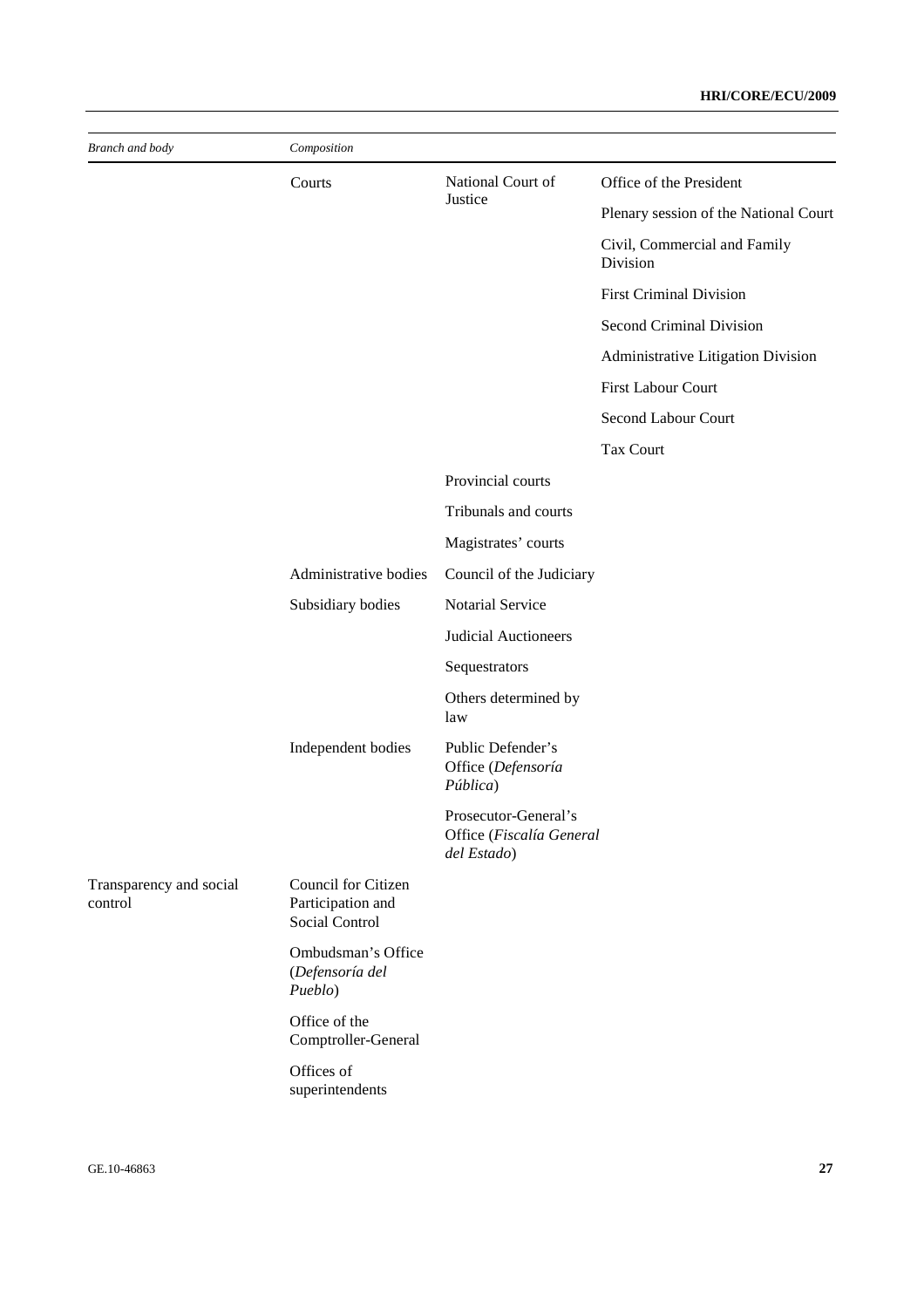#### **HRI/CORE/ECU/2009**

| Branch and body             | Composition                          |  |
|-----------------------------|--------------------------------------|--|
| Electoral branch            | <b>National Electoral</b><br>Council |  |
|                             | <b>Electoral Court</b>               |  |
| <b>Constitutional Court</b> |                                      |  |

*Source:* Constitution of Ecuador.

60. Chapter 2 deals with matters relating to the National Assembly. Article 119 provides that members of the Assembly shall be of Ecuadorian nationality, have reached the age of majority and be entitled to exercise their political rights. Article 118 provides for a unicameral assembly based in Quito, with members serving four-year terms, and consisting of 15 members elected in a nationwide constituency, 2 in each province, and 1 additional member for every 200,000 inhabitants or fraction thereof over 150,000 inhabitants, calculated on the basis of the previous national census. Under article 123, the Assembly shall meet, without requiring to be convened, on 14 May of the year of the election, and sit in ordinary session throughout the year, with two recesses of 15 days each, during which periods it may sit in extraordinary session. The sessions of the Assembly shall be public, except as otherwise provided by law.

61. Article 120 establishes the functions of the Assembly, the most relevant of which are: (a) to swear in the President and Vice-President of the Republic following their election by popular vote; (b) to declare the President's mental or physical incapacity to perform the duties of his or her office and to decide to remove the President from office; (c) to review the annual reports of the President and to comment on them; (d) to participate in the constitutional reform process; (e) to enact, codify, revise and repeal laws and to give generally legally-binding interpretations of laws; (f) to introduce, modify or abolish taxes by law; (g) to approve or reject international treaties, where appropriate; (h) to supervise the acts of the executive, electoral and transparency and social control branches of government and those of other government organs; (i) to approve the State budget, set the public debt limit and oversee its implementation; (j) to grant amnesties for political offences and pardons on humanitarian grounds.

62. In accordance with article 122, the highest body of the legislative administration shall consist of the president and the two vice-presidents of the National Assembly and four members elected by the Assembly in plenary session. Article 124 provides that a party or movement representing 10 per cent of the Assembly's membership may form a legislative caucus, and that a caucus may also be formed by parties and movements that join together for that purpose. Article 126 provides for the establishment of specialized standing committees to perform the Assembly's work; their number, composition and powers shall be regulated by law.

63. Article 127 establishes the disqualifications to which members of the Assembly are subject, and article 128 provides that members fall within the jurisdiction of the National Court of Justice and that they may not be held civilly or criminally responsible for any opinions expressed or any decisions or acts made in the exercise of their functions either inside or outside the National Assembly. However, the article also establishes that, in order to bring criminal proceedings against a member, the Assembly's prior authorization shall be required, except in cases unrelated to the performance of their duties.

64. Article 129 provides that the National Assembly may proceed with the impeachment of the President or Vice-President of the Republic only in the case of offences against the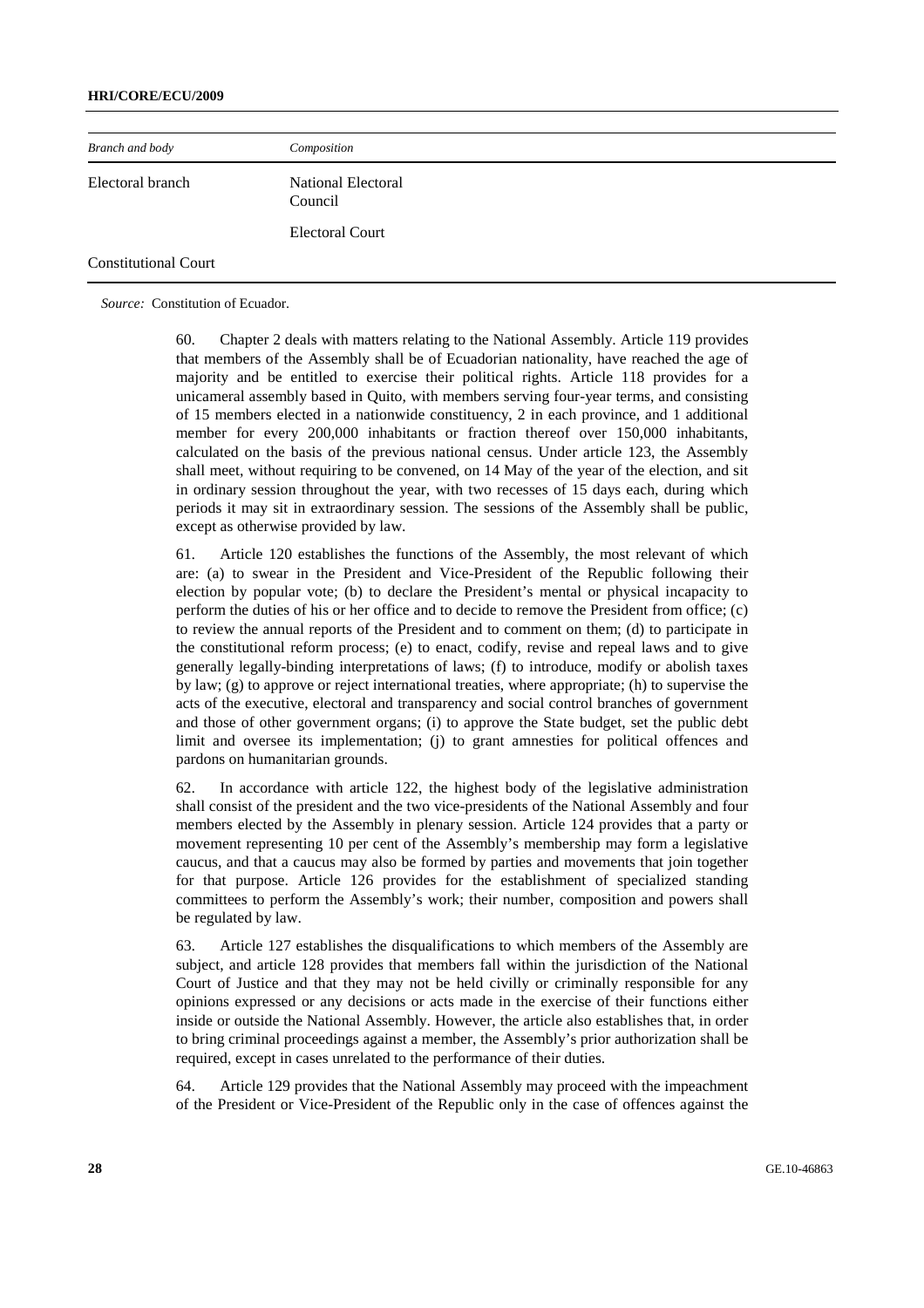security of the State, extortion, bribery, embezzlement of public funds, unlawful enrichment or genocide, torture, enforced disappearance, abduction or homicide for political reasons or reasons of belief. Article 130 provides for the possibility of removing the President from office for assuming functions not assigned by the Constitution, following a ruling by the Constitutional Court, or on account of a serious political crisis or internal disturbance.

65. With respect to legislative procedure, article 132 establishes that the Assembly shall adopt as laws general rules of common interest and that laws shall be required for the following purposes: (a) to regulate the exercise of constitutional rights and guarantees; (b) to define offences and establish the corresponding penalties; (c) to introduce, modify or abolish taxes; (d) to assign duties, responsibilities and powers to the autonomous decentralized administrations; (e) to modify the political and administrative structure of the country, except at the parish level; and (f) to vest in public regulatory and oversight bodies the power to introduce general rules in matters within their competence. Under article 133, laws shall be either organizational laws or ordinary laws, organizational laws being those which (a) regulate the organization and functioning of institutions established under the Constitution; (b) regulate the exercise of constitutional rights and guarantees; (c) regulate the organization, competences, powers and functioning of autonomous decentralized administrations; and (d) relate to political parties and the electoral system. All other laws are ordinary laws that cannot take precedence over organizational laws.

66. Under article 134, the initiative to propose bills lies with: (a) members of the Assembly who have the support of 5 per cent of the Assembly or a legislative caucus; (b) the President of the Republic; (c) the other branches of government within their respective spheres of competence; (d) the Constitutional Court, Attorney General's Office (*Procuraduría General del Estado*), Prosecutor-General's Office (*Fiscalía General del Estado*), Ombudsman's Office (*Defensoría del Pueblo*) and Public Defender's Office (*Defensoría Pública*) in matters within their mandates; and (e) citizens in possession of their political rights and social organizations with the support of 0.25 per cent of registered voters. These bills, in accordance with articles 137 to 139, shall be debated twice and made widely available in order to enable those persons affected by the bills to explain their reasons and arguments before the Assembly. Once a bill has been passed, it shall be sent to the President for signature or veto. If the President expresses an outright objection to the bill, it may be reconsidered only after one year; if the objection is partial, the President shall submit an alternative text, which the Assembly may accept, or it may ratify the original bill, although a ruling by the Constitutional Court is necessary if the President's objection is made on grounds of unconstitutionality.

67. Lastly, article 140 provides for the possibility for the President to submit to the National Assembly emergency bills on economic matters. They are considered in the normal way but under an expedited procedure and must be passed, amended or rejected within 30 days of their submission.

68. With respect to the executive branch, chapter 3, article 141, provides that the President of the Republic is the Head of State and Government and is therefore responsible for public administration. In addition, the executive branch is considered to consist of the Office of the President, the Office of the Vice-President, the ministries of State and the other bodies and institutions necessary for the stewardship, planning, implementation and evaluation of national public policies.

69. Under article 144, the President's term of office shall begin within 10 days of the establishment of the National Assembly. The President shall swear the oath of office before the Assembly, serve for four years and may be re-elected for one additional term. Article 145 establishes the reasons for termination of office, including: (a) expiry of the term; (b) resignation; (c) removal from office in accordance with the Constitution; (d) physical or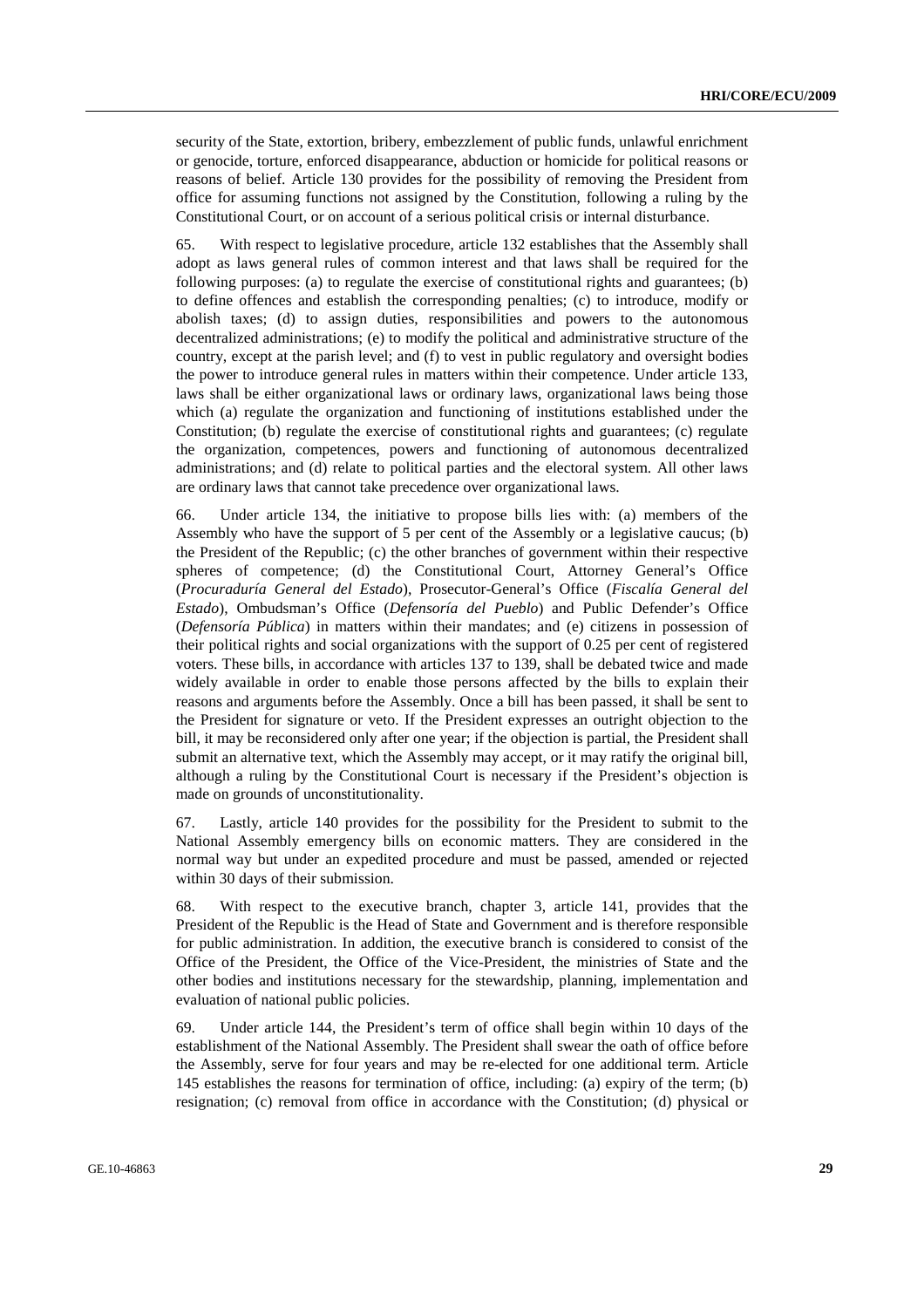mental incapacity; (e) dereliction of the office, as confirmed by the Constitutional Court; and (f) recall of mandate.

70. Article 147 establishes the powers of the President of the Republic, which are, inter alia:

 (a) To uphold and enforce the Constitution, international treaties, laws and other legal provisions within his or her sphere of competence;

(b) To present, on taking office, an outline of policies to be pursued;

(c) To formulate and direct the executive's public policies;

 (d) To submit to the National Planning Council the draft National Development Plan for approval;

 (e) To direct the public administration in a decentralized way and issue decrees relating to recruitment, organization, regulation and oversight;

(f) To establish, modify and abolish ministries, entities and coordination bodies;

 (g) To present annually before the National Assembly a progress report on the National Development Plan and the proposed objectives for the following year;

(h) To submit the draft national budget to the National Assembly for approval;

 (i) To appoint and remove from office ministers of State and other public officials he or she is empowered to appoint;

 (j) To define foreign policy, sign and ratify international treaties, and appoint and remove from office ambassadors and heads of mission;

(k) To participate with legislative initiatives in the process of formulating laws;

(l) To issue the necessary regulations for the implementation of laws;

 (m) To call a referendum in accordance with the requirements provided for by the Constitution;

(n) To convene the National Assembly for special sessions;

 (o) To exercise supreme command of the Armed Forces and National Police and to appoint senior officers.

71. Article 148 provides for the possibility for the President to dissolve, one time only and within three years of taking office, the National Assembly for assuming functions for which it has no Constitutional mandate, subject to a prior favourable ruling by the Constitutional Court.

72. With respect to ministers, article 151 establishes that they shall be politically, civilly and criminally responsible for acts and contracts undertaken in the exercise of their duties, regardless of any vicarious liability of the State. Disqualifications for the office of minister are set forth in article 152; they include being related to the President or Vice-President, having a contract with the State and being members of the security forces on active duty. Article 154 establishes two responsibilities for ministers of State in addition to those established by law, namely: (a) to exercise control over the public policies for which they are responsible; (b) to present to the National Assembly reports due in areas for which they are responsible.

73. With respect to the national equality councils, article 156 establishes that they are responsible for the full application and exercise of the rights enshrined in the Constitution and international human rights instruments and for the formulation, mainstreaming, enforcement, follow-up and evaluation of public policies dealing with gender, ethnic,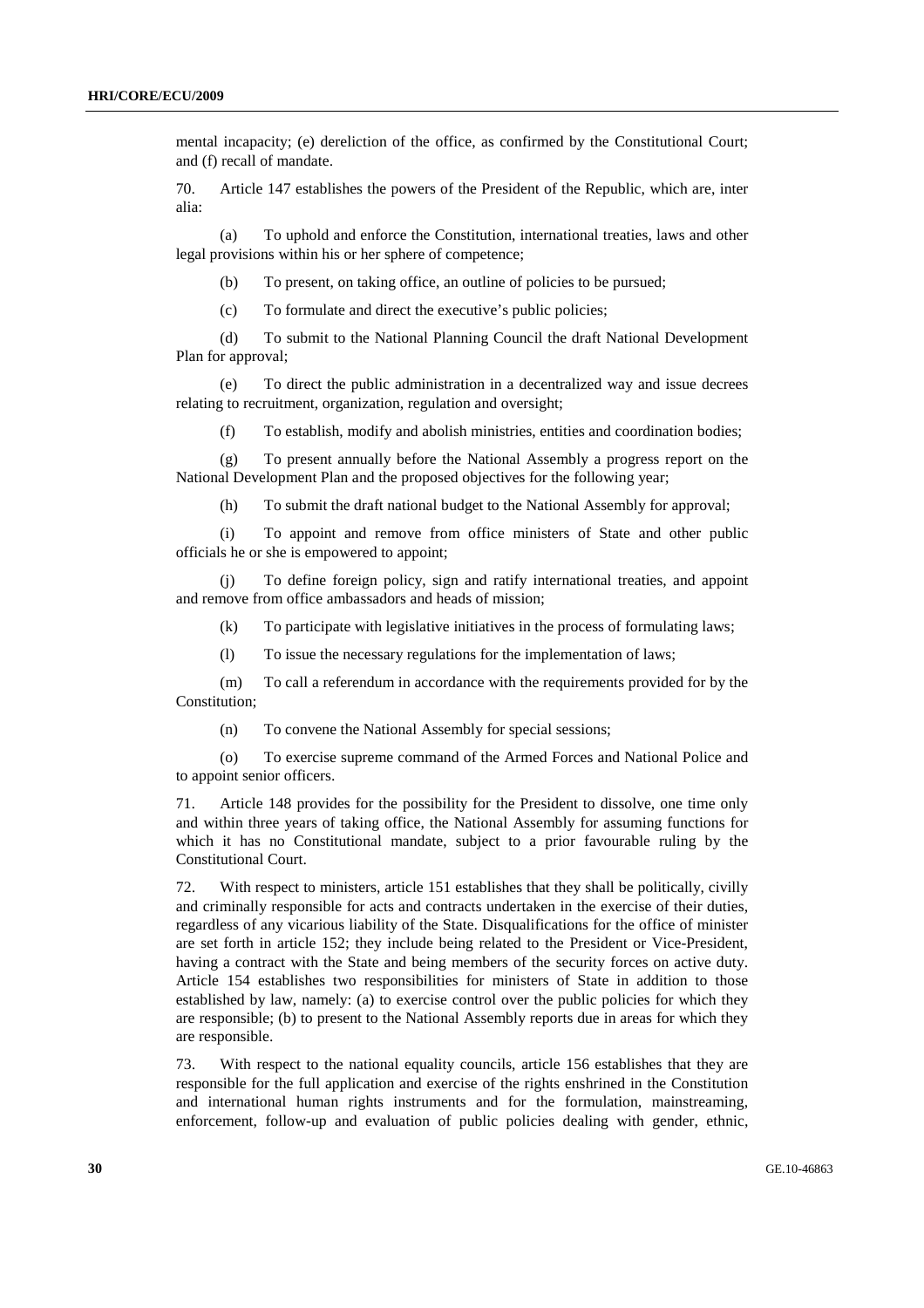generational, intercultural, disability and human mobility issues, in accordance with the law and in coordination with the supervisory and implementing agencies and with rightsprotection bodies at every level of government. In accordance with article 157, membership of the councils shall be divided equally between representatives of civil society and the State and shall be chaired by the President of the Republic.

74. Chapter 4 of Title IV regulates the judiciary and the indigenous justice system. Articles 167 to 170 contain provisions on the principles of the administration of justice, including:

- (a) Internal and external independence;
- (b) Administrative, economic and financial independence of the judiciary;
- (c) Jurisdictional unity;
- (d) Access to justice free of charge;
- (e) Public trial;

 (f) Orality, concentration, adversarial procedure and freedom to file, prosecute and terminate a lawsuit;

 (g) Procedural simplicity, uniformity, effectiveness, immediacy, promptness and economy;

(h) Due process;

 (i) Judicial appointments made on the basis of equality, equity, integrity, open, competitive and merit-based selection processes, right of challenge and citizen participation.

75. Article 171 deals with indigenous justice and establishes that the authorities of the indigenous communities, peoples and nationalities shall exercise jurisdictional functions on the basis of their ancestral traditions and own law, within their territory and with guarantees concerning the participation of women in decision-making. In addition, it establishes that indigenous authorities shall apply their own rules and procedures for the resolution of internal conflicts, provided they do not run counter to the Constitution or the human rights recognized in international instruments. Lastly, it provides that the State shall guarantee that the rulings of indigenous courts are respected by public institutions and authorities, although such rulings shall be subject to review for constitutionality.

76. Articles 172 to 176 establish the principles of the judiciary, which include:

 (a) The administration of justice in accordance with the Constitution, international human rights instruments and the law;

(b) Due diligence;

 (c) The responsibility of judges for delays, negligence, miscarriages of justice or violations of the law;

- (d) Legal challenges to administrative acts;
- (e) Ineligibility of members of the judiciary to engage in private legal practice;
- (f) Specialized administration of justice for children and adolescents;
- (g) Competitive and merit-based selection of judicial staff.

77. Article 177 provides that the judiciary shall consist of judicial, administrative, auxiliary and independent bodies. Article 178 establishes that the following are judicial bodies: (a) the National Court of Justice; (b) provincial courts of justice; (c) tribunals and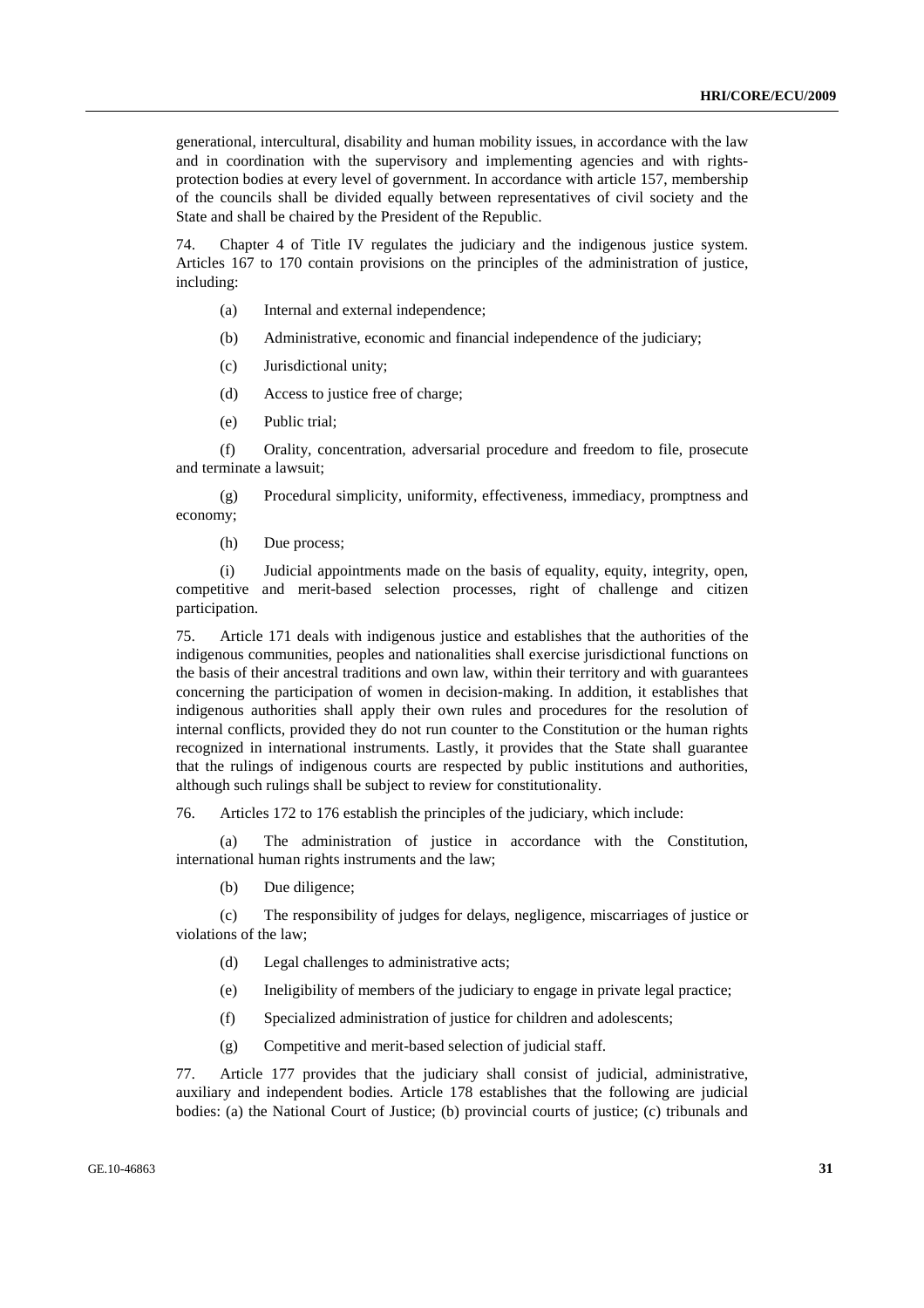courts established by law; and (d) magistrates' courts. The Council of the Judiciary is the administrative authority for oversight, monitoring and discipline; the notarial service, judicial auctioneers and sequestrators are auxiliary bodies; and the Public Defender's Office and Prosecutor-General's Office are independent bodies.

78. Article 181 vests the Council of the Judiciary with the following powers:

 (a) To formulate and implement policies to improve and modernize the judicial system;

(b) To review and approve the draft budget of the judiciary;

 (c) To direct the selection process for judges and other judicial staff, and to handle appraisals, promotion and disciplinary matters through public procedures and reasoned decisions;

 (d) To administer and professionalize the judiciary by establishing and running training colleges;

(e) To ensure transparency and efficiency in the judiciary.

79. Article 182 establishes that the National Court of Justice shall have national jurisdiction, be based in Quito and consist of 21 judges organized in specialized divisions and enjoying a non-renewable, nine-year term of office, with one third of its membership being renewed every three years. The President of the Court, who shall represent the judiciary, shall be elected from among the judges of the National Court and shall serve for three years. The article also provides for alternate judges subject to the same rules as full members.

80. Article 183 establishes that, in order to serve as a judge on the National Court, a person must be of Ecuadorian nationality, be in possession of their political rights, hold a legally recognized national law degree and have a minimum of 10 years' experience as a lawyer, judge or law teacher, and a good reputation and record of conduct. The Council of the Judiciary shall appoint judges on the basis of a competitive examination, merit, right of challenge and social control, while working towards gender parity.

81. Article 184 vests the National Court with the following powers, independently of those assigned to it by law: (a) to hear appeals in cassation, appeals for review and other remedies established by law; (b) to develop a system of case law based on precedent established in three rulings; (c) to try cases brought against public officials who enjoy immunity; and (d) to submit bills on the administration of justice. With respect to (b), article 185 establishes that rulings issued by the Court's specialized divisions that restate on three occasions the same opinion on the same point shall be referred to the Court in plenary session for its consideration and agreement within 60 days. If the view is validated, the opinion shall constitute a binding precedent.

82. With respect to the provincial courts, article 186 provides that they shall be established in each province and shall consist of the number of judges deemed to be necessary for the dispatch of the business of the court. Judges shall be drawn from the judicial service, practising lawyers or university teachers and shall be divided among specialized divisions that correspond to those of the National Court. It also establishes that the Council of the Judiciary shall decide on the number of courts necessary to meet the needs of the population, taking account of the fact that in each canton there should be at least one judge specialized in family, children's and adolescents' matters or youth offenders, in accordance with the needs of the population, and that in those places where there is a social rehabilitation centre, there shall be at least one court upholding prisoners' rights.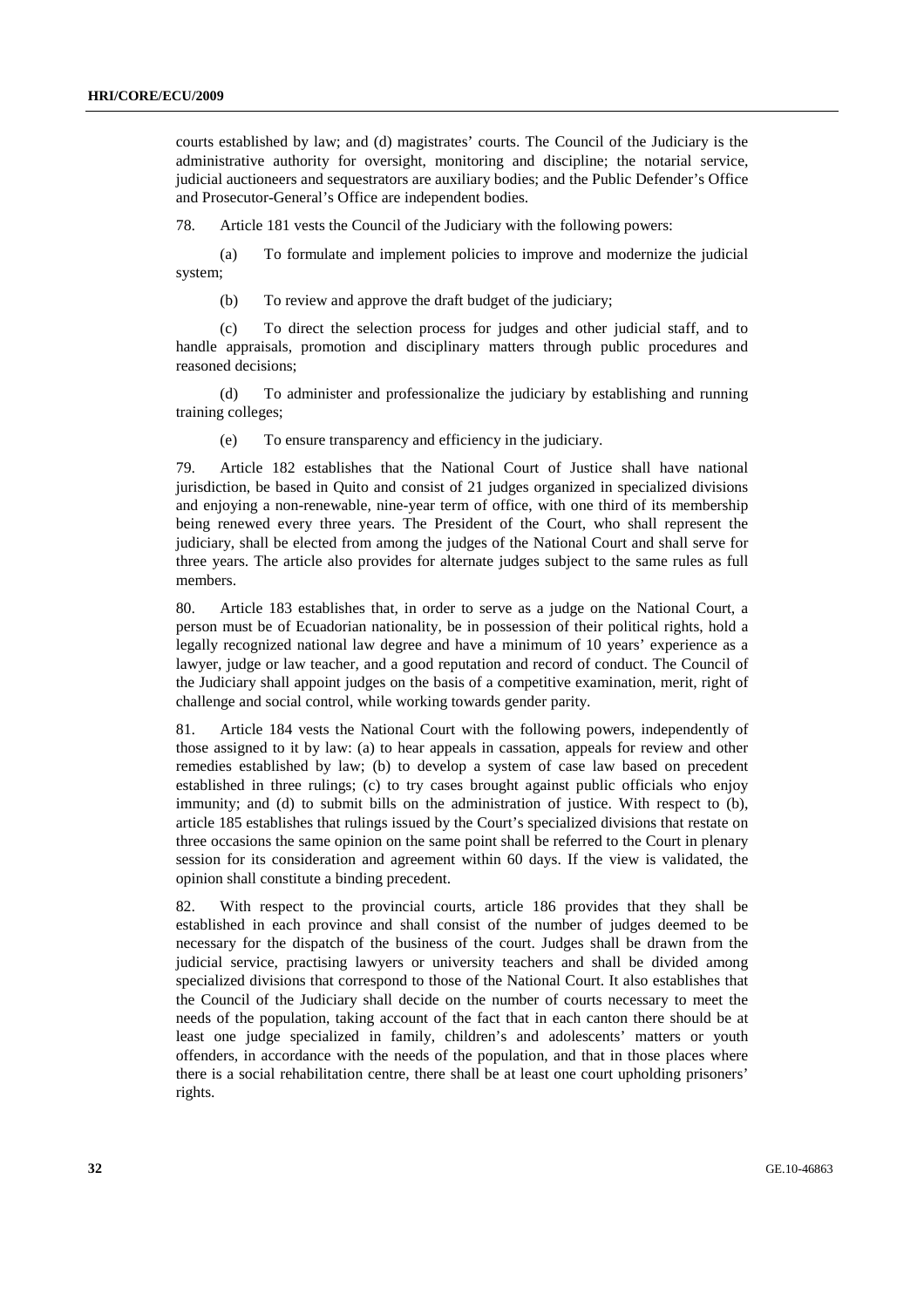83. As a guarantee of jurisdictional unity, article 188 establishes that members of the Armed Forces and National Police shall be tried by the ordinary courts, that disciplinary offences shall be subject to their own rules of procedure and that cases to which special jurisdiction is applicable shall be regulated by law in accordance with administrative responsibility and rank.

84. Articles 191 to 193 deal with matters relating to the Public Defender's Office. Its purpose is to ensure full and equal access to justice for persons whose vulnerability or economic, social or cultural situation prevents them from retaining defence counsel to protect their rights. Accordingly, the Office provides professional, appropriate, efficient and effective legal services at no charge, counselling people on their rights and upholding those rights, whatever the issue and wherever required. The Office is an administratively and financially independent body, which shall have human and material resources and working conditions equivalent to those of the Prosecutor-General's Office. These articles also establish that university faculties of jurisprudence, law and legal studies shall establish and maintain free advice and defence services for persons with low incomes and for priority groups.

85. With respect to the Prosecutor-General's Office, article 194 establishes that it shall operate as a decentralized, administratively and financially independent body, with the Prosecutor-General as its head and legal representative. Article 195 provides that the Office shall direct, ex officio or at the request of the interested party, pretrial and criminal investigations, bringing criminal proceedings in accordance with the principle of opportuneness and minimum penal intervention, paying special attention to the public interest and the rights of victims. Where there are grounds for so doing, it shall bring charges against the presumed offenders before the competent judge and conduct the prosecution in the criminal trial.

86. To enable it to perform these functions, article 195 provides that the Office shall organize and oversee a specialized system combining investigations, forensic medicine and forensic science with civilian and police investigators, as well as a scheme to protect and assist victims, witnesses and participants in criminal proceedings. With respect to the victim and witness protection scheme, article 198 provides that the Office shall coordinate the work of the public bodies with an interest in the concerns and objectives of the scheme, as well as the participation of civil society organizations. The article also provides that the scheme shall be governed by the principles of accessibility, responsibility, complementarity, opportuneness, effectiveness and efficiency.

87. With regard to the transparency and social control branch of government, provided for in chapter 5 of Title IV, article 204 establishes that this branch shall promote and encourage monitoring of public-sector entities and bodies and natural and legal persons in the private sector performing services or activities in the public interest, in order to ensure that they conduct their activities responsibly, transparently and fairly. To that end, the transparency and social control branch shall encourage citizen participation, protect the exercise and enforcement of rights and prevent and fight corruption. In this regard, the article provides that the branch shall consist of the Council for Citizen Participation and Social Control, the Ombudsman's Office, the Office of the Comptroller-General and the offices of superintendents; these bodies shall have legal personality and administrative, financial, budgetary and organizational independence.

88. Article 205 provides that representatives of the transparency and social control branch shall serve for five years, fall within the jurisdiction of the National Court and be subject to impeachment by the National Assembly. In addition, it establishes that senior officials shall be Ecuadorian nationals, in possession of their political rights and recruited through merit-based, public competitive examination and an application process that is subject to citizen oversight and right of challenge.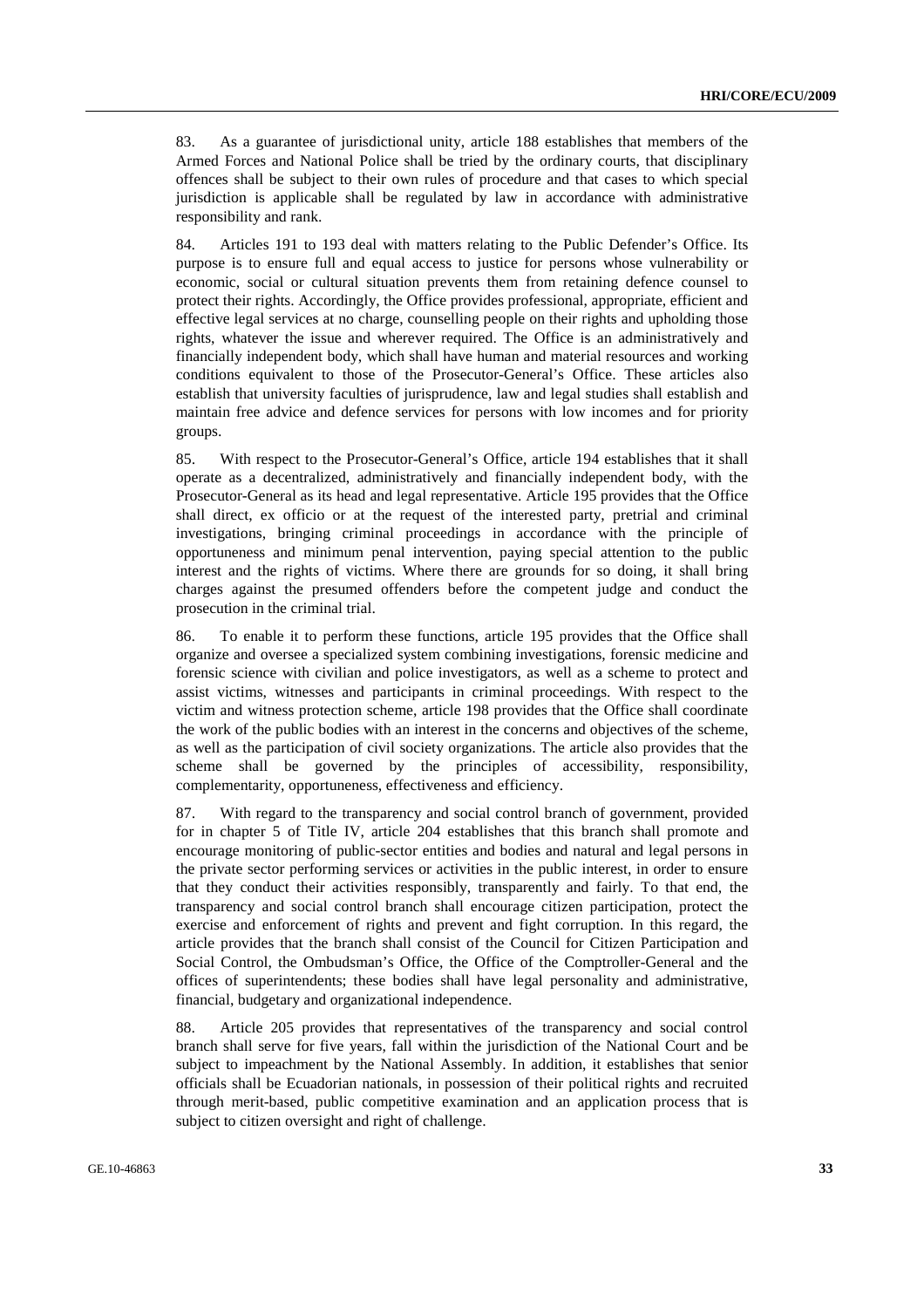89. Article 206 provides that members of the transparency and social control branch institutions shall establish a coordinating body and elect annually a chairperson. The powers of the coordinating body are:

 (a) To formulate public policies on transparency, monitoring, accountability, the promotion of citizen participation and preventing and combating corruption;

 (b) To coordinate the institutions' action plans, without undermining their independence;

(c) To coordinate the formulation of the national anti-corruption plan;

 (d) To submit to the National Assembly proposals for legal reforms in its areas of competence;

 (e) To report annually to the National Assembly on activities relating to the performance of its functions.

90. Under article 207, the purpose of the Council for Citizen Participation and Social Control is to promote and encourage the exercise of participation rights by driving the process of establishing social control mechanisms in matters of public interest and appointing the relevant authorities in accordance with the Constitution and the law. The article also provides that the Council shall consist of seven full members and seven alternate members, who shall elect from among the full members a chairperson, who shall be its legal representative and serve for two and a half years. Under the article, members shall be elected from among candidates put forward by social and citizens' organizations, following a procedure to be organized by the National Electoral Council that involves a merit-based, public competitive examination and an application process subject to citizen oversight and right of challenge.

91. Under article 208, the powers and duties of the Council are, inter alia:

 (a) To promote citizen participation, encourage public consultation processes and foster training in citizenship, values, transparency and the fight against corruption;

 (b) To establish accountability mechanisms for public-sector institutions and entities;

 (c) To investigate complaints about acts or omissions affecting citizen participation or resulting in corruption;

 (d) To publish reports that determine whether there is evidence of liability, make the necessary recommendations and initiate the corresponding legal proceedings;

 (e) To act as a party to proceedings in cases which are brought as a result of its investigations;

 (f) To request from any State body or official the information necessary for investigations or trials;

 (g) To appoint the heads of the Attorney General's Office and the offices of superintendents from a shortlist put forward by the President of the Republic;

 (h) To appoint the heads of the Ombudsman's Office, the Public Defender's Office, the Prosecutor-General's Office and the Office of the Comptroller-General, on completion of the corresponding challenge and monitoring process;

 (i) To appoint the members of the National Electoral Council, Electoral Court and Council of the Judiciary, on completion of the corresponding recruitment process.

92. With respect to the Office of the Comptroller-General, article 211 defines the Office as the technical body responsible for overseeing the use of State resources and the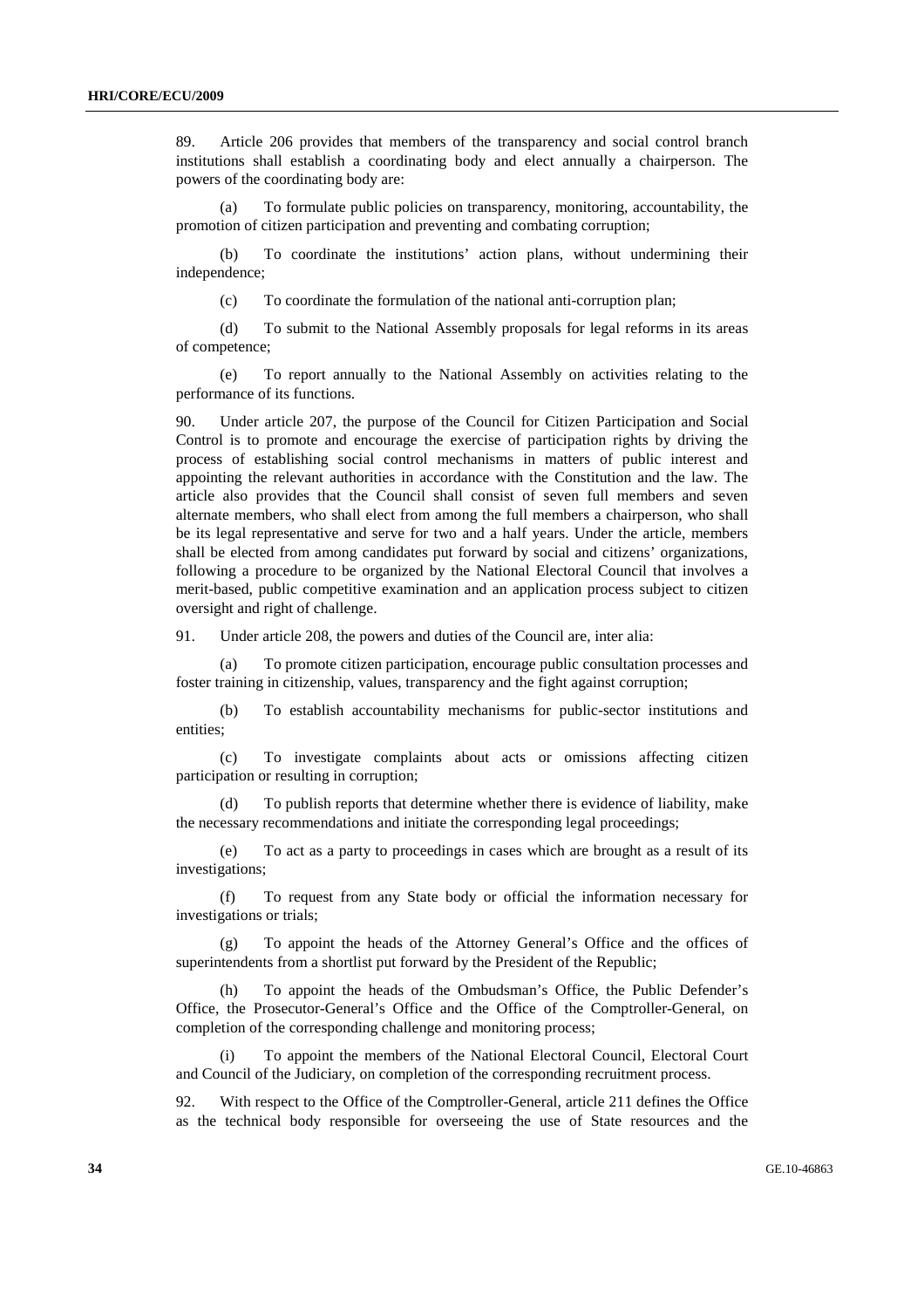performance of State institutions and private corporations receiving public funding. Its functions, provided for in article 212, are: (a) to direct the administrative oversight system, with internal and external audit controls and internal monitoring of public-sector bodies or private bodies receiving public funding; (b) to determine culpable administrative and civil liability and evidence of criminal liability relating to areas and activities subject to its control; (c) to establish rules relating to the performance of its functions; and (d) to advise State bodies and entities when requested.

93. Under article 213, the offices of superintendents are technical bodies with powers of oversight, audit and scrutiny of economic, social and environmental activities and services performed by public and private entities to ensure compliance with legislation and respect for the general interest; they may therefore act ex officio or at the request of the public.

94. Articles 214 to 216 contain provisions relating to the Ombudsman's Office. The Office is a statutory body with national jurisdiction, legal personality and administrative and financial independence. It has a decentralized structure, with delegates in each province and abroad. It is required to protect and safeguard the rights of the inhabitants of Ecuador and to defend the rights of Ecuadorians abroad.

95. Its responsibilities include:

 (a) To present, ex officio or at the petition of the party concerned, applications for protective remedies, habeas corpus, access to public information and habeas data, bring actions for non-compliance and citizens' actions, and file complaints about the poor quality or improper provision of public or private services;

 (b) To order rights protection measures that shall be of immediate and compulsory application, and seek legal remedies and sanctions from the appropriate authority in cases of non-compliance;

 (c) To investigate and adjudicate on actions or omissions by natural or legal persons providing public services, within its sphere of competence;

To oversee and encourage respect for due process and prevent or immediately halt any form of torture or cruel, inhuman or degrading treatment.

96. The electoral branch of government is dealt with in chapter 6. Article 217 establishes that it shall guarantee the exercise of political voting rights and those rights relating to the political organization of citizens. It consists of the National Electoral Council and the Electoral Court, which is based in Quito and has its own legal personality, national jurisdiction and administrative, financial and organizational independence. The article also provides that the Council and the Court shall be governed by the principles of autonomy, independence, openness, transparency, equity, interculturality, gender parity and integrity.

97. Articles 218 and 219 contain provisions relating to the National Electoral Council. They establish that the Council shall consist of five full members and five alternate members, who shall serve for six years, and that its membership shall be partially renewed every three years; the Chairperson shall be elected from among the members, shall be the legal representative of the electoral branch and shall serve for three years. To be eligible to be a Council member, a person must be an Ecuadorian national and in possession of their political rights.

98. In addition to its statutory functions, the Electoral Council has the following powers:

 (a) To organize, conduct, monitor and guarantee elections in a transparent manner;

 (b) To convene elections, count the votes, declare the results and swear the winners into office;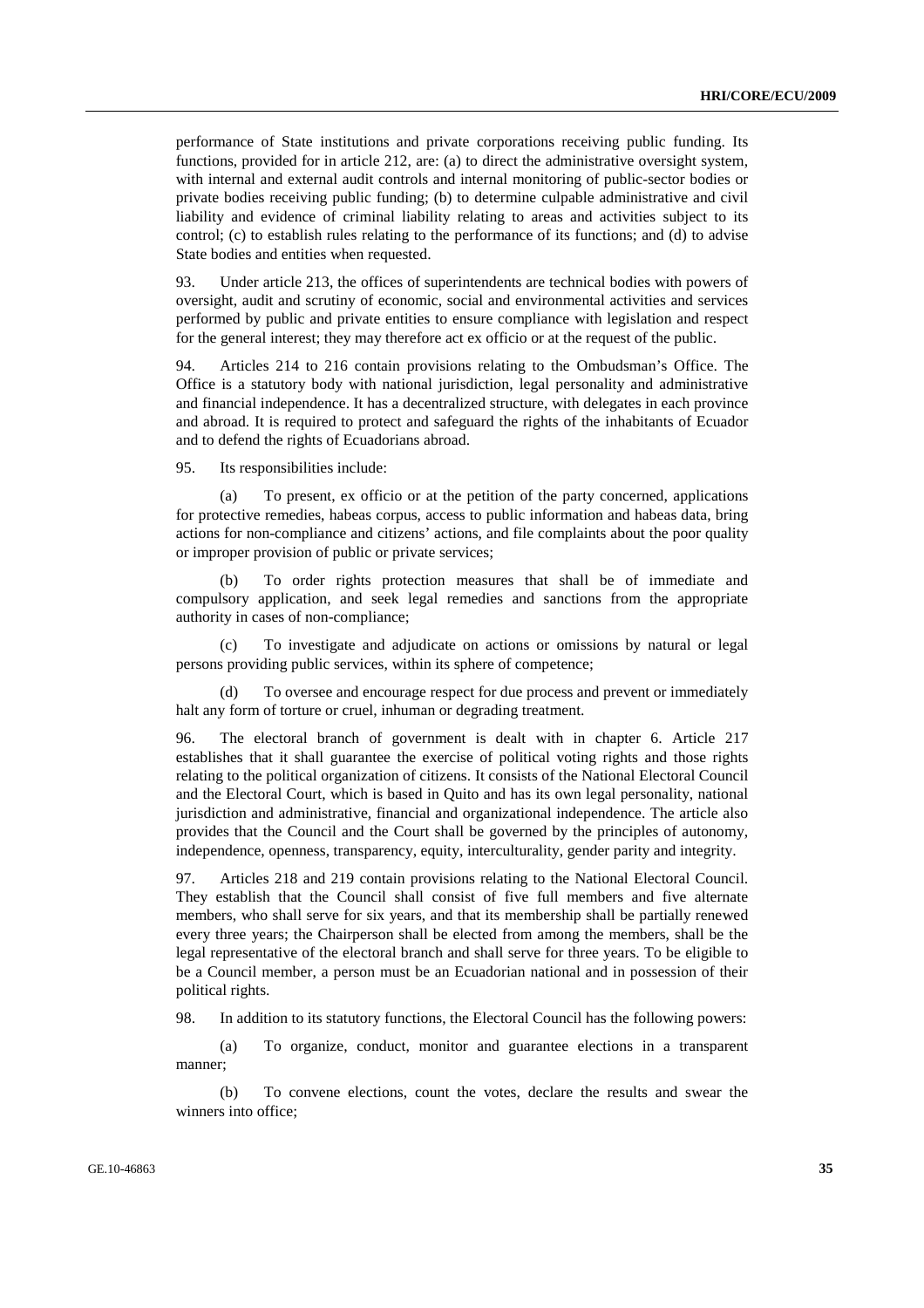(c) To appoint the members of decentralized electoral bodies;

 (d) To monitor election advertising and expenditure and to review and verify the accounts presented by political organizations and candidates;

 (e) To guarantee the transparency and legality of the internal elections of political organizations;

(f) To propose bills within areas of its competence;

 (g) To maintain an up-to-date register of political organizations and their boards and check registration procedures;

 (h) To ensure that political organizations comply with the law and with their rules and statutes;

 (i) To implement, administer and monitor State funding of election campaigns and the fund for political organizations;

 (j) To hear and rule on administrative appeals or complaints relating to the decisions of decentralized bodies during elections and to impose appropriate penalties;

(k) To organize and establish the electoral register in Ecuador and abroad.

99. The Electoral Court, under article 220 of the Constitution, consists of five full members and five alternates, who shall serve for six-year terms, with membership being partially renewed every three years. Eligibility requirements for members are the same as those for judges in the National Court; the President of the Electoral Court is elected from among its members to serve for three years. Article 221 establishes the following powers, in addition to those provided for by law: (a) to hear and rule on electoral appeals against acts of the National Electoral Council and decentralized bodies, and contentious issues concerning political organizations; (b) to impose penalties for non-compliance with rules on funding, advertising, electoral spending and other breaches of electoral rules; and (c) to decide on its own organizational arrangements and to set and implement its budget. The Court's judgements and decisions are final and immediately enforceable, and constitute electoral case law.

100. Articles 222 to 224 provide for common standards of political and social control, including, in particular, the possibility of impeaching members of the Council and the Court for breaches of their duties and responsibilities; oversight of electoral bodies, guaranteeing political organizations and candidates the power to inspect and monitor electoral work and advertising; and the appointment of members of the Council and the Court by the Council for Citizen Participation and Social Control, under the terms previously referred to.

101. With respect to decentralized, autonomous administrations and special regimes, and the rules on jurisdiction, as defined in Title V of the Constitution, it should be pointed out that, under articles 238 to 240, decentralized autonomous administrations enjoy political, administrative and financial independence and are governed by the principles of solidarity, subsidiarity, territorial equity, integration and citizen participation. The Constitution also provides that the relevant law should establish the national system of jurisdictions, which shall be mandatory and progressive and should define compensation policies and mechanisms regarding territorial disparities in the development process. The abovementioned articles define the following decentralized autonomous administrations: (a) rural parish councils; (b) municipal councils; (c) metropolitan councils; (d) provincial councils; and (e) regional councils. In addition, the articles provide that the autonomous, decentralized regional councils of metropolitan districts, provinces and cantons shall have legislative powers within their spheres of competence and territorial jurisdictions.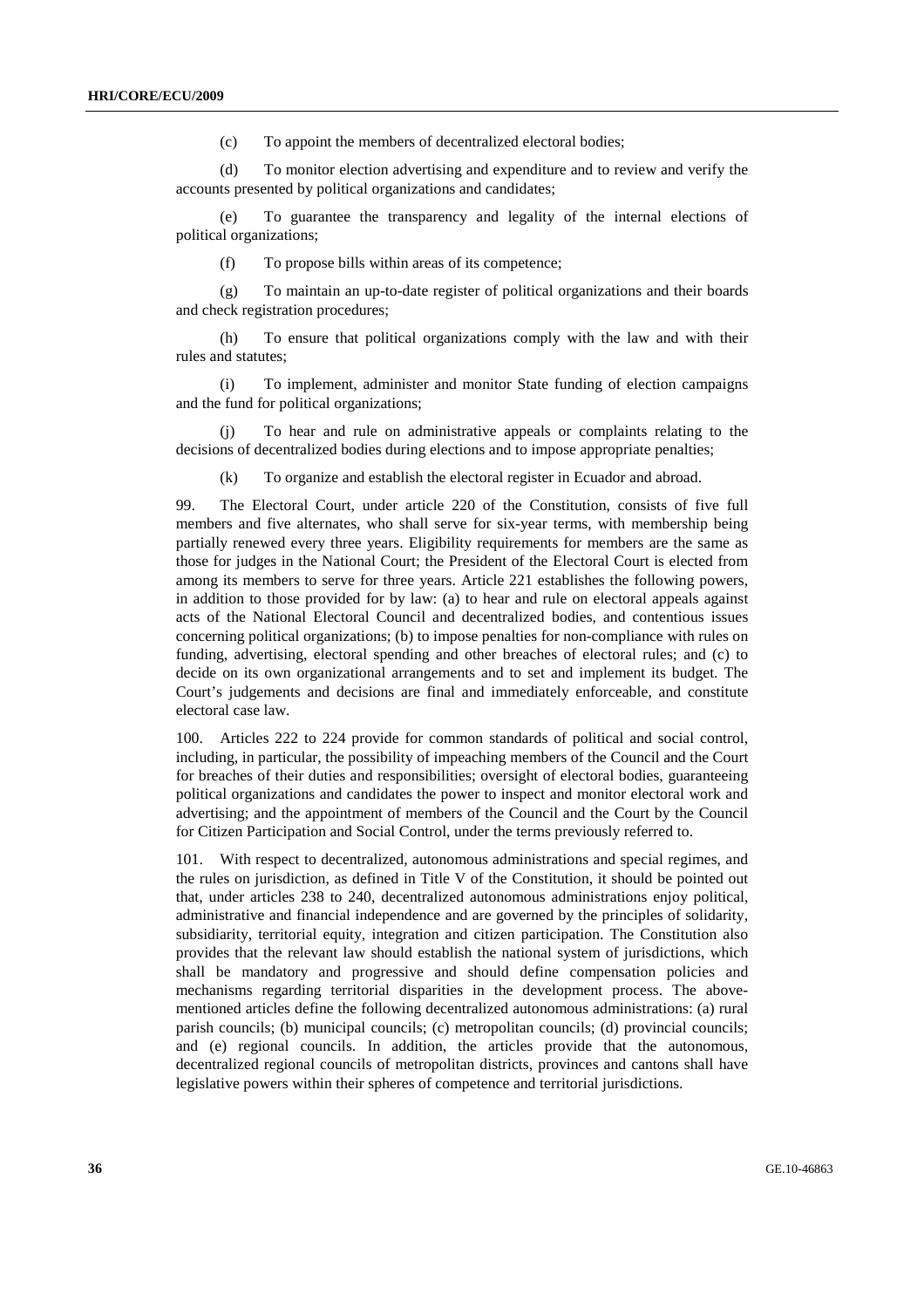102. The following table shows the territorial jurisdiction, organization, institutional structure and powers of the different administrations.

Table 25 **Territorial jurisdiction** 

| Territorial<br>jurisdiction | Institutional structure and<br>organization | Powers                                                                                                                                                                                                                                                                                                                                                                                                                                                                                                                                                                                                                                                                                                                                                                                                                        |
|-----------------------------|---------------------------------------------|-------------------------------------------------------------------------------------------------------------------------------------------------------------------------------------------------------------------------------------------------------------------------------------------------------------------------------------------------------------------------------------------------------------------------------------------------------------------------------------------------------------------------------------------------------------------------------------------------------------------------------------------------------------------------------------------------------------------------------------------------------------------------------------------------------------------------------|
| Regional                    | <b>Regional Governor</b>                    | Highest official, presides over the Council with a<br>casting vote                                                                                                                                                                                                                                                                                                                                                                                                                                                                                                                                                                                                                                                                                                                                                            |
|                             | Deputy Governor<br>Regional Council         | (i) To plan regional development through the<br>formulation of land use plans; (ii) to manage<br>river basin plans; (iii) to control regional traffic<br>and transport; (iv) to plan, construct and maintain<br>the regional road network; (v) to grant legal<br>personality to, register and monitor regional<br>social organizations; (vi) to identify research and<br>innovation policies in the area of technological<br>awareness, development and transfer; (vii) to<br>promote productive activities at the regional<br>level; (viii) to promote regional food security;<br>(ix) to manage international cooperation to<br>enable it to properly discharge its mandate                                                                                                                                                 |
| Provincial                  | Prefect                                     | Highest official, presides over the Council with a<br>casting vote                                                                                                                                                                                                                                                                                                                                                                                                                                                                                                                                                                                                                                                                                                                                                            |
|                             | Deputy Prefect<br><b>Provincial Council</b> | (i) To plan provincial development through the<br>formulation of land use plans; (ii) to plan,<br>construct and maintain the provincial road<br>network; (iii) to carry out public works in river<br>basins and microbasins; (iv) to manage the<br>environment at the provincial level; (v) to plan,<br>build and maintain irrigation systems; (vi) to<br>promote agricultural activities; (vii) to promote<br>productive activities at the provincial level; (viii)<br>to manage international cooperation to enable it<br>to properly discharge its mandate                                                                                                                                                                                                                                                                 |
| Cantonal                    | Mayor                                       | Highest official, presides over the Council with a<br>casting vote                                                                                                                                                                                                                                                                                                                                                                                                                                                                                                                                                                                                                                                                                                                                                            |
|                             | Deputy Mayor<br>Cantonal Council            | (i) To plan cantonal development through the<br>formulation of land use plans; (ii) to monitor land<br>use; (iii) to plan, construct and maintain the<br>urban road network; (iv) to provide public<br>services including drinking water supply, a<br>sewage system, waste water treatment, solid<br>waste management and environmental sanitation;<br>(v) to introduce, modify or abolish taxes and<br>special contributions to fund improvements; (vi)<br>to plan, regulate and monitor cantonal traffic and<br>public transport; (vii) to plan, construct and<br>maintain physical infrastructure and equipment in<br>the areas of health and education, and in public<br>spaces; (viii) to preserve, maintain and<br>disseminate the canton's architectural, cultural<br>and natural heritage; (ix) to delimit, regulate, |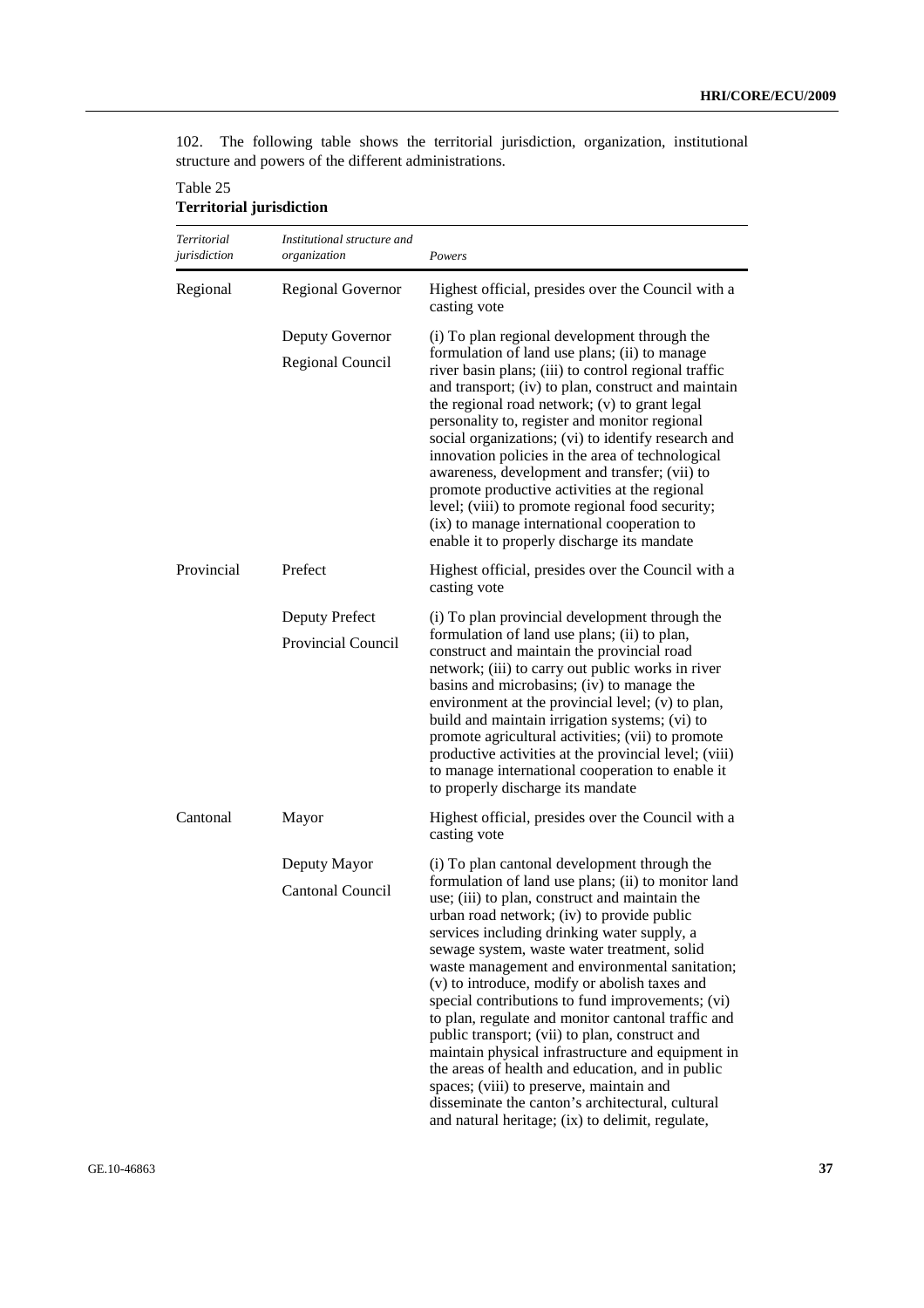| <b>Territorial</b><br>jurisdiction | Institutional structure and<br>organization | Powers                                                                                                                                                                                                                                                                                                                                                                                                                                                                                                                                                                                                                                                                                                                                                                                                                                   |
|------------------------------------|---------------------------------------------|------------------------------------------------------------------------------------------------------------------------------------------------------------------------------------------------------------------------------------------------------------------------------------------------------------------------------------------------------------------------------------------------------------------------------------------------------------------------------------------------------------------------------------------------------------------------------------------------------------------------------------------------------------------------------------------------------------------------------------------------------------------------------------------------------------------------------------------|
|                                    |                                             | authorize and monitor the use of beaches, river<br>banks and beds, lakes and lagoons; $(x)$ to<br>guarantee public access to and use of beaches,<br>river banks, lakes and lagoons; (xi) to manage<br>fire prevention, protection, rescue and<br>suppression services; (xii) to manage<br>international cooperation to enable it to properly<br>discharge its mandate                                                                                                                                                                                                                                                                                                                                                                                                                                                                    |
| Metropolitan                       | Mayor                                       | Highest official, presides over the Council with a<br>casting vote                                                                                                                                                                                                                                                                                                                                                                                                                                                                                                                                                                                                                                                                                                                                                                       |
|                                    | Metropolitan Council                        | The same powers as cantonal councils and those<br>of regional and provincial administrations which<br>are applicable to it                                                                                                                                                                                                                                                                                                                                                                                                                                                                                                                                                                                                                                                                                                               |
| Parish                             | Parish Council                              | (i) To plan parish development and land use; (ii)<br>to plan, construct and maintain physical<br>infrastructure, equipment and public spaces at the<br>parish level; (iii) to plan and maintain the parish<br>rural road network; (iv) to promote the<br>development of community productive activities,<br>the preservation of biodiversity and the<br>protection of the environment; (v) to manage,<br>coordinate and administer public services<br>delegated or devolved to it by other levels of<br>government; (vi) to promote the organization of<br>citizens in communes, outlying villages and other<br>rural settlements which are basic territorial units;<br>(vii) to manage international cooperation to<br>enable it to properly discharge its mandate; (viii)<br>to oversee the delivery and quality of public<br>services |

*Source*: Constitution of Ecuador.

103. Political system indicators have been obtained from information provided by the National Electoral Council. The tables below provide details on the electoral register used in the elections held on 26 April 2009 for President and Vice-President of the Republic, members of the National Assembly, prefects, mayors and members of municipal councils, when the following organizations were registered: 13 political parties and 37 political movements at the national level, 4 political movements abroad and 201 provincial movements. They also give details on the register for the elections held on 14 June, when members of the Andean Parliament and parish councils were elected.

### Table 26 **Electoral register, 2009**

| <i>Voters</i> | Male voters | Female voters | Polling boards | Polling boards | Polling boards<br>for male voters for female voters |
|---------------|-------------|---------------|----------------|----------------|-----------------------------------------------------|
| 10 529 765    | 5 254 739   | 5 275 026     | 45 246         | 22.442         | 22 804                                              |

*Source*: National Electoral Council.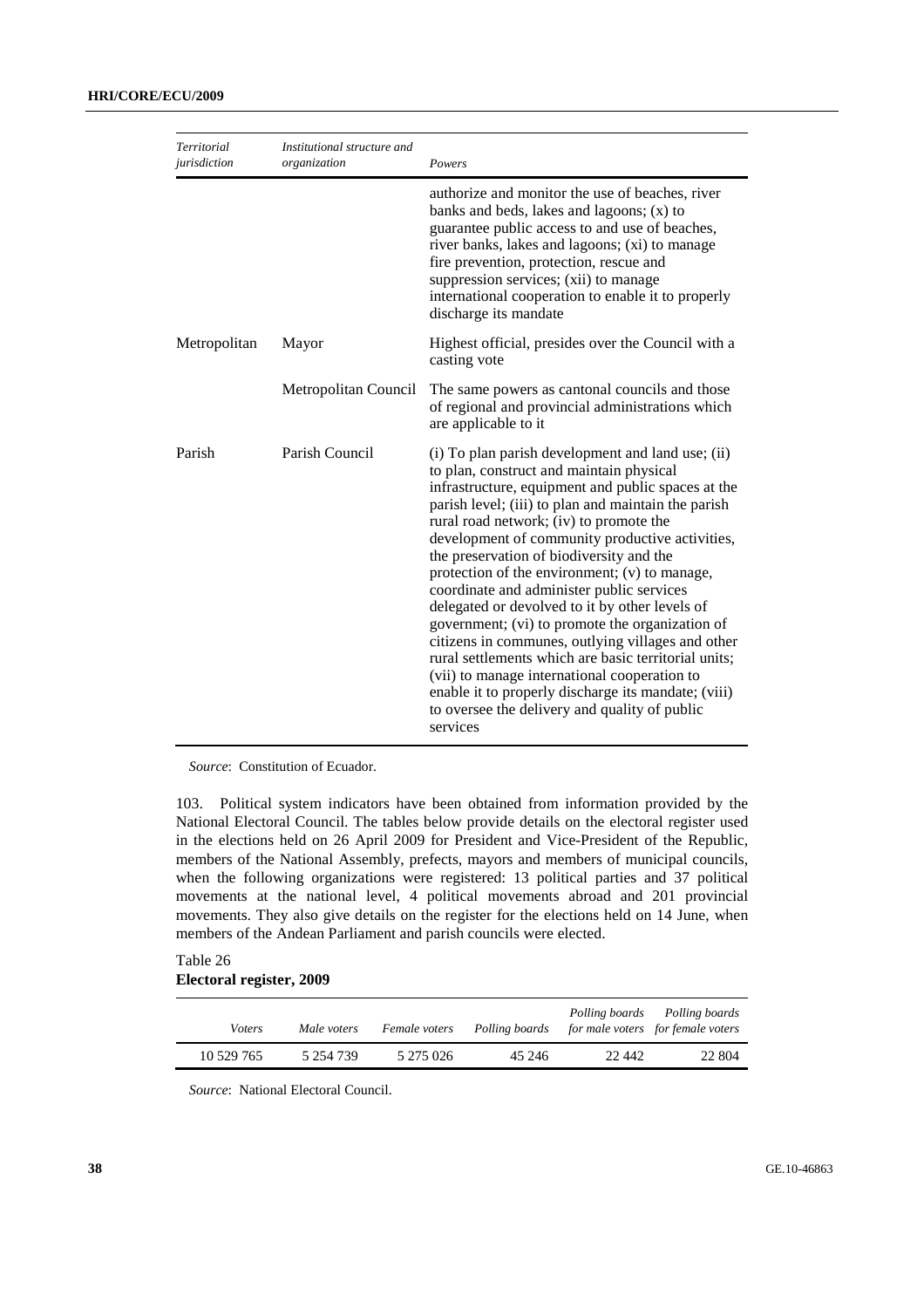#### Table 27 **Electorate disaggregated by sector**

| Citizens        | Military<br>personnel | Police<br>personnel | Foreigners<br>resident in<br>Ecuador | Ecuadorians<br>resident<br>abroad | Persons<br>between the<br>ages of 16<br>and 18 years | Illiterate<br>persons | Persons<br>with dual<br>nationality |
|-----------------|-----------------------|---------------------|--------------------------------------|-----------------------------------|------------------------------------------------------|-----------------------|-------------------------------------|
| 9 1 1 1 1 1 6 2 | 55 066                | 39 501              | 86426                                | 13 3 8 1                          | 507 534                                              | 715 972               | 723                                 |

*Source*: National Electoral Council.

104. The following table provides details of cases received by the Electoral Court, updated on 22 July 2009, relating to the elections held on 26 April and 14 June 2009.

Table 28 **Cases received by the Electoral Court, 2009** 

| Action                              | Pending        | Resolved | <b>Total</b> |
|-------------------------------------|----------------|----------|--------------|
| Challenge                           | $\overline{0}$ | 118      | 118          |
| Complaint                           | 3              | 41       | 44           |
| Appeal                              | 2              | 104      | 106          |
| Violation                           | 373            | 72       | 445          |
| Other                               |                | 5        | 6            |
| Application for a protective remedy | $\Omega$       | 11       | 11           |
| Appeal: violations                  | $\overline{0}$ | 1        |              |
| <b>Total</b>                        | 379            | 351      | 730          |

*Source*: National Electoral Council.

105. On the basis of the results declared by the Electoral Council and the credentials presented in July 2009, the composition of the National Assembly on taking office in 2009 was as follows.

Table 29 **Composition of the National Assembly, 2009–2013** 

| Party                                           | <i>Members</i> |
|-------------------------------------------------|----------------|
| Movimiento Patria Altiva I Soberana             | 59             |
| Partido Sociedad Patriótica "21 de Enero"       | 19             |
| Partido Social Cristiano                        | 11             |
| Partido Renovador Institucional Acción Nacional | 7              |
| Movimiento Municipalista                        | 5              |
| Movimiento Popular Democrático                  | 5              |
| Movimiento de Unidad Plurinacional Pachakutik   | $\overline{4}$ |
| Partido Roldosista Ecuatoriano                  | 3              |
| Partido Izquierda Democrática                   | 2              |
| Other                                           | 9              |
| <b>Total</b>                                    | 124            |

*Source*: National Electoral Council.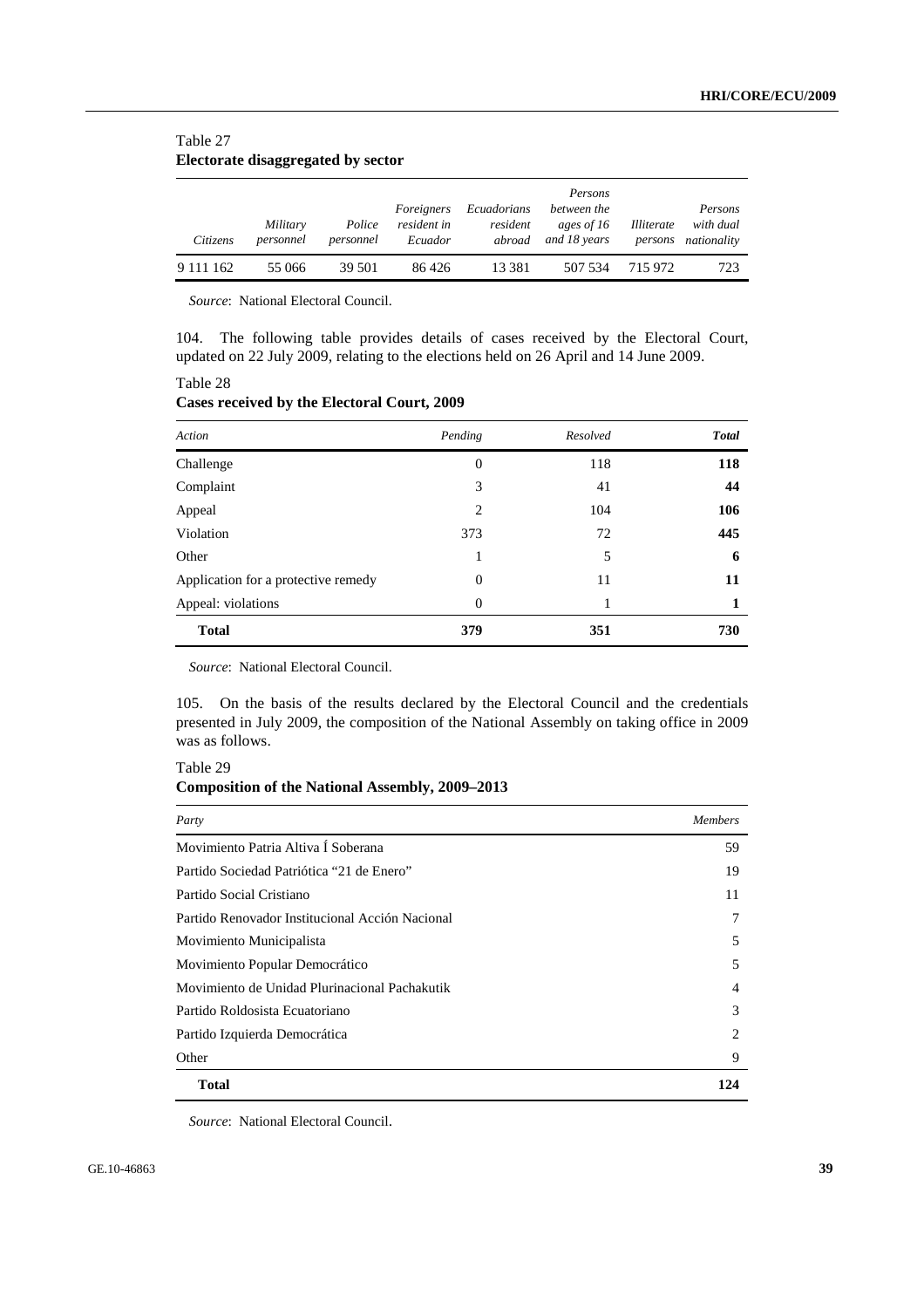# **II. General framework for the protection and promotion of human rights**

106. The Quito Declaration of Independence, which laid the foundation for the development of a national strategy for independence, held that the purpose of the State is to guarantee the freedom of its inhabitants. On this premise — particularly since the Constitution of 1979 — the thrust of constitutional lawmakers and the provisions of the supreme law has been to establish a bill of rights serving to underpin the actions of the State and orient the formulation of laws and public policy. Accordingly, the Constitution of 2008 declares, among other founding declarations in its preamble, that, given their heritage of social struggle for liberation from domination, the people of Ecuador resolves to establish: (a) a new form of living in community with others in diversity and in harmony with nature, the aim of which is to attain *sumak kawsay* ("good living"); (b) a society that respects, in all its aspects, the dignity of individuals and groups; and (c) a democratic country that is committed to Latin American integration, to peace and to solidarity with all the peoples of the world.

107. In recognition of these resolutions, article 3 of the Constitution stipulates that the primary duties of the State are:

 (a) To guarantee the effective enjoyment of the rights recognized in the Constitution and in international instruments, especially the rights to health, education, food, social security and water;

(b) To strengthen national unity in diversity;

 (c) To plan for national development with a view to eliminating poverty and to promoting sustainable development and the equitable redistribution of the resources and wealth needed to attain good living;

 (d) To promote the equitable and solidarity-oriented development of the entire territory by strengthening the processes of self-governance and decentralization;

(e) To protect the cultural and natural heritage of the country; and

 (f) To guarantee inhabitants the rights to a culture of peace, to overall security and to live in a democratic society free from corruption.

Articles 10 and 11 subsequently establish the principles for giving effect to these rights, providing that individuals, communities, peoples, nationalities and groups are entitled to enjoy the rights guaranteed in the Constitution and in international instruments, while also providing that the exercise of these rights is governed, inter alia, by the following principles:

 (a) The exercise, promotion and enforceability, individually and collectively, of rights before the authorities charged with their realization;

 (b) Equality of the rights, duties and opportunities of all inhabitants, and prohibition of discrimination on the basis of ethnicity, place of birth, age, sex, gender identity, cultural identity, civil status, language, religion, ideology, political affiliation, criminal record, socio-economic status, migratory status, sexual orientation, health status, HIV status, disability, physical difference or any other personal or collective, temporary or permanent distinguishing feature;

 (c) Affirmative action to promote genuine equality for rights-holders in a situation of inequality;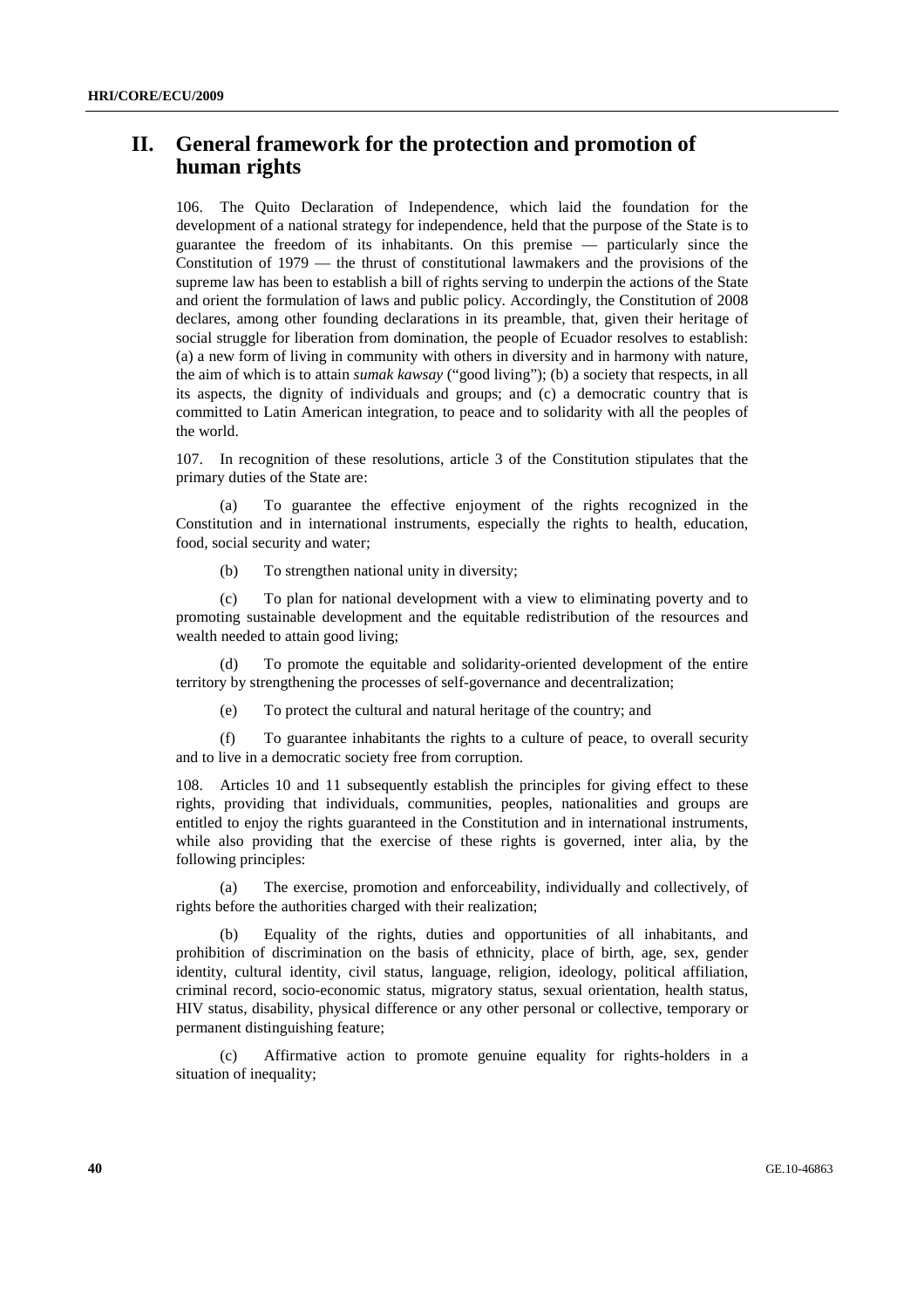(d) Direct and immediate implementation of the rights recognized in the Constitution and in international human rights instruments by the competent authorities, without requirements or conditions;

 (e) Full justiciability of rights: the absence of a rule may not be invoked to justify their infringement or repudiation, to dismiss judicial proceedings or to deny their recognition;

 (f) Development of the content of rights through laws and regulations, judicial rulings and public policy, and incompatibility of any law that has the effect of restricting rights;

 (g) Implementation and interpretation of the law or regulation in the manner most conducive to the realization of rights;

 (h) The inalienable, inviolable, indivisible and interdependent nature and equal rank of principles and rights;

 (i) Non-exclusion of the rights derived from the dignity of individuals, communities, peoples and nationalities and necessary for their full development, independently of those already recognized in the Constitution or in international human rights instruments.

109. The above-mentioned articles also establish the obligation of the State to create and maintain the necessary conditions for the full recognition and exercise of rights, in addition to the obligation of the State, its representatives, agents and any person exercising public authority to make reparation for violations of the rights of individuals, peoples, communities and nationalities as a result of the lack of or a deficiency in the provision of public services, or of the actions or omissions of its employees and public servants in the discharge of their duties. It is further recognized that the State shall be held liable for instances of arbitrary detention, judicial error, unjustified judicial delays or miscarriages of justice, violation of the right to the protection of the court and infringement of the principles and rules of due process of law, including the revision or quashing of a sentence.

#### **A. Acceptance of international human rights norms**

110. As stated previously, the State has an obligation towards individuals, peoples, nationalities, communities and groups to guarantee the rights recognized in international human rights instruments, in accordance with the principles for their interpretation. In addition, paragraphs 7 and 9 of article 416, in Title VIII on international relations, stipulate that, in its relations with the international community, Ecuador shall respect human rights and, accordingly, shall promote their full exercise through the fulfilment of the obligations it has undertaken in signing the international human rights instruments. They also stipulate that international law shall be recognized as a standard of conduct. Furthermore, article 417 stipulates that, in respect of human rights treaties and other international human rights instruments, the principles of human-centredness, non-restriction of rights, direct applicability and the open-ended clause, which are included in the provisions of articles 10 and 11 mentioned previously, shall apply. Lastly, article 424, paragraph 2, of Title XI, on the supremacy of the Constitution, stipulates that the Constitution and the international human rights treaties ratified by Ecuador that recognize rights that are more favourable than those recognized in the Constitution shall take precedence over any other rule of law or decision by a public authority.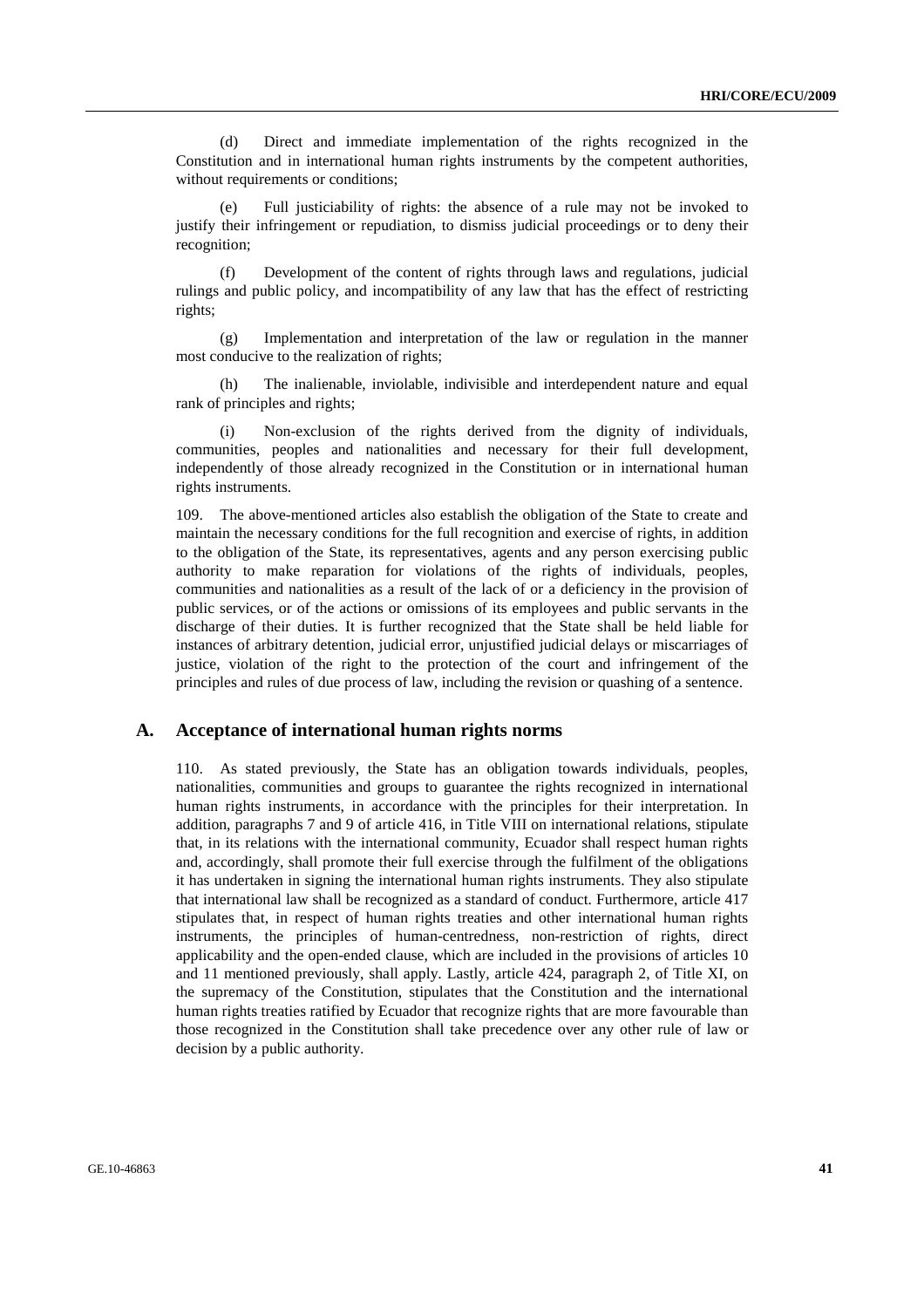111. According to the information provided by the Ministry of Foreign Affairs, Trade and Integration, Ecuador is a party<sup>12</sup> to various United Nations human rights and related conventions, as well as to conventions of the International Labour Organization (ILO) and the United Nations Educational, Scientific and Cultural Organization (UNESCO), the Geneva Conventions and other international humanitarian law treaties. However, it has not signed or ratified some of the conventions of the Hague Conference on Private International Law. $^{13}$ 

112. This is the extent of the information provided by the Ministry of Foreign Affairs, Trade and Integration.

### **B. Legal framework for the protection of human rights at the national level**

113. As stated in the foregoing section, in addition to the rights envisaged in the Constitution, Ecuador recognizes those envisaged in international human rights treaties, and goes so far as to guarantee their direct application by any public authority or public servant, their justiciability and their unrestricted exercise. However, Title II of the Constitution recognizes an advanced list of new rights that are not found in international treaties, to wit:

(a) Right to water;

 (b) Right to safe and permanent access to healthy, sufficient and nutritional food, preferably produced in the country and consistent with the various cultural identities and traditions of the people;

 (c) Right to live in a healthy and ecologically balanced environment that guarantees sustainability and good living;

(d) Right to communication and information;

 (e) Right to a human-centred education that guarantees the holistic development of the person and promotes critical thinking, art and physical education, individual and community-based initiative, and the development of skills and abilities for creating and working;

- (f) Right to culture and science;
- (g) Right to habitat and housing;
- (h) Right to health;
- (i) Right to work and social security;
- (j) Participation rights;
- (k) Right to freedoms;
- (l) Right to protection.

114. Moreover, special rights have been accorded to groups considered to warrant priority attention, such as the elderly, young people, individuals or groups who are mobile, pregnant women, children and adolescents, persons with disabilities, persons with

<sup>&</sup>lt;sup>12</sup> See annex 2, list of international conventions relating to issues of human rights to which Ecuador is a

party. 13 See the partial list of major international conventions contained in appendix 2 of document HRI/GEN/2/Rev.6.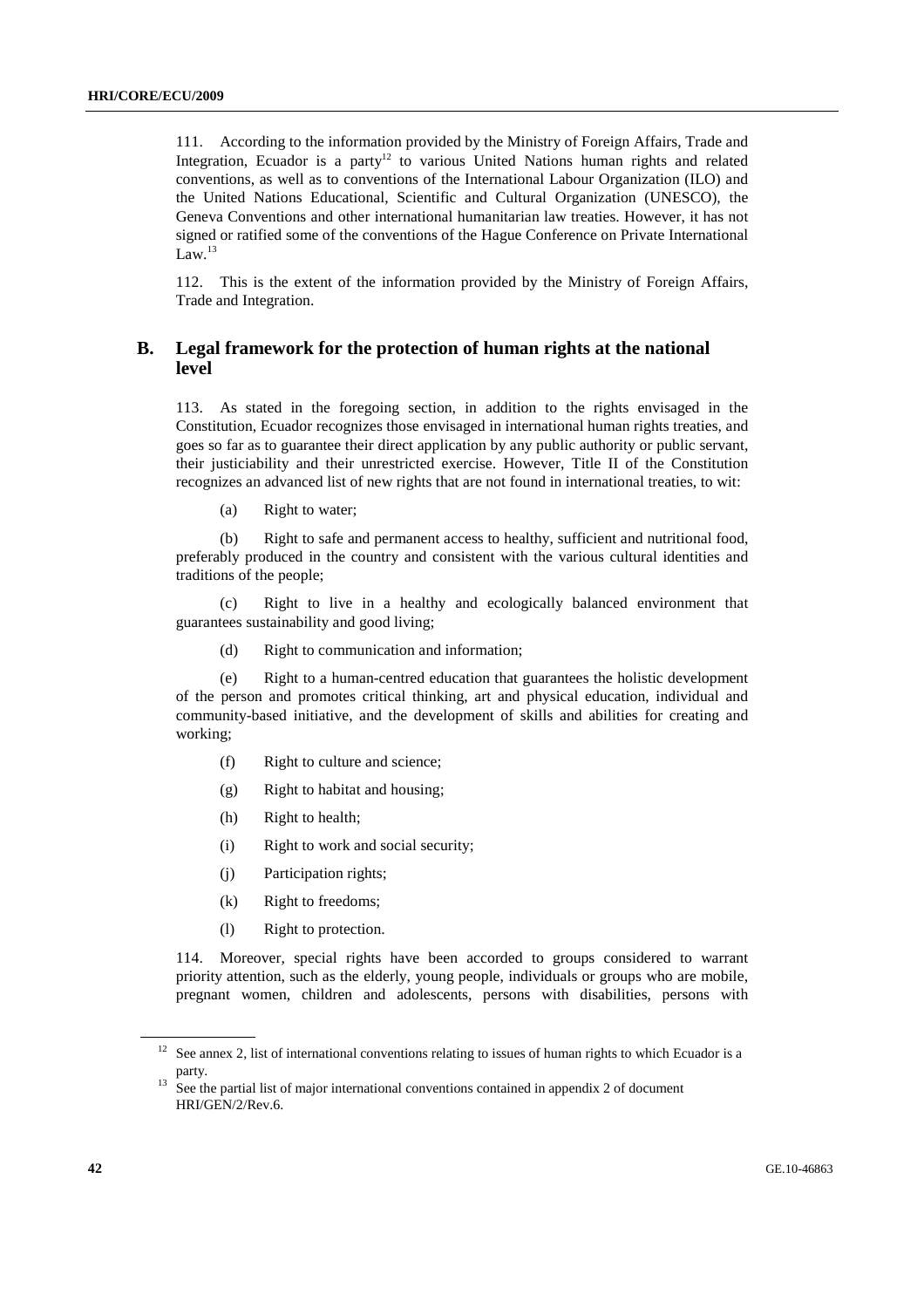catastrophic illnesses, persons deprived of their liberty, customers and consumers, and communities, peoples and nationalities.

115. As has been mentioned, all public authorities and public servants have a duty to guarantee these and all other rights to persons. Nevertheless, the Constitution has set out a number of specific steps to be taken by the authorities in relation to rights. Thus, article 120, paragraph 6, and article 133, paragraph 2, stipulate that the National Assembly shall progressively develop the content of the rights through the enactment, codification and reform of organizational laws or the repeal of laws that are counterproductive to the effective enjoyment of rights. Furthermore, paragraphs 1 and 3 of article 147 stipulate that the President of the Republic has a duty to comply with and ensure compliance with the Constitution, international treaties, laws and regulations, and any other rule or principle that falls within his or her sphere of competence, and is consequently responsible for the design and orientation of policies that give effect to recognized rights. Further, article 172 stipulates that judges shall administer justice subject to the provisions of the Constitution, international human rights instruments and the law. In addition, throughout the provisions on principles relating to the administration of justice and the judicial branch, which were discussed previously, reference is made to the right of access to justice and the right to protection.

116. Likewise, article 204 stipulates that the transparency and social control branch of government shall be responsible for promoting and encouraging citizen participation and for protecting the exercise and realization of rights. The same applies to the electoral branch, which, according to article 217, is charged with guaranteeing the exercise of political voting rights and the rights related to the political organization of society. However, perhaps the most important institution — and the one directly entrusted with adjudicating on, interpreting and protecting the human rights recognized in the Constitution and international instruments — is the Constitutional Court, which is described in chapter 2 of Title IX, on the supremacy of the Constitution. Article 429 establishes that the Court is the highest authority for oversight, constitutional interpretation and the administration of justice in this area. In addition, article 436 stipulates that the powers of the Constitutional Court shall include the following:

To act as the highest instance for the interpretation of the Constitution and the international human rights treaties ratified by the State, by means of rulings and judgements;

 (b) To hear and rule on public applications for constitutional review of legislative acts issued by organs and authorities of the State, and to declare them unconstitutional if need be, thereby rendering them null and void;

 (c) To declare of its own motion the unconstitutionality of a rule of law when, in a case submitted for its consideration, the rule pertaining to the case is found to be contrary to the Constitution;

 (d) To hear and rule on applications for constitutional review of administrative acts with general effect issued by public authorities;

To hear and rule on actions for non-compliance lodged in order to enforce compliance with decisions or reports by international human rights bodies when such decisions or reports are not enforceable through judicial channels;

To hear and rule on applications for protective remedies, enforcement, habeas corpus, habeas data, access to public information and any other proceedings or cases selected by the Court for review;

To initiate of its own motion an immediate review of the constitutionality of declarations of a state of emergency that entail the suspension of constitutional rights;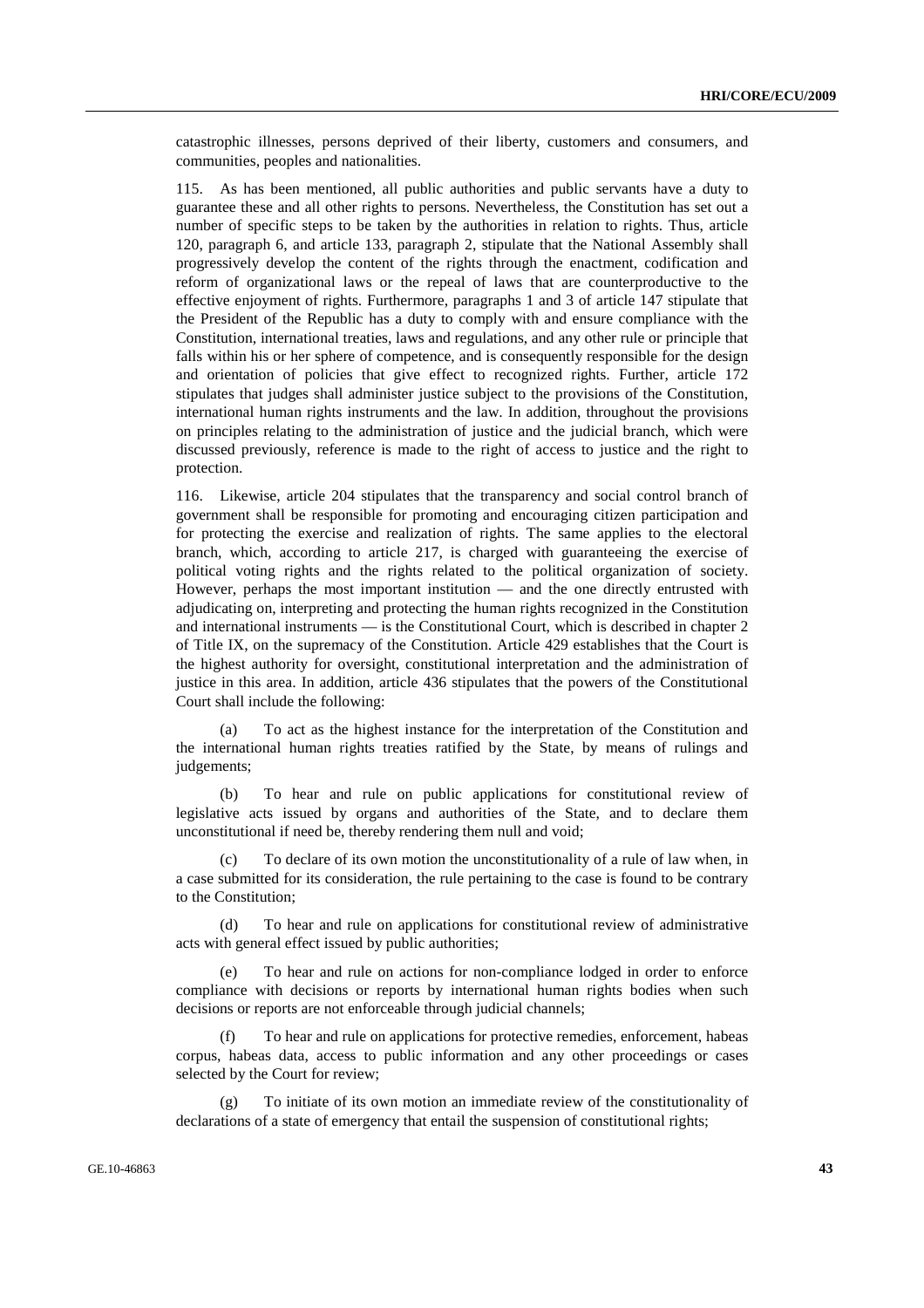(h) To take cognizance of and punish failure to comply with constitutional rulings and judgements;

 (i) To declare as unconstitutional the failure of State institutions or public authorities to comply, either in whole or in part, with constitutional provisions.

117. There are thus a variety of channels through which human rights may be invoked and a ruling issued by the authorities. However, it is difficult to cite specific cases that have set new precedents in respect of the rights recognized in the Constitution, since only 38 decisions and rulings have been issued by the Constitutional Court. These have included decisions on the constitutionality of international instruments, interpretative opinions on the transition period and the backlog of cases from the old Constitutional Tribunal. The same applies to the judgements handed down by the National Court of Justice.

118. As far as guarantees for the recognition, enjoyment, exercise, protection and reparation of rights are concerned, Title III of the Constitution establishes normative, public policy and procedural safeguards considered suitable for that purpose. With particular reference to normative safeguards, article 84 stipulates that the National Assembly and any body with law-making powers has an obligation to bring laws and any other legal norms formally and substantively into line with the rights recognized in the Constitution and international treaties and with the rights necessary for ensuring the dignity of the person or of communities, peoples and nationalities. It further stipulates that in no circumstances shall the reform of the Constitution, statutes, regulations or administrative acts jeopardize recognized rights.

119. In relation to safeguards for public policies, public services and citizen participation, article 85 stipulates that the design, implementation, evaluation and monitoring of public policies and public services that guarantee the rights recognized in the Constitution shall be governed by the following provisions: (i) the implementation of public policy and the provision of public goods and services shall be aimed at achieving good living and giving effect to all rights, and shall be formulated in keeping with the principle of solidarity; (ii) without prejudice to the primacy of collective over individual interests, when the effects of the implementation of public policy or the provision of public goods and services violate or threaten to violate constitutional rights, the policy or provision in question shall be reformulated or alternative measures adopted in order to reconcile it with the rights in question; (iii) the State shall ensure that the budget for the implementation of public policy and the provision of public goods and services is allocated equitably and in keeping with the principle of solidarity; and (iv) the participation of individuals, nationalities, peoples and communities in the design, implementation, evaluation and monitoring of public policy and public services shall be guaranteed.

120. With regard to procedural safeguards, articles 86 and 87 share a number of provisions, including the following:

 (a) Any person, group of persons, community, people or nationality may bring an action provided for in the Constitution;

 (b) Jurisdiction shall be determined by the place where the act or omission originates, or where it produces its effects;

(c) Proceedings shall be straightforward, expeditious, efficient and oral;

 (d) Actions may be introduced in writing or orally, without the need to cite the rule that has been infringed or to secure legal representation;

 (e) Procedural rules that delay the expeditious processing of the proposed action shall be invalid;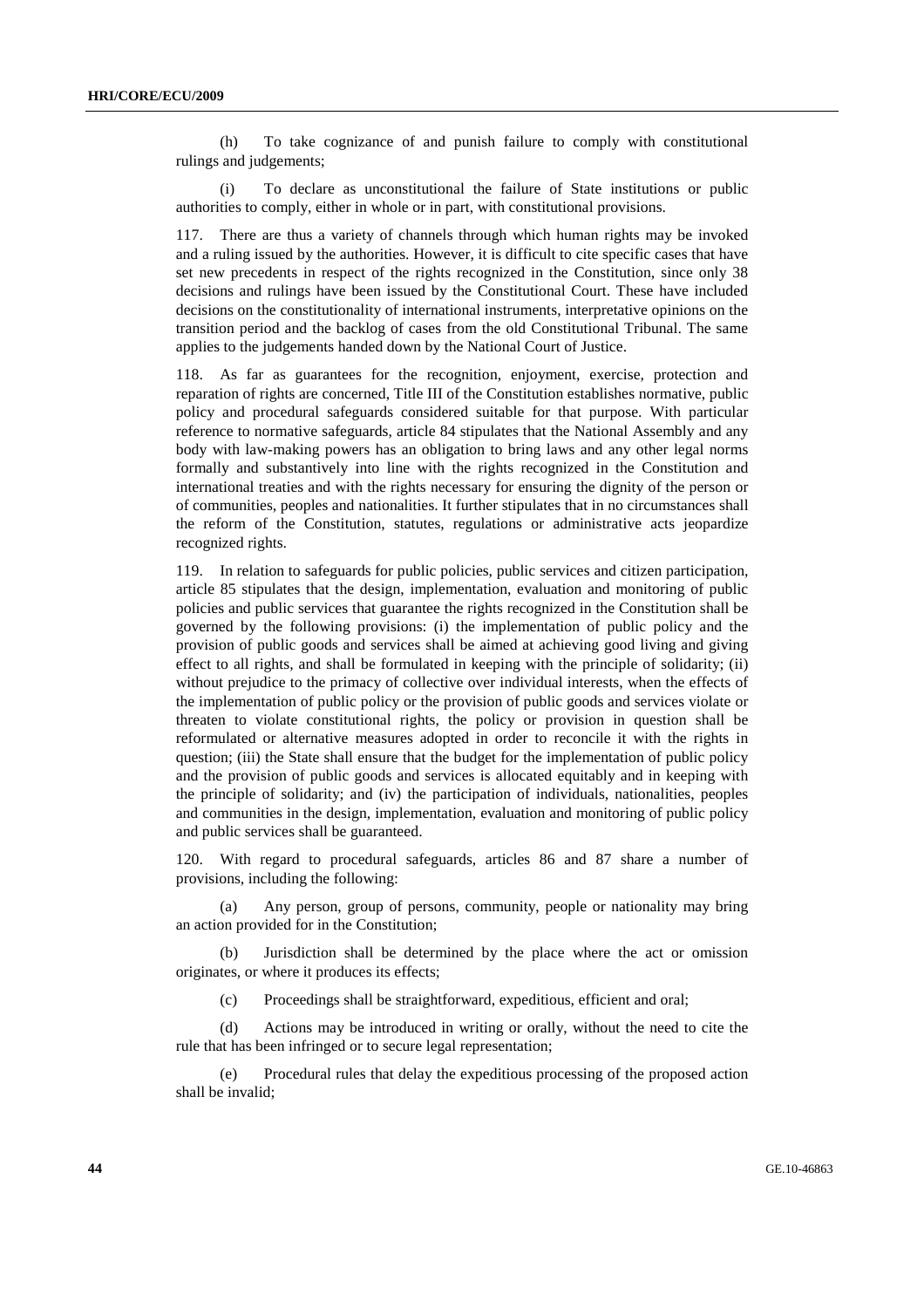(f) The allegations made by the petitioner shall be presumed to be true if the public agency that has been summoned does not provide evidence to the contrary or does not supply information;

 (g) The matter shall be determined by judicial decision; if the judge finds a violation of rights, he or she shall make a declaration to this effect and shall order full material and non-material reparation, specifying in detail the positive and negative obligations to be met by the person against whom the court decision has been handed down and the circumstances in which such obligations must be satisfied;

 (h) Appeals against judgements at first instance may be lodged before the provincial court concerned;

 (i) Judicial proceedings shall not be concluded until the judgement has been fully enforced;

 (j) Failure by a public servant to comply with a judgement shall entail dismissal from office or employment, without prejudice to any civil or criminal liability incurred; and

Protective measures may be ordered either together with or independently of constitutional remedies for the protection of rights, with the aim of avoiding or putting an end to the violation or threat of violation of a right.

121. Based on the foregoing, articles 88 to 94 provide for the following remedies: (a) application for a protective remedy; (b) action for a writ of habeas corpus; (c) application for access to public information; (d) action for a writ of habeas data; (e) action for noncompliance; and (f) application for a special protective remedy. The application for a protective remedy envisaged in article 88 is intended to provide direct and effective protection for the rights recognized in the Constitution and may be filed when these rights have been breached by action or omission on the part of any non-judicial public authority, by public policies that deny the enjoyment or exercise of constitutional rights, or by the actions of private individuals that cause serious prejudice, where public services delegated or licensed to the individual are not properly provided or where the injured party is in a subordinate position, lacks protection under the law or is subjected to discrimination.

122. The action for a writ of habeas corpus, which is provided for in articles 89 and 90, is aimed at restoring the freedom of persons being held illegally, arbitrarily or unlawfully, as well as protecting the life and physical integrity of persons deprived of their liberty. To that end, article 89 stipulates that, within 24 hours of the time an action is brought, the judge shall convene a hearing to be attended by the detained person, the official in charge of that person, the public defender and the person who ordered or was responsible for the detention, and at which the arrest warrant must be presented. Provision is also made for the hearing to be held in the place of detention. The article further stipulates that the matter shall be decided within 24 hours of the hearing and, in the event of a finding of unlawful or arbitrary deprivation of liberty, the detained person shall be released immediately. In addition, it stipulates that where there is confirmed evidence of any form of torture or inhuman, cruel or degrading treatment, an order shall be made to release the victim, provide comprehensive and specialized care and adopt, where possible, alternative measures to detention. Lastly, article 90 stipulates that when the place of detention is unknown and there is evidence of the involvement of any public official or any government employee or person acting with their authorization, support or consent, the chief of the National Police and the relevant minister shall be summoned to a hearing, the purpose of which shall be to ensure that the necessary measures are taken to locate the detained person and those responsible for the deprivation of liberty.

123. The application for access to public information, provided for in article 91, is aimed at guaranteeing access to public information in cases in which such access has been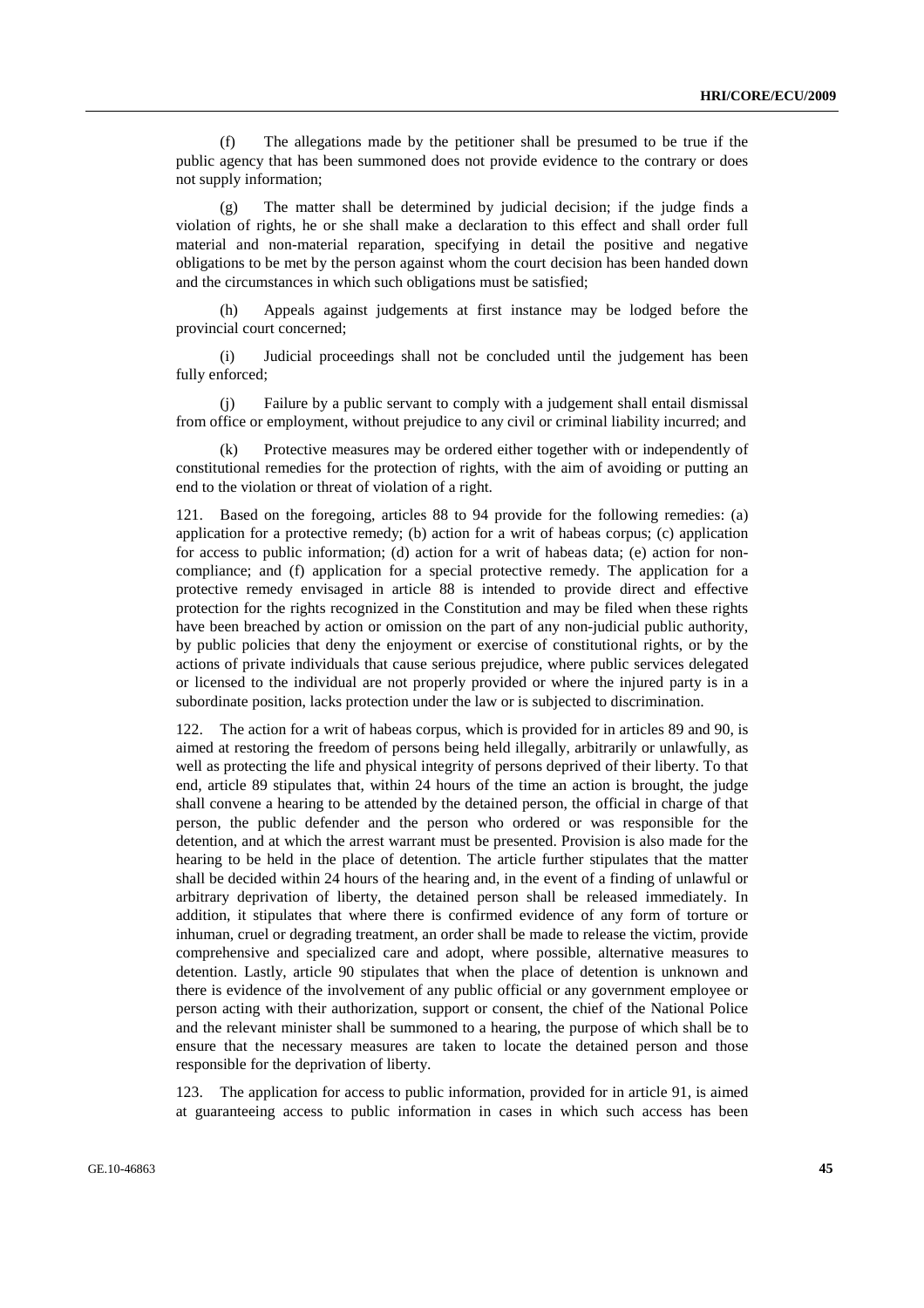expressly or tacitly denied, or when the information provided is incomplete or unreliable. Such an application may be made even if the refusal to provide information is based on the fact that it is classified as secret, restricted or confidential or in some other category. In addition, it stipulates that the information must have been declared to be restricted by the relevant authority, in accordance with the law, prior to the application for access to the information.

124. Article 92 concerns the action for a writ of habeas data, the purpose of which is to allow individuals or their authorized representatives to be aware of the existence of, and have access to, documents, genetic data, personal data banks or files and reports about themselves or their assets that are stored by public or private entities on physical or electronic media. The article also provides for the right of the individual to know the origin, use, purpose, destination and period of validity of the data file or databank containing their personal information. Lastly, it provides that the person to whom the data refer may request permission from the relevant authority to access the file free of charge and to update, correct, delete or invalidate the data, as well as to claim for any injury suffered.

125. The action for non-compliance is provided for in article 93, which states that its purpose is to ensure enforcement of the laws and regulations that make up the legal system, as well as compliance with the decisions or reports of international human rights bodies, provided that the law, regulation or decision to be enforced contains a clear, express and enforceable positive or negative obligation. The distinguishing feature of this action is that it must be brought before the Constitutional Court.

126. Lastly, article 94 provides for applications for a special protective remedy in the case of rulings or final judgements which, by action or omission, infringe the rights recognized in the Constitution. It is distinguished by the fact that it must be lodged before the Constitutional Court and is applicable in cases where ordinary and special remedies have been exhausted within the time limits fixed by law, unless failure to apply for such remedies is not attributable to negligence on the part of the person whose constitutional right has been infringed.

127. Another issue concerning rights has to do with the institutions that monitor the observance of rights, especially those relating to gender, age group, peoples, communities, nationalities, etc. As has been indicated, all State institutions at all levels are called on to respect and guarantee people's rights. However, there are some institutions whose functions are more closely related to guaranteeing rights. For example, the institutions attached to the executive branch include the national equality councils, which are responsible for ensuring the full realization and exercise of the rights recognized in the Constitution and in international human rights instruments. Accordingly, in carrying out their mandate, they promote the mainstreaming, implementation, monitoring and evaluation of public policies on gender, ethnic, generational, intercultural, disability-related and mobility-related issues. In order to meet their objectives, the councils are expected to coordinate with lead and implementing agencies and with rights-protection bodies at all levels of government.

128. In view of the fact that the councils are currently at the formative stage, it is not possible to provide details on their activities or on the process under way. However, in connection with the obligation of the councils to coordinate with the supervisory and implementing agencies and with rights-protection bodies, it is worth noting the existence of the Ombudsman's Office, the Ministry for the Coordination of the Natural and Cultural Heritage, the Ministry of Justice and Human Rights, the Ministry of the Environment, the Secretariat for Peoples, Social Movements and Citizen Participation, the National Secretariat for Migrants and the Truth Commission.

129. While the Ombudsman's Office was discussed previously in relation to the transparency and social control branch of government, it is important to draw attention to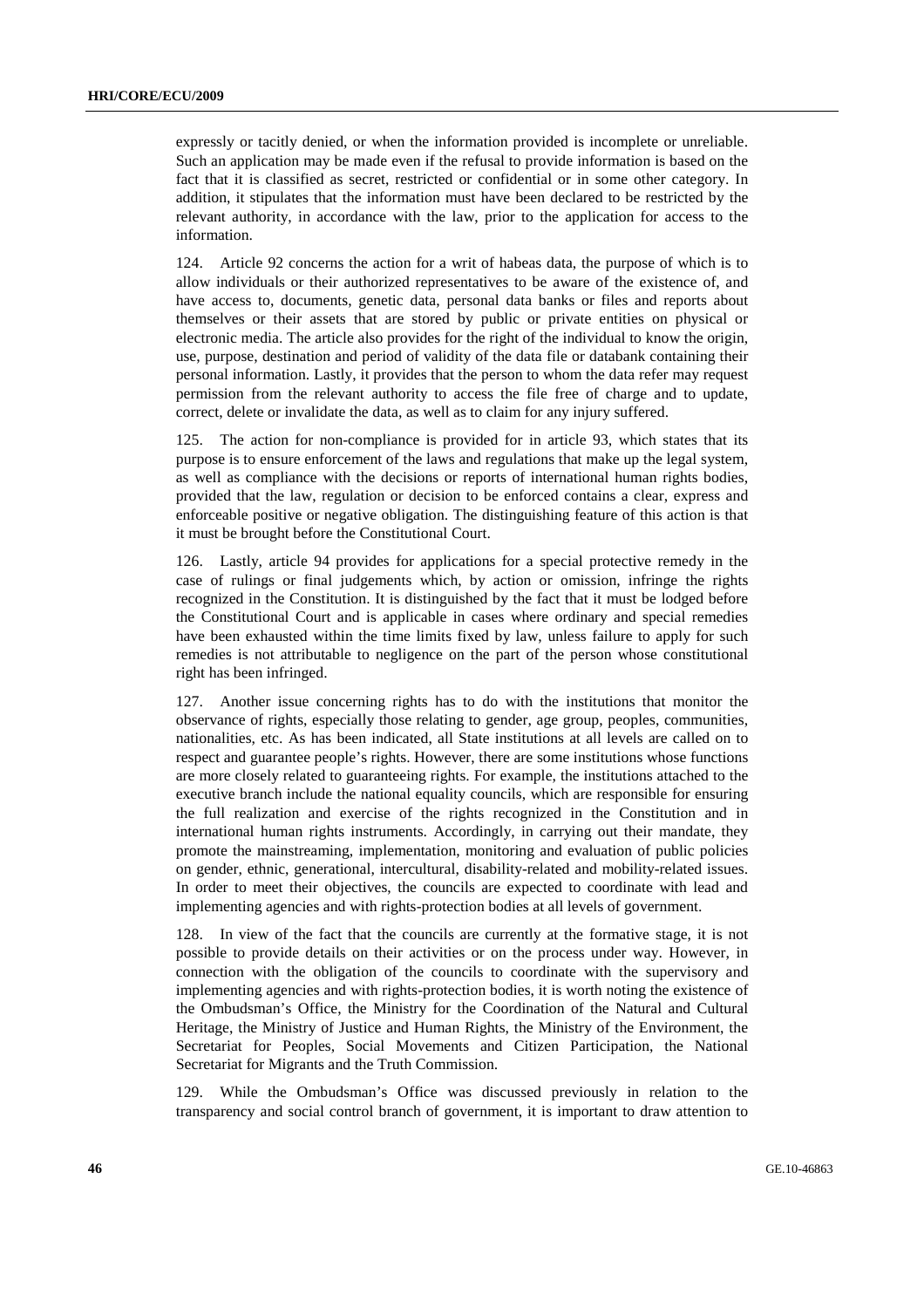the Ombudsman's Office Organization Act, which governs all matters relating to the powers, organization and functioning of this institution. As the Act dates from 1997, the powers of the Ombudsman's Office are mainly governed by the Constitution. Nonetheless, it is worth pointing out that the Ombudsman has unrestricted access to social rehabilitation centres and may observe judicial or administrative proceedings, publicly condemn violations of human rights and intervene as a party in environmental litigation. With regard to organization and functioning, article 1 of the Act states that the Office, which shall be headed by the Ombudsman, is a public agency based in Quito with functional, financial and administrative autonomy and a nationwide mandate. Article 9 states that the Ombudsman shall appoint a first and a second deputy to whom he or she shall delegate functions, duties and powers, and who shall discharge the duties of the Ombudsman in the event of his or her temporary absence or a vacancy in the position. In addition, article 10 provides that a branch of the Ombudsman's Office shall be established in each province and shall be headed by a commissioner who, in his or her respective territorial circumscription and acting on behalf of the Ombudsman, shall have the functions, duties and powers attributed to him or her by the Ombudsman.

130. Chapter 2 of the Act regulates the procedures of the Ombudsman's Office. It stipulates that any person who has a legitimate claim may, individually or collectively and without restriction, submit a complaint to the Ombudsman, either orally or in writing; the complaint must contain information on the complainant and a detailed account of the events. Chapter 2 also provides that, in the case of complaints concerning events that affect the person's life, health, or physical, moral or psychological integrity, the Ombudsman may initiate remedies or proceedings aimed at preventing serious harm and grave danger, and the competent authorities may not refuse to take cognizance of and rule on the matter. The Act also establishes the obligation of all public or private, legal or natural persons to cooperate with the Ombudsman's Office, including in the application of sanctions against public servants and private individuals who refuse to provide the information requested by the Office.

131. As to the ministries and secretariats mentioned previously, the powers of the Ministry of Justice and Human Rights, as well as of those of the National Secretariat for Migrants, deserve special mention. Pursuant to Executive Decree No. 748 of November 2007, the President of the Republic established the Ministry of Justice and Human Rights, granting it, inter alia, the following powers: (i) to support efforts aimed at improving the services provided by institutions in the justice system by expanding the scope of their coverage, imposing quality standards and requiring the coordinated implementation of management efficiency programmes in order to ensure that economic, financial, material and technological resources are used to best effect; (ii) to coordinate measures aimed at ensuring effective access to timely and high-quality justice as a fundamental right of all inhabitants of Ecuador; (iii) to establish support units to help the judiciary and the Public Prosecution Service (*Ministerio Público*) to resolve any conflicts in social rehabilitation centres and any other judicial conflicts that may concern the public administration; (iv) to promote the creation of appropriate mechanisms for disseminating human rights and legal and procedural information; (v) to coordinate, implement and monitor the programmes and projects of the various institutions involved in the social rehabilitation system, together with programmes and projects aimed at providing assistance and protection to juvenile offenders; (vii) to work together with the Council on Narcotic and Psychotropic Substances (CONCEP) on behalf of the central Administration to design and implement programmes to prevent and eradicate the use of narcotic and psychotropic substances.

132. Furthermore, by means of Executive Decree No. 1317 of September 2008, the Ministry of Justice was given responsibility for coordinating the enforcement of judgements, protective measures, provisional measures, friendly settlements, recommendations and decisions emanating from the inter-American and universal human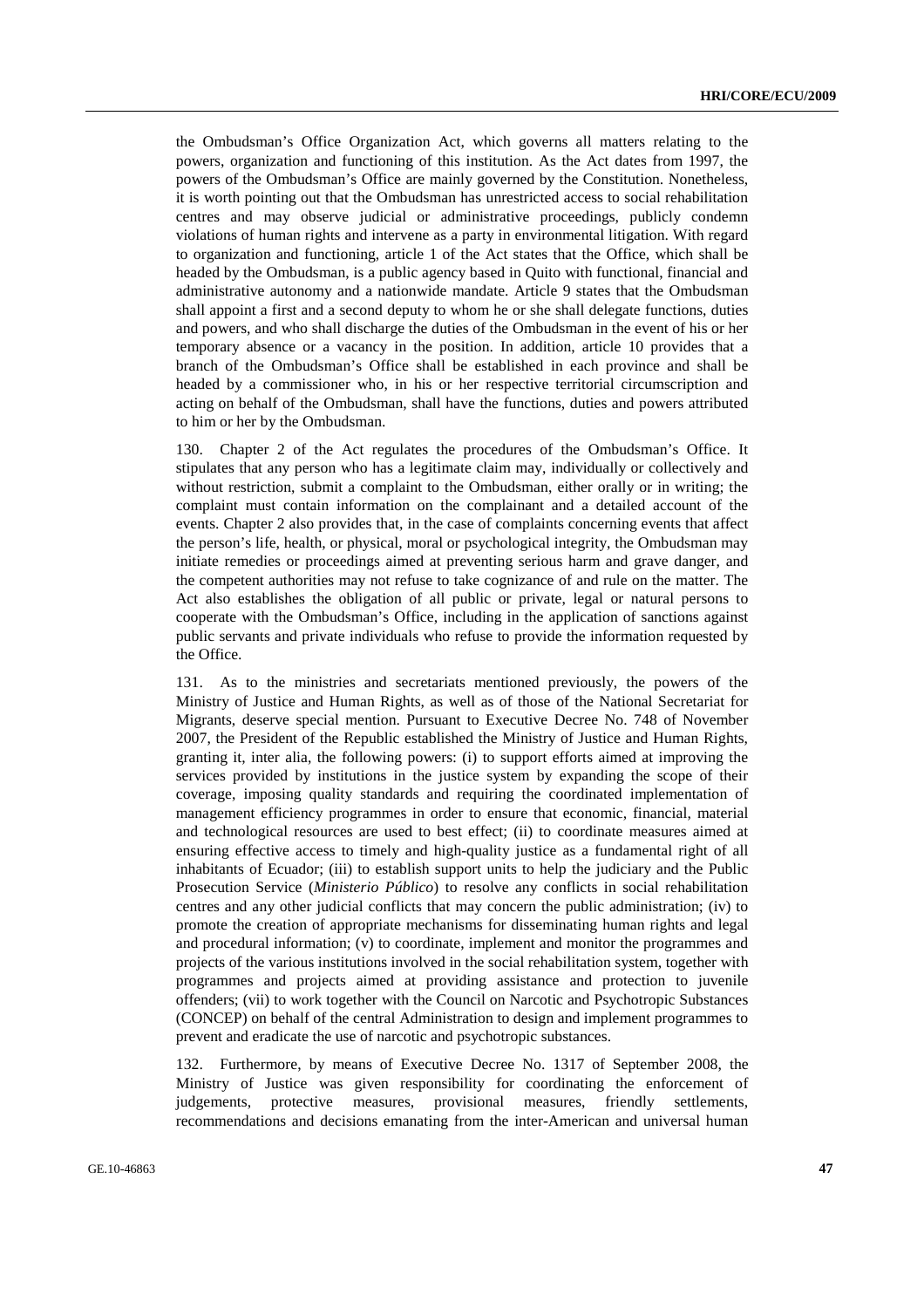rights systems, and any other obligations arising from international human rights commitments, for which purpose it was assigned the following functions: (i) to transmit decisions to the competent authority, instructing it to initiate investigations and determine individual responsibility for human rights violations; (ii) to coordinate with the Ministry of Finance regarding the payment of material and non-material reparation to victims of human rights violations; (iii) to coordinate with the relevant State agency on the measures to be taken in order to fully satisfy the obligations; (iv) to draft amendments to laws in order to bring the legal framework into line with international human rights standards; (v) to coordinate with the Ministry of Foreign Affairs on the implementation at the national level of any international instrument that entails international human rights obligations on the part of the State; (vi) to perform follow-up, monitoring and evaluation of compliance with national laws and policies on human rights, in order to incorporate the relevant data on this subject in Ecuador's reports to the treaty bodies.

133. The National Secretariat for Migrants endeavours to ensure that mobility and residence are experienced throughout the territory as true expressions of people's freedom, that fundamental rights continue to be guaranteed and that migrants' needs and expectations for the future continue to be met, so that migration can achieve its full potential for human, political, economic and cultural development in societies of origin and destination; that people's progress towards effective practices and policies of integration and coexistence that allow for the exercise of full and meaningful world citizenship free from discrimination, xenophobia and racism; and that the various problems arising from enforced human mobility are attenuated and effective solutions found to the different forms of vulnerability.

134. The Truth Commission was established by executive decree on 3 May 2007 to investigate and elucidate, and prevent impunity for, acts of violence and human rights violations alleged to have been committed by State officials between 1984 and 1988 or during other periods. The Truth Commission is composed of prominent human rights activists from civil society. It is mandated to carry out in-depth and independent investigations based on victim and witness testimony and on State archives, even when these are considered to be confidential or to concern matters of national security, and to corroborate and substantiate all denunciations, identify evidence of civil, criminal and administrative liability that warrant the attention of the authorities, promote recognition of the victims and establish the forms of redress. Lastly, the Commission is tasked with recommending legal and institutional reforms and effective mechanisms for preventing and punishing human rights violations.

135. With regard to accepting the jurisdiction or competence of regional human rights organizations, on 8 December 1977 Ecuador ratified the American Convention on Human Rights, and on 24 July 1984, in conformity with article 62, paragraph 1, of the Convention, recognized as legally binding the jurisdiction of the Inter-American Court of Human Rights on all matters relating to the interpretation or application of the Convention. In this connection, and pursuant to article 68, Ecuador undertook to comply with the judgement of the Court in any case to which it is a party and to allow the enforcement of the Court's judgement regarding compensatory damages in accordance with domestic procedure governing the execution of judgements against the State. Article 41 of the American Convention on Human Rights provides that the Inter-American Commission on Human Rights shall be entrusted with promoting respect for and the defence of human rights in the hemisphere, and shall be empowered to take action on petitions submitted to it by persons who claim their rights have been violated. In conformity with articles 41 (b) and 43, the Commission shall hear petitions and make recommendations to States for the adoption of measures aimed at halting and making reparation for the violations and may request that States submit reports on measures they have implemented in order to assess their effectiveness. To date, eight cases have been decided by the Inter-American Court of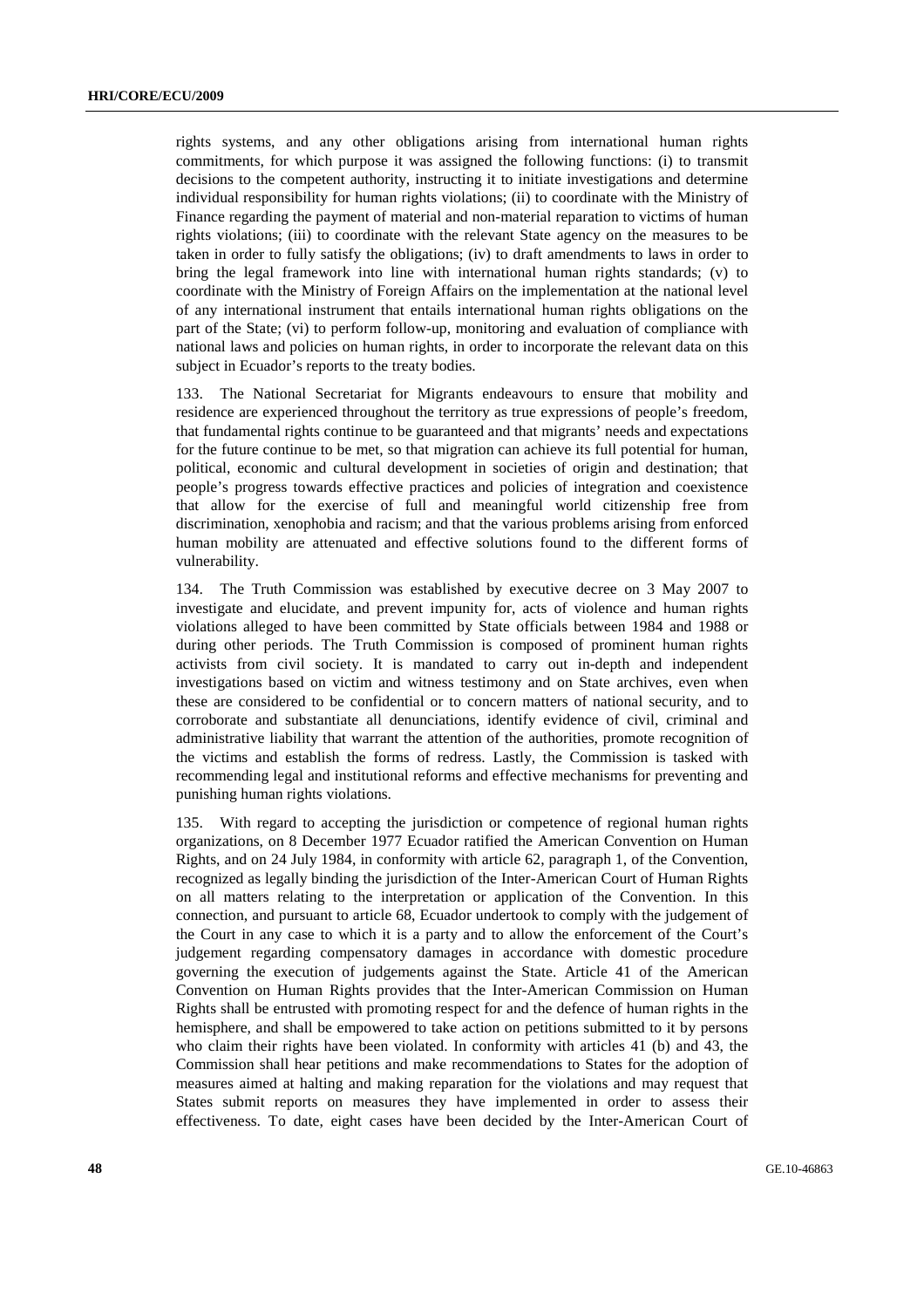Human Rights; several other cases referred to the Inter-American Commission on Human Rights have been resolved by means of a friendly settlement or by the transmittal of the Commission's recommendations to the State.

### **C. Framework within which human rights are promoted at the national level**

136. As has been indicated, the Constitution prescribes a broad framework linking the activity of the public authorities to efforts to ensure respect for human rights and the participation of the individuals, peoples, communities and nationalities who are the subjects of these rights and who set up social organizations to promote and defend them. This is illustrated by the fact that the right to participation, which is governed by article 61 of Title II of the Constitution, entitles Ecuadorian men and women to participate in matters of public interest and to be consulted about or to review acts of the administration. Likewise, the previously mentioned provisions on public policy safeguards envisage the participation of individuals, communities, peoples, nationalities and civil society organizations in designing, implementing, evaluating and controlling public policy and public services. Thus, public institutions at various levels of government guarantee the possibility of participating in their activities for the purposes of information, consultation and the joint formulation or reform of policies, projects and plans.

137. In terms of promoting and providing training in human rights, and given the diversity of agencies that implement policies relating to rights, a number of institutional programmes exist at various levels of government. The institution mandated to promote human rights, both among the population and within the public sector, is the Ministry of Justice and Human Rights. The Ministry has a special office to advise individuals, peoples, communities and nationalities on how to exercise and assert their rights, offering face-toface consultations and documentation, including handbooks and fact sheets on specific rights. The Ministry has also been carrying out media campaigns aimed at empowering citizens to assert their rights. As regards training in the public sector, a human rights module and handbook have been produced for use by judges and will serve as a basis for an official human rights module in the Judicial Training College run by the Council of the Judiciary. The same process has been undertaken in relation to a pilot project to impart human rights training to more than 2,000 police officers across Ecuador and to draft a handbook that will be incorporated in police guidelines and in the periodic further training courses they must complete. The Ministry will soon introduce a training module for the armed forces and security staff on the northern border, an area which has been particularly hard-hit by border clashes, insecurity and poverty.

138. Mention should also be made of programmes for training, media campaigns, specialized training courses, empowerment, guidance and participation in relation to such topics as human trafficking and smuggling and the rights of, inter alia, Afro-Ecuadorian peoples, indigenous peoples, communities and nationalities, children and young people, women, persons with disabilities and older persons. The programmes are sponsored and promoted at the national and international levels by institutions such as the Attorney General's Office, the Ministry of Foreign Affairs, Trade and Integration, the Office of the Vice-President, the Ombudsman's Office, the Ministry of the Environment, the Ministry of Tourism, the Ministry of Economic and Social Inclusion, the National Police, the National Secretariat for Migrants, the Ministry of Culture, public and private universities and schools, social organizations, neighbourhood boards, foundations, political movements and other public and private institutions.

139. Concerning bodies responsible for human rights, specific mention has already been made of the responsibilities of the National Assembly in this area, and of the duties of the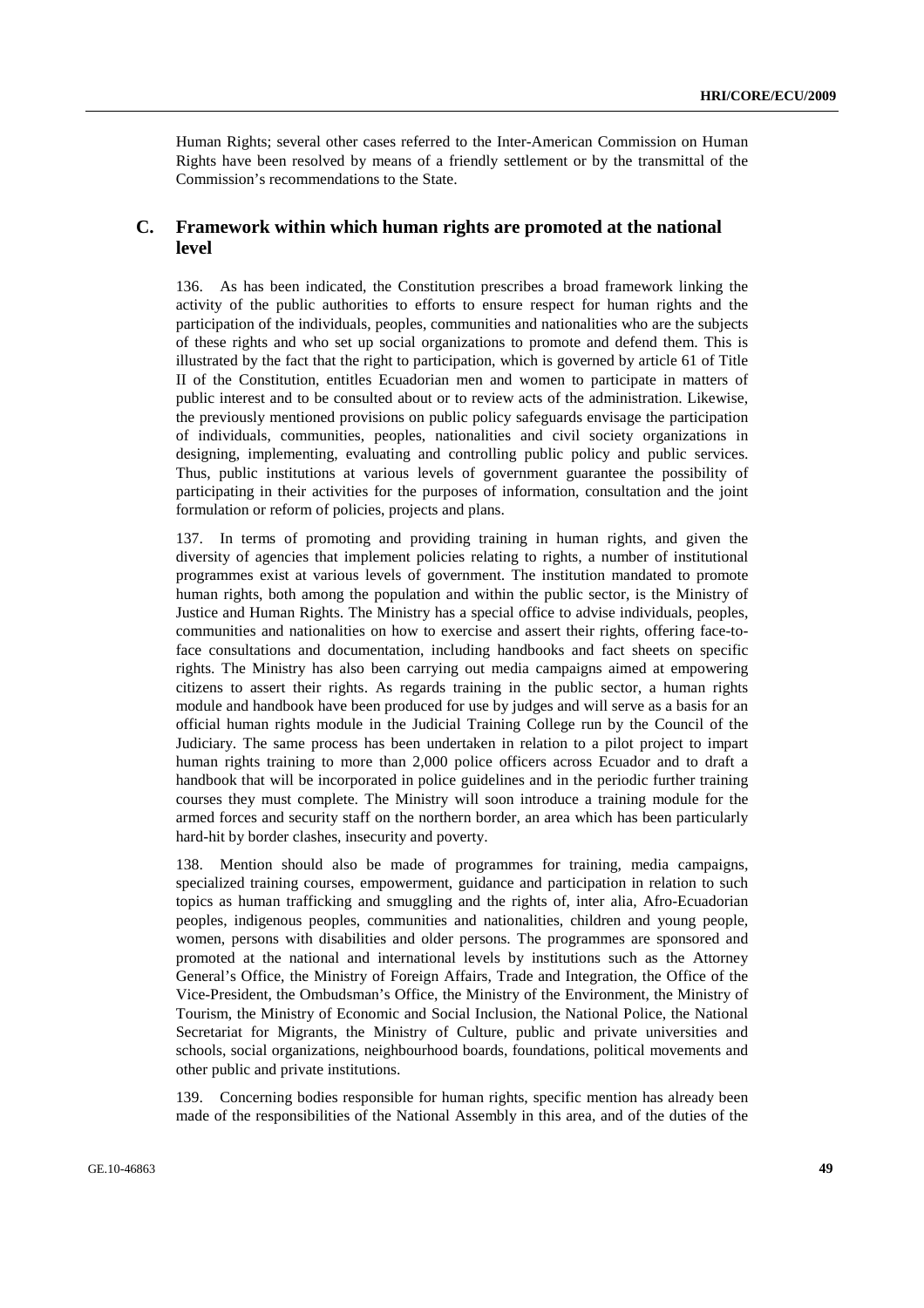regional, provincial, cantonal, metropolitan and parish councils to promote the enjoyment and exercise of, inter alia, the rights to movement and mobility, habitat and housing, water and food, a healthy environment, public security, and science and culture. In addition, details were provided on the national bodies concerned with the protection and promotion of human rights, including the national equality councils, the Public Defender's Office and the Ombudsman's Office. However, note should be taken of the fundamental role assigned in article 158 of the Constitution to the Armed Forces and the National Police as institutions for the protection of citizens' rights, freedoms and guarantees.

140. With regard to national budget expenditure on efforts to ensure the realization of rights, this figure can be determined only for the social rights set out in national policies such as those on social welfare, urban development and housing, education, health and employment. Included below are the available data from the Ministry of Finance on annual budget spending for the social sector in 2008 and 2009.

#### Table 30 **National budget**

|                                                            | Initial annual<br>appropriation | Annual adjustment | Annual approved<br>funding      | Annual allocation | Annual funds     | received Annual expenditure |
|------------------------------------------------------------|---------------------------------|-------------------|---------------------------------|-------------------|------------------|-----------------------------|
| Annual budget<br>spending/2008<br>expenditure by<br>sector |                                 |                   |                                 |                   |                  |                             |
| Social welfare                                             | 91 059 276.47                   | 42 240 314.07     | 133 299 590.54                  | 115 354 693.40    | 115 293 417.45   | 114 401 731 52              |
| Urban<br>development<br>and housing                        | 362 833 535.25                  | 127 626 274.92    | 490 459 810.17                  | 451 737 214.67    | 451 426 969.69   | 444 140 861.88              |
| Education                                                  | 213 211 154.37                  | 252 692 546.20    | 465 903 700.57                  | 304 004 557.31    | 303 210 502.17   | 295 240 689.76              |
| Health                                                     | 180 526 123.05                  | 5 881 714.43      | 186 407 837.48                  | 152 589 703.47    | 152 582 953.47   | 150 604 002.34              |
| Employment                                                 | 9 280 815.00                    | 4 198 335.12      | 13 479 150.12                   | 13 071 751.14     | 13 071 751.14    | 12 696 374.87               |
| <b>Total</b>                                               | 856 910 904.14                  |                   | 432 639 184.74 1 289 550 088.88 | 1 036 757 919.99  | 1 035 585 593.92 | 1 017 083 660.37            |
| Annual budget<br>spending/2009<br>expenditure by<br>sector |                                 |                   |                                 |                   |                  |                             |
| Social welfare                                             | 144 411 428.32                  | 74 219 045.14     | 218 630 473.46                  | 85 634 579.42     | 73 717 627.63    | 68 355 583.45               |
| Urban<br>development<br>and housing                        | 382 648 734.77                  | -240 808 287.18   | 141 840 447.59                  | 94 087 162.90     | 84 012 784.73    | 81 531 592.28               |
| Education                                                  | 411 203 312.80                  | $-169570501.21$   | 241 632 811.59                  | 107 773 382.04    | 74 103 905.54    | 72 188 894.57               |
| Health                                                     | 243 763 058.63                  | -131 561 925.26   | 112 201 133.37                  | 62 389 119.45     | 49 275 640.07    | 38 459 873.18               |
| Employment                                                 | 12 116 236.26                   | 3 747 986.34      | 15 864 222.60                   | 5 441 002.50      | 5 290 368.88     | 5 008 983.97                |
| <b>Total</b>                                               | 1 194 142 770.78                | -463 973 682.17   | 730 169 088.61                  | 355 325 246.31    | 268 400 326.85   | 265 544 927.45              |

*Source:* Ministry of Finance.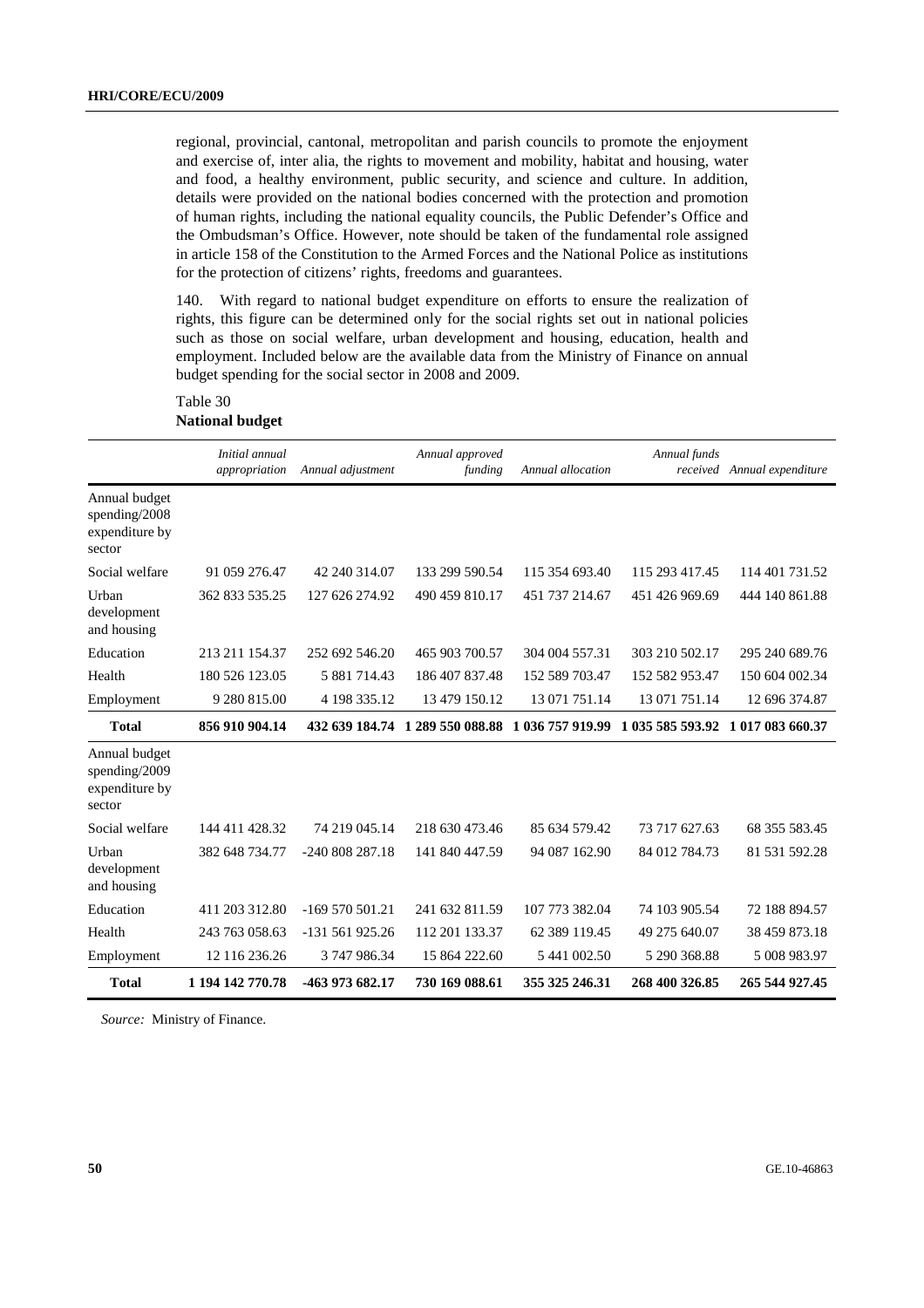### **D. Reporting process at the national level**

141. The task of submitting national reports to the international treaty-monitoring bodies is entrusted, pursuant to Executive Decree No. 317 of September 2008, to the Ministry of Justice and Human Rights. Article 2.7 of the Decree provides that the Ministry is to participate jointly with the Ministry of Foreign Affairs in the process of drafting and validating the reports by the State to the human rights committees and treaty bodies through a process of public coordination, with responsibility for presenting the reports before the treaty bodies falling to the Ministry of Foreign Affairs. Additionally, the last paragraph of article 2 provides that the Ministry of Justice and Human Rights shall be charged with promoting dialogue with civil society, especially human rights organizations, in order to discharge its duties and functions under the Decree.

142. These functions, which have been assumed recently by the Ministry, have been carried out within the framework of inter-agency coordination, on the grounds that the information presented to the committees can be verified only by the institution supplying it. Accordingly, the participation of State institutions at every level of government is necessary for ensuring the veracity and accuracy of the report. The Ministry of Justice and Human Rights, working together with the Ministry of Foreign Affairs, begins by convening a meeting of all the institutions concerned by the rights covered in the report, at which Ecuador's international obligations and the committees' requests are identified so that each institution can identify what information it can provide. This is followed by a process of compiling, systematizing and organizing the data and preparing a draft report, which is submitted to the participating institutions, as well as to civil society organizations at public meetings in the main cities of the country. The report is not submitted to the National Assembly for consideration, even though that body is always requested to provide information on legislative efforts to develop the rights recognized in the international instrument in respect of which the report is being prepared. After these consultations, comments and observations are analysed with a view to preparing the final report, with responsibility for submitting the report falling to the Ministry of Foreign Affairs.

### **E. Other related human rights information**

#### **Follow-up to international conferences**

143. Ecuador participated in the Durban Review Conference, held in Geneva in April 2009, where it summarized progress in its efforts to eliminate racial discrimination.<sup>14</sup>

### **III. Information on non-discrimination and equality**

144. As mentioned previously, the Constitution sets out the principles governing the interpretation of rights, including, in article 11, paragraph 2, the principle of equality and non-discrimination. This article refers to certain innate and other attributes of individuals that form part of their identity and personality, such as nationality, ethnicity, religion, gender identity, sex or criminal record, but also makes an explicit reference to the prohibition of discrimination on the basis of any other personal or collective, temporary or permanent distinguishing feature that has the purpose or effect of impairing or nullifying the recognition, enjoyment or exercise of the rights recognized in the Constitution or in international instruments. In addition, the article stipulates that all forms of discrimination

<sup>&</sup>lt;sup>14</sup> See annex 3: Progress made by Ecuador in implementing the Durban Declaration and Plan of Action.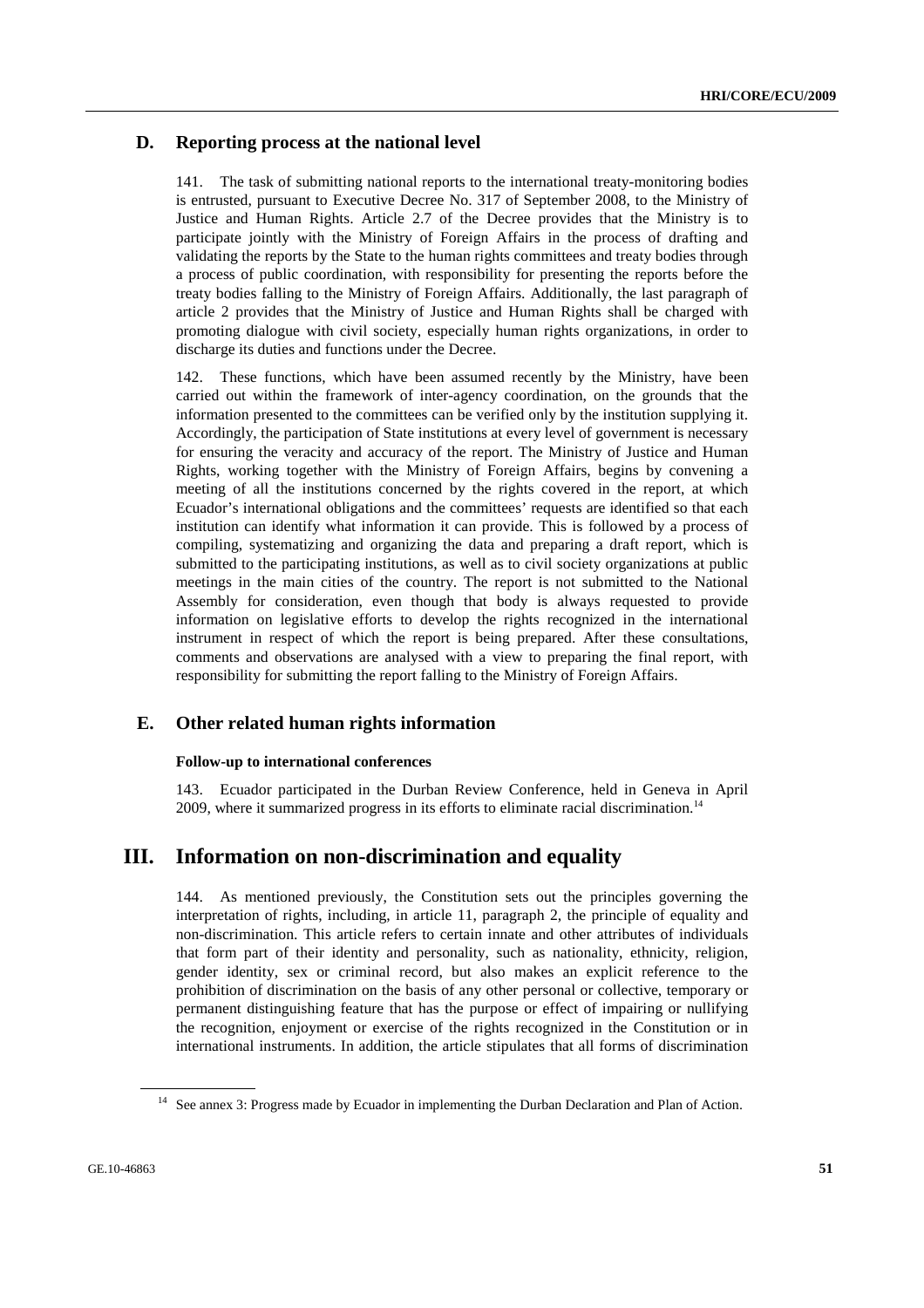shall be punishable by law, and that the State shall undertake affirmative action to promote genuine equality for rights-holders in a situation of inequality. In addition, among the rights to freedom, it is worth highlighting the rights to formal equality, material equality and nondiscrimination, which are referred to in article 66, paragraph 4.

145. On this basis, laws, policies, judicial rulings and any other pronouncement by the authorities must promote equality and affirmative action measures for rights-holders subjected to discrimination or to inequality in the exercise or enjoyment of their rights. At the legislative level, the Constituent Assembly and the Legislation and Oversight Commission — the institution entrusted with exercising the powers of the National Assembly until the establishment of the latter in August 2009 — drew up the basic laws for promoting equality, such as the Reform Act on Tax Equity in Ecuador, the Electoral and Political Organizations Act, the Organization Act Reforming the Organization Act on the Civil Service and Public Administration and Standardization and Harmonization of Public Sector Remuneration and the Labour Code, the Food Sovereignty Organization Act and the Act Reforming the Code of Criminal Procedure.

146. These laws are aimed at achieving the following: the equitable distribution of wealth through taxation, in keeping with the principle of proportionality whereby those with higher incomes pay more; access to the means of production by campesinos and others in the farming and fishing sector; the introduction of a system of alternatives to imprisonment and a redefinition of criminal offences to prevent people from being imprisoned because they are poor; and 12 weeks' paid maternity leave for working women and 10 days' paternity leave for men. One of the most important reforms was to include hate crimes in the Criminal Code, in conformity with article 81 of the Constitution, which stipulates that the law shall establish special, expedited procedures for the prosecution and punishment of domestic or sexual violence, hate crimes and offences perpetrated against children, adolescents, young people, persons with disabilities, older persons and persons who for some reason require greater protection, and which mandates the appointment of specialized prosecutors and defence counsel to represent such cases, in accordance with the law.

147. Accordingly, under the current Criminal Code, any person who has been attacked or offended for belonging to a particular group may lodge a complaint with the prosecution service. Specifically, the Code stipulates that murder accompanied by hatred or contempt on grounds of race, religion, national or ethnic origin, sexual orientation, gender identity, age, civil status or disability shall be punishable by 16 to 25 years' rigorous imprisonment (maximum regime). Another serious offence is public incitement to hatred or contempt, or any form of mental or physical violence against one or more persons on the basis of their skin colour, race, sex, religion, national or ethnic origin, sexual orientation or identity, age, civil status or disability, which shall be punishable by 6 months' to 3 years' imprisonment. Furthermore, anyone who commits hate-based acts of mental or physical violence shall be liable to a penalty of 6 months' to 2 years' imprisonment. It is important to draw attention to the definition as a criminal offence of acts committed by persons who, in the exercise of their professional, commercial or business activities, deny a service or payment to, or exclude, infringe, refuse to recognize or restrict the constitutional rights of, an individual on grounds of their skin colour, race, religion, national or ethnic origin, sexual orientation or identity, age, civil status or disability, as well as by public servants who deny or delay a procedure or service to an individual on the same grounds. Such acts shall be punishable by 1 to 3 years' imprisonment and, in the case of public servants, ineligibility to perform their duties for the duration of their imprisonment.

148. As to the issues of equality and non-discrimination, the activities promoted and implemented by the equality councils and the legal and public policy reforms under way should be taken into account. It should be mentioned, by way of conclusion, that various institutions have already undertaken affirmative action as provided for in the laws or the